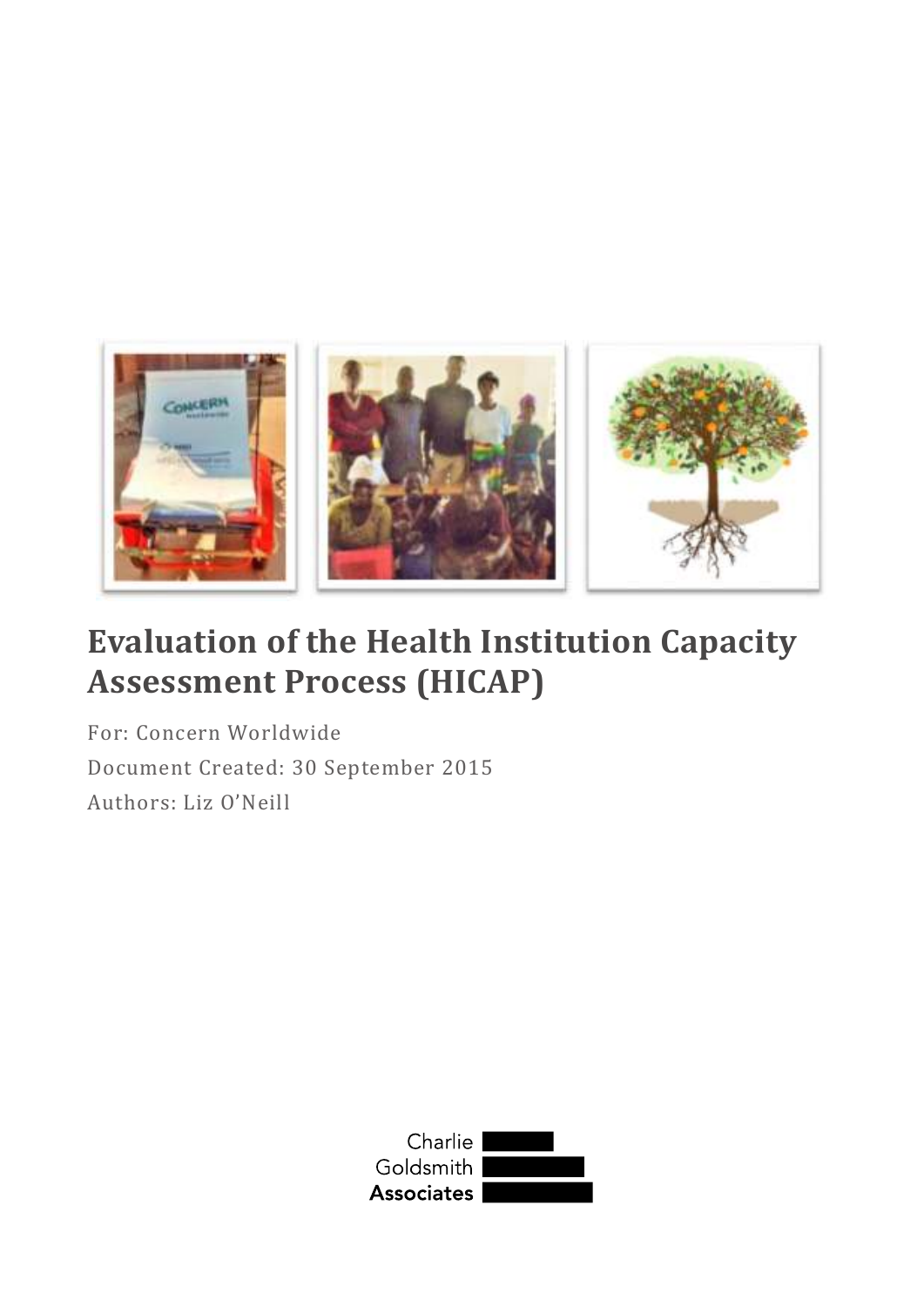# **Contents**

| Contents       |                                                                                 | $\mathbf{1}$ |
|----------------|---------------------------------------------------------------------------------|--------------|
| Acronyms       |                                                                                 | 4            |
|                | <b>Executive Summary</b>                                                        | 5            |
| $\mathbf{1}$   | Introduction                                                                    | 7            |
| 1.1            | <b>Programme Context</b>                                                        | 7            |
| 1.2            | Introduction to VDCs and their role in Malawi                                   | 7            |
| 1.2.1          | VDCs and the decentralisation process                                           | 7            |
| 1.2.2          | VDCs and community health                                                       | 8            |
| 1.2.3          | Support for VDCs, aside from the HICAP                                          | 9            |
| 1.2.4          | <b>Financing VDC activities</b>                                                 | 9            |
| 1.3            | Overview of the HICAP tool                                                      | 10           |
| 1.4            | Implementation of the HICAP in Malawi                                           | 11           |
| 1.5            | Purpose of the consultancy                                                      | 12           |
| $\overline{2}$ | Methodology                                                                     | 13           |
| 2.1            | Desk review and analysis of HICAP self-assessment scores                        | 13           |
| 2.2            | Primary data collection                                                         | 13           |
| 2.3            | Limitations                                                                     | 14           |
| 3              | Findings                                                                        | 15           |
| 3.1            | HICAP's role in strengthening VDC capacity to address community health<br>needs | 15           |
| 3.1.1          | Support to and inclusion of vulnerable and marginalised groups by VDCs          | 16           |
| 3.1.2          | Maintaining VDC capacity gains through elections                                | 17           |
| 3.2            | A discussion on the scoring process and the self-assessment scores              | 18           |
| 3.2.1          | VDC's understanding and implementation of the scoring process                   | 18           |
| 3.2.2          | Scores from the first assessments                                               | 18           |
| 3.2.3          | The trend in capacity improvements                                              | 19           |
| 3.3            | The relevance of HICAP's capacity areas                                         | 21           |
| 3.3.1          | HICAP and the Government's decentralisation agenda                              | 21           |
| 3.3.2          | VHCs and the HICAP                                                              | 22           |
| 3.4            | The efficiency of resource allocation                                           | 22           |
| 3.4.1          | VDCs' resources                                                                 | 22           |
| 3.4.2          | Programme resources                                                             | 23           |
| 3.5            | The sustainability of HICAP after March 2016                                    | 24           |
| 3.5.1          | Considerations for handover of HICAP to Government counterparts                 | 24           |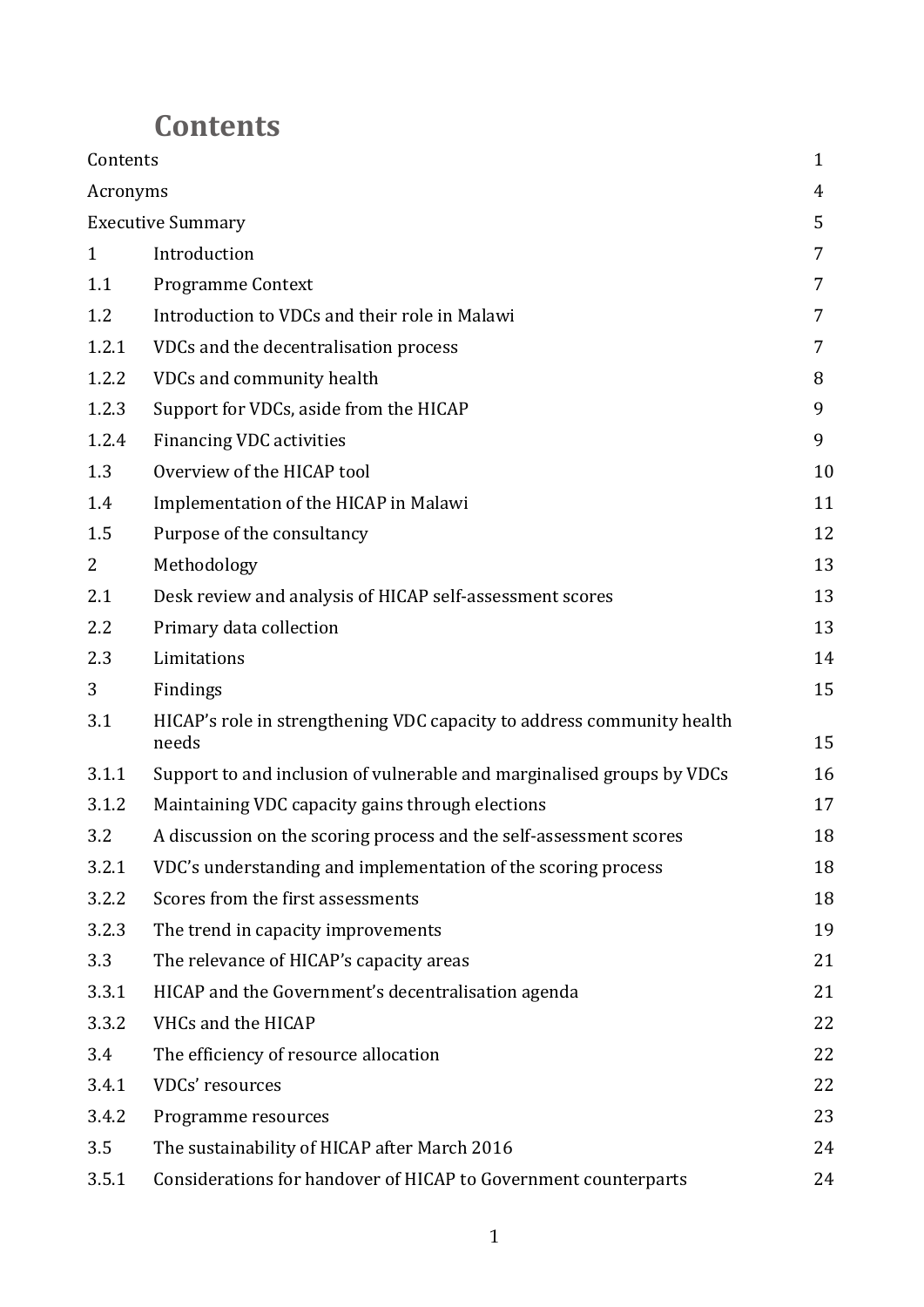| 3.5.2          | Timing considerations for handover                              | 25 |
|----------------|-----------------------------------------------------------------|----|
| 3.5.3          | Application of the HICAP to other sectors                       | 26 |
| $\overline{4}$ | Conclusions                                                     | 26 |
| 5              | Recommendations                                                 | 29 |
| 5.1            | Sustainability, process and efficiency                          | 29 |
| 5.2            | Accuracy, effectiveness and relevance                           | 29 |
| 6              | Acknowledgements                                                | 31 |
| 7              | Annexes                                                         | 32 |
| 7.1            | Terms of reference                                              | 32 |
| 7.2            | Bibliography                                                    | 35 |
| 7.3            | List of people met                                              | 37 |
| 7.4            | Membership and functions of VDCs                                | 38 |
| 7.4.1          | Membership                                                      | 38 |
| 7.4.2          | Functions                                                       | 38 |
| 7.5            | Summary of the HICAP tool capacity areas                        | 39 |
| 7.6            | HICAP self-assessment tool                                      | 40 |
| 7.7            | <b>Interview Guides and Tools</b>                               | 46 |
| 7.7.1          | SSI: Concern Staff                                              | 46 |
| 7.7.2          | SSI: Local Government and Extension Workers                     | 47 |
| 7.7.3          | SSI: VDC/ VHC members                                           | 48 |
| 7.7.4          | SSI: Community members                                          | 49 |
| 7.7.5          | FGD Guide: VDCs and VHCs                                        | 49 |
| 7.7.6          | FGD Guide: Community members (women and mixed)                  | 51 |
| 7.7.7          | SSI: Chiefs and Village Headmen/women                           | 52 |
| 7.8            | Terms of Reference Summary - Introductory note for interviewees | 53 |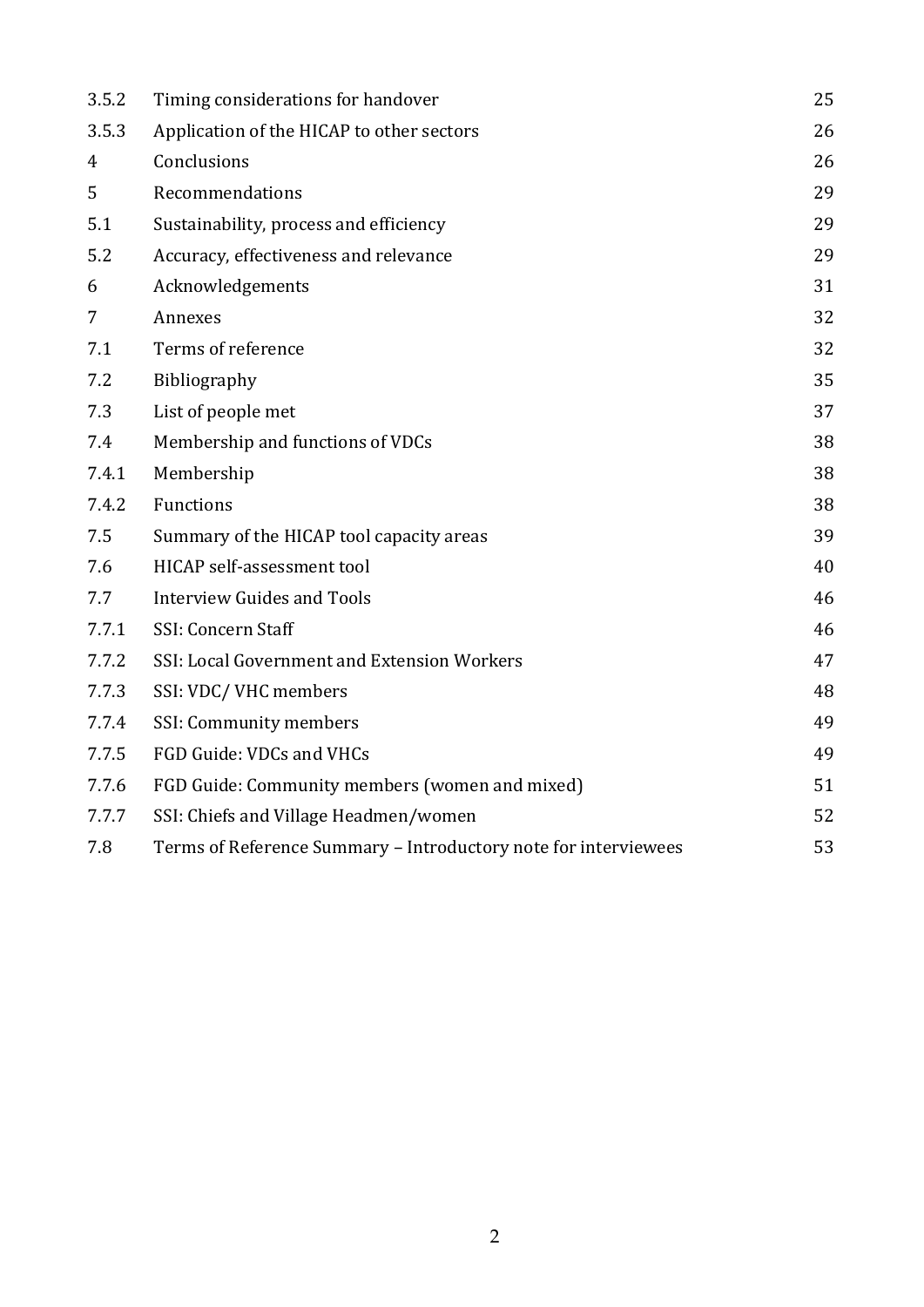# **Table of figures**

| Figure 1: An analogy of the HICAP tool's 5 levels of capacity to the stages of a<br>growing tree              | 11 |
|---------------------------------------------------------------------------------------------------------------|----|
| Figure 2: average scores of each capacity area over 5 assessments (Baseline =<br>$1st$ assessment)            | 19 |
| Figure 3: Simplified depiction of the decentralised structures relevant to the<br>implementatoin of the HICAP | 24 |
| Figure 4: Key dates and milestones for the sustainability of the HICAP tool                                   | 26 |
| Table 1: SWOT Analysis                                                                                        | 28 |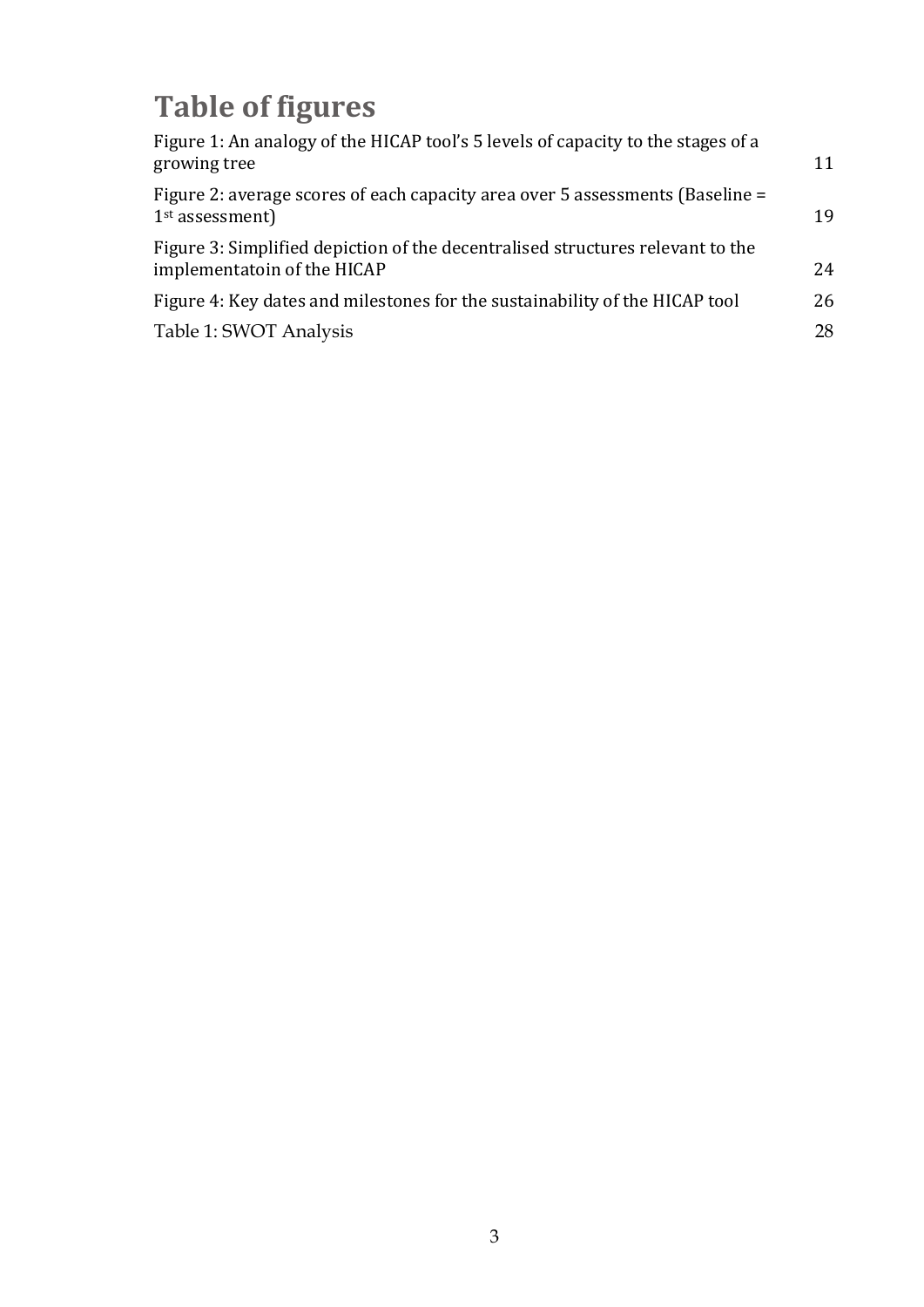## **Acronyms**

| <b>ADC</b>     | Area Development Committee                            |
|----------------|-------------------------------------------------------|
| <b>AEC</b>     | Area Executive Committee                              |
| <b>CCPW</b>    | <b>Community Child Protection Worker</b>              |
| <b>CDA</b>     | <b>Community Development Assistant</b>                |
| <b>CDO</b>     | <b>Community Development Officer</b>                  |
| <b>DCDO</b>    | <b>District Community Development Officer</b>         |
| DEC            | <b>District Executive Committee</b>                   |
| <b>DHO</b>     | District Health Office                                |
| <b>EHO</b>     | <b>Environmental Health Officer</b>                   |
| <b>FBO</b>     | <b>Faith Based Organisation</b>                       |
| FGD            | <b>Focus Group Discussion</b>                         |
| <b>FIM</b>     | <b>Food Income Markets</b>                            |
| <b>GVHM</b>    | Group Village Headman                                 |
| <b>HICAP</b>   | <b>Health Institution Capacity Assessment Process</b> |
| <b>MIS</b>     | Management Information System                         |
| <b>MoGCSW</b>  | Ministry of Gender, Child and Social Welfare          |
| MoH            | Ministry of Health                                    |
| MoLG           | Ministry of Local Government                          |
| MP             | Member of Parliament                                  |
| <b>MRH</b>     | Maternal and Reproductive Health                      |
| <b>NAC</b>     | National AIDS Commission                              |
| <b>NASO</b>    | Nkhotakota AIDS Support Organisation                  |
| <b>NGO</b>     | Non-Governmental Organisation                         |
| <b>SSI</b>     | Semi Structured Interview                             |
| <b>SWAM</b>    | Society for Women and AIDS in Malawi                  |
| <b>SWOT</b>    | Strengths, Weaknesses, Opportunities, Threats         |
| <b>TA</b>      | <b>Traditional Authority</b>                          |
| <b>TLC</b>     | <b>Total Land Care</b>                                |
| <b>ToR</b>     | <b>Terms of Reference</b>                             |
| U <sub>5</sub> | <b>Under Five</b>                                     |
| <b>VDC</b>     | Village Development Committee                         |
| <b>VHC</b>     | Village Health Committee                              |
| <b>VHM</b>     | Village Headman                                       |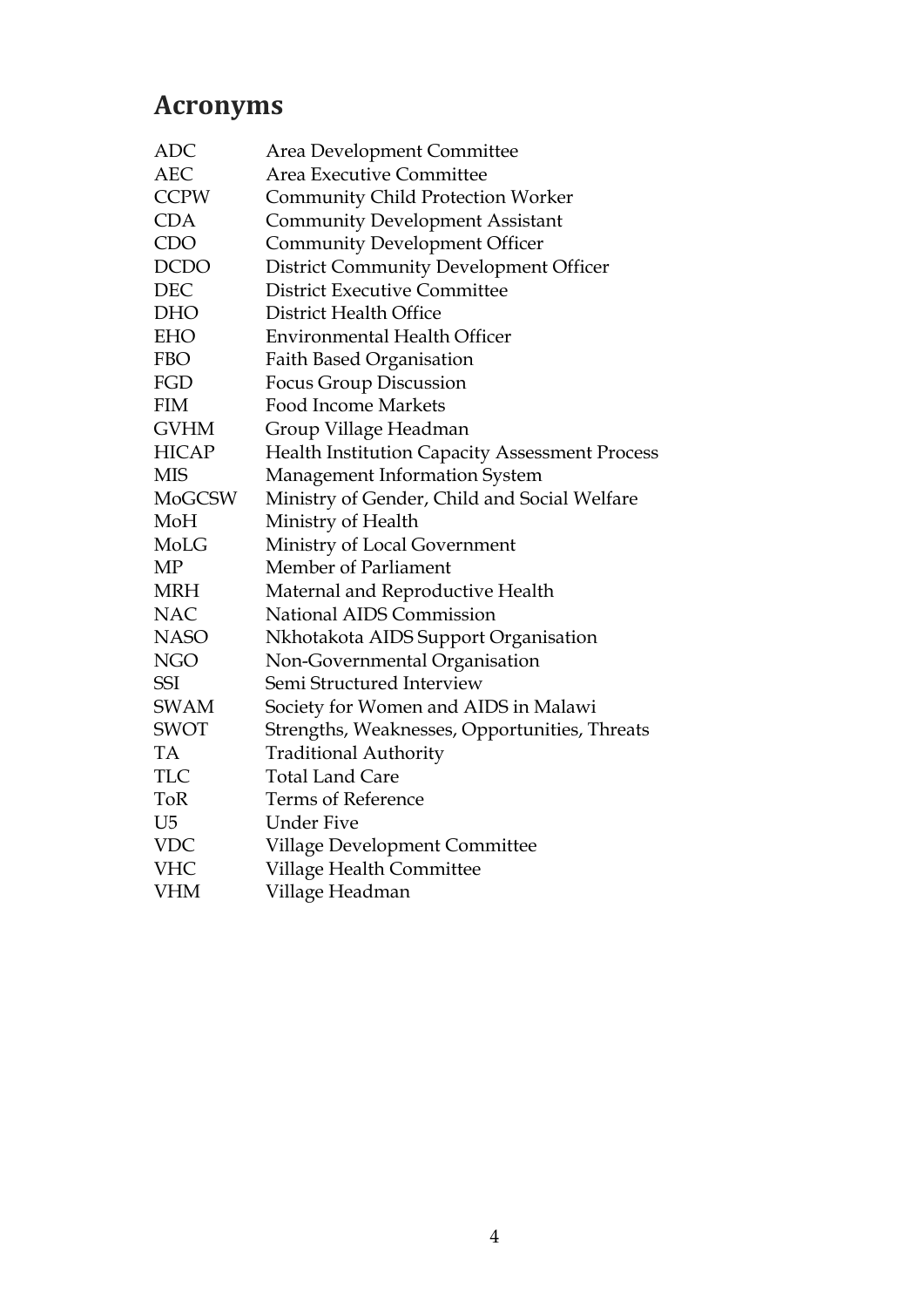## **Executive Summary**

The purpose of this consultancy was to review the effectiveness, efficiency, relevance, accuracy and sustainability of the Health Institution Capacity Assessment Process (HICAP), a self-assessment tool based on the appreciative inquiry process.

In three Traditional Authorities of Nkhotakota District, Concern Worldwide implements the HICAP with 58 Village Development Committees (VDC), a community governance structure mandated by Malawi's 1998 Decentralisation Policy to oversee all community development initiatives. HICAP is used to both strengthen their capacity to improve community health outcomes, and to promote greater community participation and empowerment in order to support inclusive development activities.

After an initial 3-day training from Concern, VDCs conduct self-assessments every 6 months, scoring themselves on five main capacity areas and their subcomponents, all of which are based on their prescribed roles in Government policy. These scores are collated by Concern into a central database (the HICAP database). Capacity building is then provided by Concern staff during sixmonthly review meetings or, ideally, on an on-going basis by Government extension workers from the Ministry of Health or Ministry of Gender Child and Social Welfare.

For this assignment, a literature review was conducted as was an analysis of the HICAP database, prior to primary and predominantly qualitative data collection. The latter included 32 interviews with Concern staff, Government officials, extension workers, VDC members, community leaders and community members.

Overall, the response to the HICAP was positive from all parties. It is considered relevant and useful to the work of the VDCs, and specific examples were given of its positive impact on community health outcomes as well as its role in reinforcing more representative participation of community members and in reinforcing the Government's decentralisation agenda. However, some key areas for reform were identified, notably the need to support the VDCs through election cycles (VDC members are elected by their communities every 3 years, according to Government policy); and the need to enable them to secure sustainable funding to finance their plans and activities. Furthermore, the heavy reliance on extension workers to conduct the majority of capacity building and support to the VDCs is a concern, given their resource and time constraints.

With the MRH programme due to end in March 2016, Concern is developing an exit strategy to ensure the sustainability of gains made to date, including those resulting from the HICAP process. The recommendations in this report therefore address the questions in the ToR, with particular emphasis on securing a sustainable and efficient handover of the HICAP.

For an effective handover of the HICAP, these include: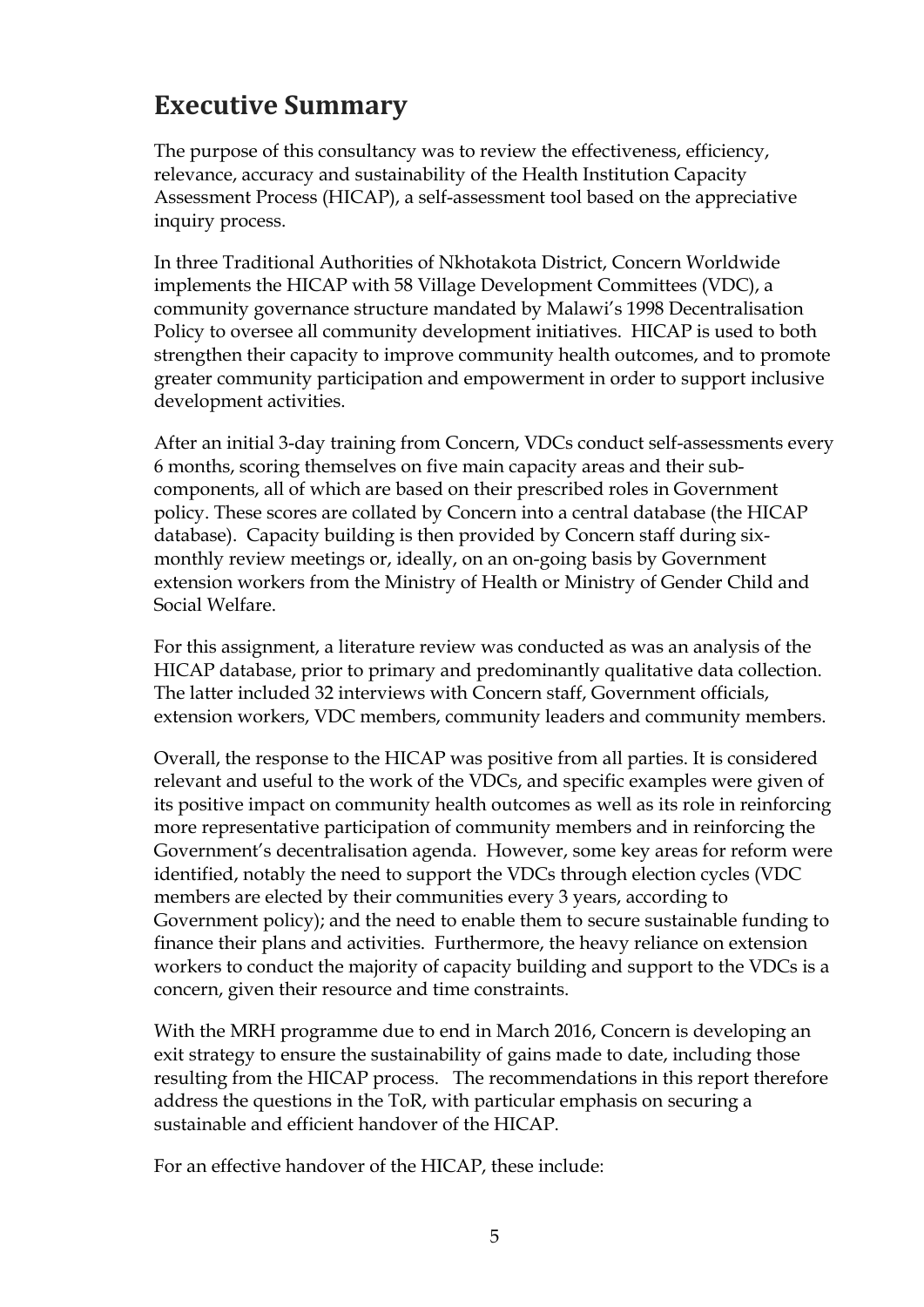- Engagement with key line ministries as early as possible, particularly at district level to define roles and responsibilities;
- Using the next round of self-assessments and review meetings (scheduled for November/December 2015) as part of the handover process;
- Easing resource constraints for implementation by Government, potentially through a 'waterfall' training of trainers approach, and involving better performing VDCs in training provision;
- Considering a third party, potentially and NGO or CBO to ensure resources for continued implementation.

To enable the HICAP to better support VDCs fulfil their roles:

- An additional component should be added to the HICAP around proposal writing and lobbying for resources and on post-election handover procedures;
- An additional field in the HICAP database should be added to capture dates of assessments and thereby enable more detailed analysis;
- Consideration should be given to the expansion of the HICAP to Village Health Committees and how this would be resourced;
- Capacity areas 1 and 2 could be amended to make explicit mention of the inclusion of the extreme poor, disabled, elderly and other vulnerable or marginalised groups.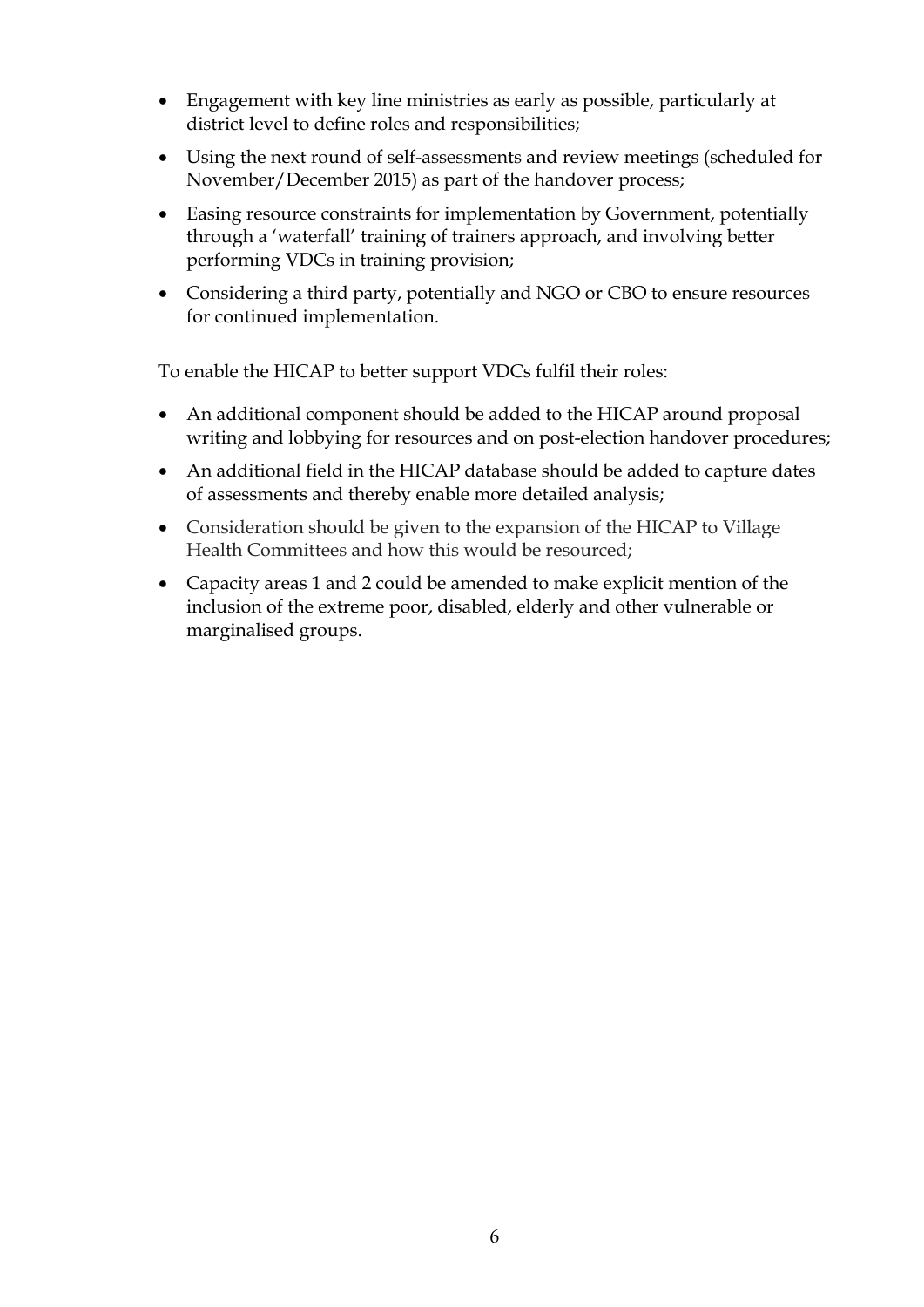## **1 Introduction**

## **1.1 Programme Context**

The Health Institution Capacity Assessment Process (HICAP) is implemented as one component of the Maternal and Reproductive Health (MRH) Programme (2013-2016). The programme is designed to reduce maternal morbidity and mortality through the following strategic objectives, of which the HICAP falls under the third:

- 1. Improved utilization of high quality MRH services through increased availability and accessibility of services;
- 2. Improved utilization of high quality community-based family planning services, including youth friendly reproductive health through increased availability and accessibility of services;
- 3. Improved Government and traditional leadership structures and community members to plan, manage, support and monitor key maternal and reproductive health activities.

The programme is implemented in three of Nkhotakota's seven Traditional Authorities (TA): Mwansambo, Malengachanzi and Mwadzama. In total, Concern implements the HICAP (and other programme components) with 58 Village Development Committees (VDC) in these TAs.

With the MRH programme due to end in March 2016, Concern is developing an exit strategy to ensure the sustainability of gains made to date, including those resulting from the HICAP process.

## **1.2 Introduction to VDCs and their role in Malawi**

Under the 1998 Decentralisation Policy, VDCs are mandated to coordinate community-based development activities and represent their communities and their needs at Area Development Committees (ADC), a district level governance structure. Their membership, elected every 3 years by community members, consists of a prescribed number of community members, ward representatives and extension workers, with Chiefs taking an advisory role and minimum quotas for women's membership. Annex 7.4 details the functions and membership of the VDC in more detail.

## **1.2.1 VDCs and the decentralisation process**

Malawi's Constitution and the 1998 Local Government Act devolves political and administrative authorities to Local Government units, with democratic oversight from elected local councils and popular participation in development planning processes. However, in 2005 the decentralisation process effectively stalled when Local Council elections were cancelled. Political authority was re-centralised over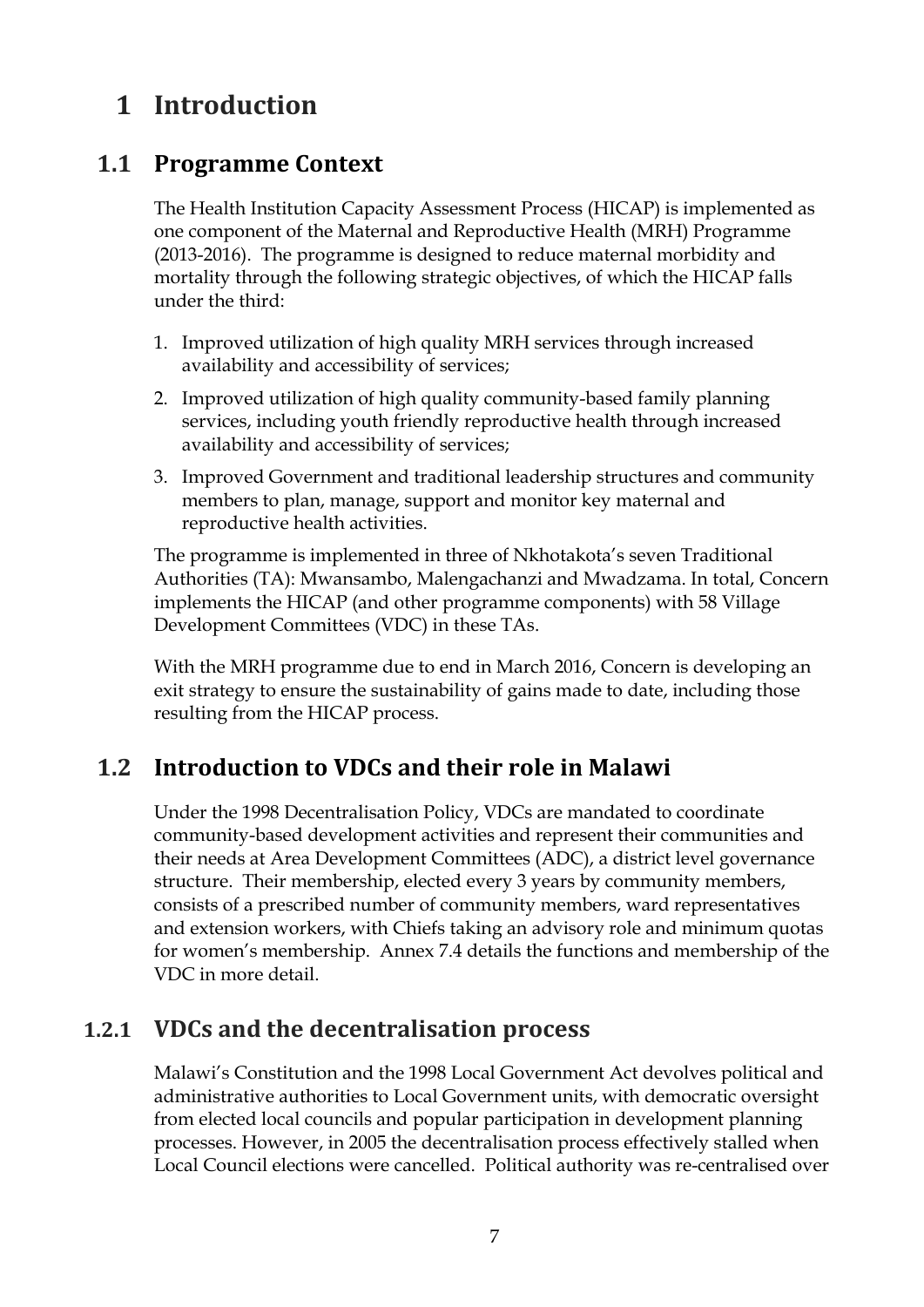the next decade or so while administrative functions were deconcentrated to Local Government, with limited supervision or oversight.

VDCs became relatively weak structures in terms of their ability to impact community development, and were chaired by Chiefs with limited community participation (contravening Government policy).

Over the past few years, Government has revived the decentralisation process and, as such, VDC elections were held in Nkhotakota district in 2014 and 2015. A process of community sensitisation took place first, to ensure that the expected membership and mandate of the VDCs was understood, and to encourage people to vote and to stand for election.

The VDCs (including those with whom Concern works) are therefore pre-existing committees, who fall under the mandate of the Ministry of Local Government (MoLG). It should be noted that in the TAs in which Concern works, there are more than the 58 VDCs with whom they work. Many are newly formed since the 2014/2015 elections: it was decided in many cases that the geographical areas covered by VDCs were too large and therefore they sub-divided.

## **1.2.2 VDCs and community health**

With a mandate for all community development activities, VDCs engage in and instigate initiatives to improve community health outcomes. VDCs oversee sector-specific sub-committees for the villages which they cover. In the case of the health sector, this is the Village Health Committee (VHC) and, as such, there are usually multiple VHCs under one VDC. Their activities overlap in practice but the decision to implement the HICAP with VDCs is largely a practical one, given the volume of VHCs and time and resource limitations to effectively work with them all.



Ministry of Health (MoH) extension workers, namely Health Surveillance Assistants (HSAs) work both with VDCs and VHCs, and effectively use their members as another layer of extension workers, in the sense that they can reach further into a greater number of villages than just one HSA. Their work tends to focus on surveillance for malnutrition and the incidence of disease, health messaging and education on the importance of using health services, and sanitation and nutrition. Much of this focusses on maternal and child health.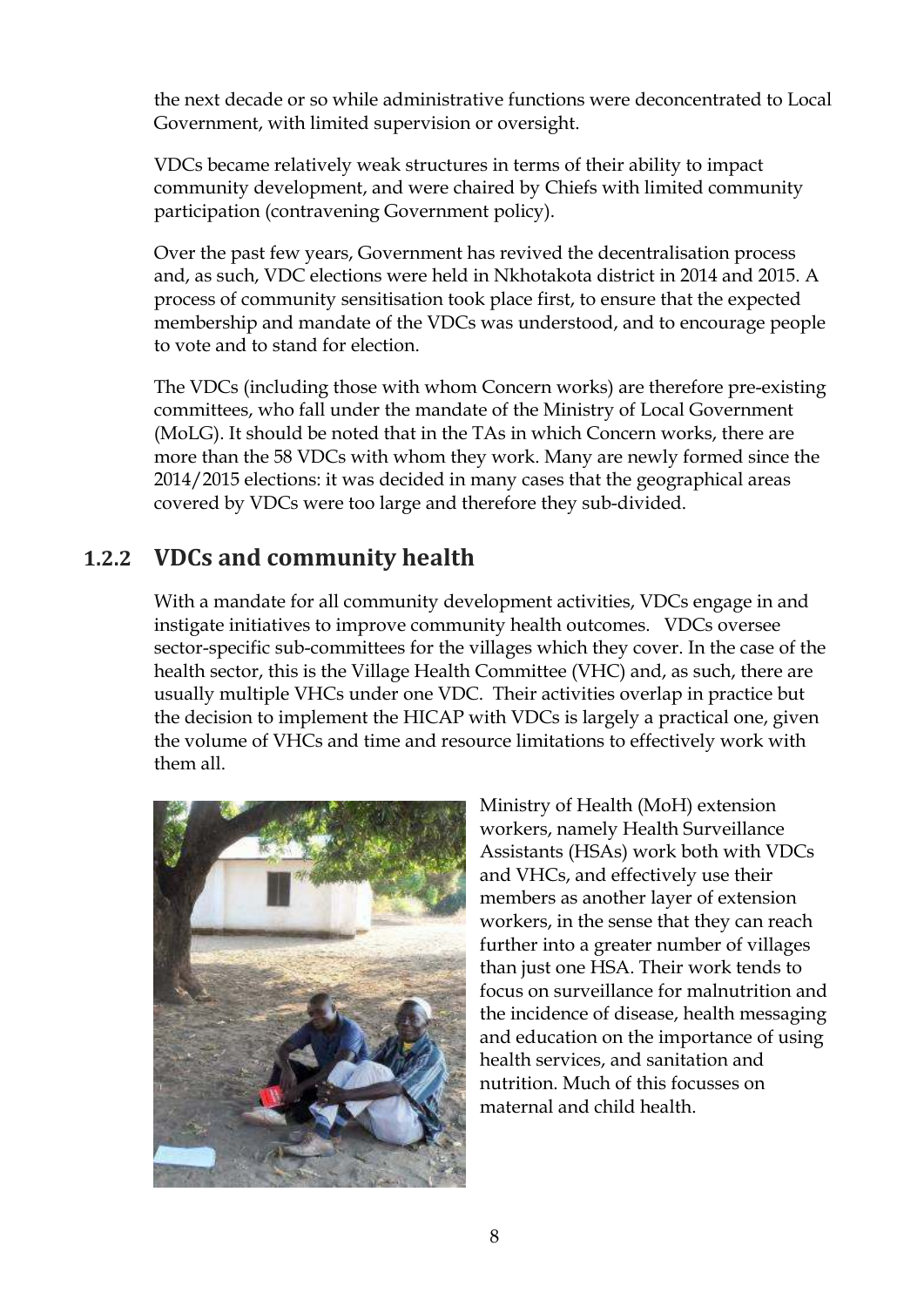i In some cases, VDCs (and reportedly Area Development Committees (ADC)), are reinforcing Government/MoH messages by passing by laws and fining those who don't comply – such as women who stay at home for their delivery against Government advice to deliver in a clinic.ii

## **1.2.3 Support for VDCs, aside from the HICAP**

Concern provides technical training to VDC members on key health issues, including nutrition and maternal and under 5 health. It has also supported some VDCs to open bank accounts to hold maintenance funds as a pre-condition for the donation of bicycle ambulances that the VDCs manage (the demand for this has been so high that it is being extended to more VDCs as funding becomes available).

Support from Government is primarily provided through extension workers. In the case of the health sector, these are mostly from the Ministry of Gender Child and Social Welfare (MoGCSW) and the Ministry of Health (MoH) and include Community Child Protection Workers (CCPW), Community Development Assistants/Officers (CDA/CDO) and Health Extension workers (HSAs) respectively.

Extension workers carry out the mandate of their line Ministries, disseminating messaging and implementing programmes at the community level, often through the VDCs and their sector-specific sub-committees. In theory, they should provide regular trainings and capacity building, and support VDCs prepare, resource and implement their plans for community development activities. However, as will be discussed in more detail below, there are many limitations to this support due to a lack of funds and staffing gaps.

From observations and the responses of interviewees, there seems to be no other systematic support from Government or non-Government sources to build the capacity of VDCs or support the implementation of their plans.

## **1.2.4 Financing VDC activities**

Financing of VDCs is mostly done through community fundraising, organised in collaboration with Chiefs and Village Headmen (VHM), or members' own contributions. In theory, VDCs can lobby for funding from the Area Development

i Nkhandwe VDC Chair and Secretary to the Village Headman during SSI

ii Malawi has a plural system of law, in which a common law system exists alongside the more informal customary law adjudicated by local chiefs. Customary laws are unwritten laws that are not strictly legally binding but are enforceable at the community level. Family and land law adjudication in rural areas is often left in the hands of Chiefs, while the legislature is responsible for criminal law and human rights matters. It is not clear if VDCs are fully mandated to autonomously pass and enforce customary laws of the kind described here.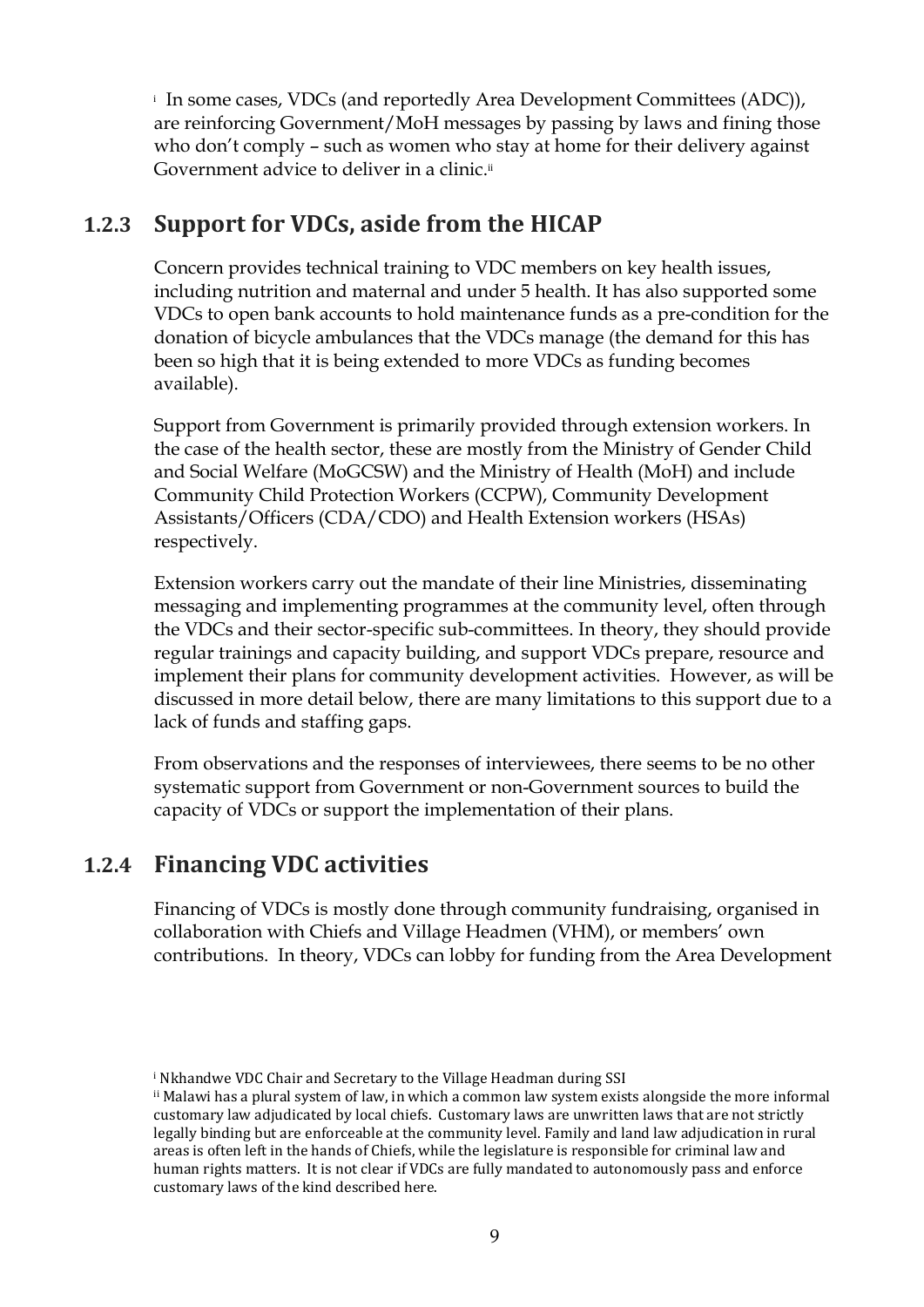Committee (ADC), Councillors and Members of Parliament (MP), and should be able to lobby for funds through sources such as:

- Malawi Social Action Fund (MASAF)iii;
- Community Development Funds (controlled by MPs);
- Local Development Fund (although this is mainly used to pay salaries for piece-work, such as road and bridge maintenance);
- Existing transfers from line ministries.

In practice, this does not seem to be happening, as discussed in Section 3, below.

## **1.3 Overview of the HICAP tool**

The HICAP is a self-assessment tool based on the appreciative inquiry process. It is used to both strengthen the capacity of community governance structures, and to promote greater community participation and empowerment in order to support inclusive development activities.

The application of the HICAP has expanded from Bangladesh, where it was first implemented as part of Concern's Child Survival Programme, starting in 2000. It was adapted for capacity building among Village Development Committees in Malawi in 2009 and implemented in 2010-2013 under a community health and nutrition programme in Nkhotakota district (the predecessor to the current MRH programme). It is also being implemented with Health Management and Ward Development Committees in Sierra Leone.

The HICAP tool consists of five capacity areas, based on the roles and responsibilities established in the Decentralisation Policy: Participatory planning; Leadership (governance); Resource mobilisation and management; Collaboration and coordination, and Monitoring and evaluation.

iii The Malawi Social Action Fund (MASAF) is a social investment programme (SIF) that provides funds for District government and communities to invest in roads, health centres, schools, and income-earning activities. - See more at: http://www.itad.com/projects/masaf-iii-third-social-action-fund-impactevaluation/#sthash.NuXkDUzC.dpuf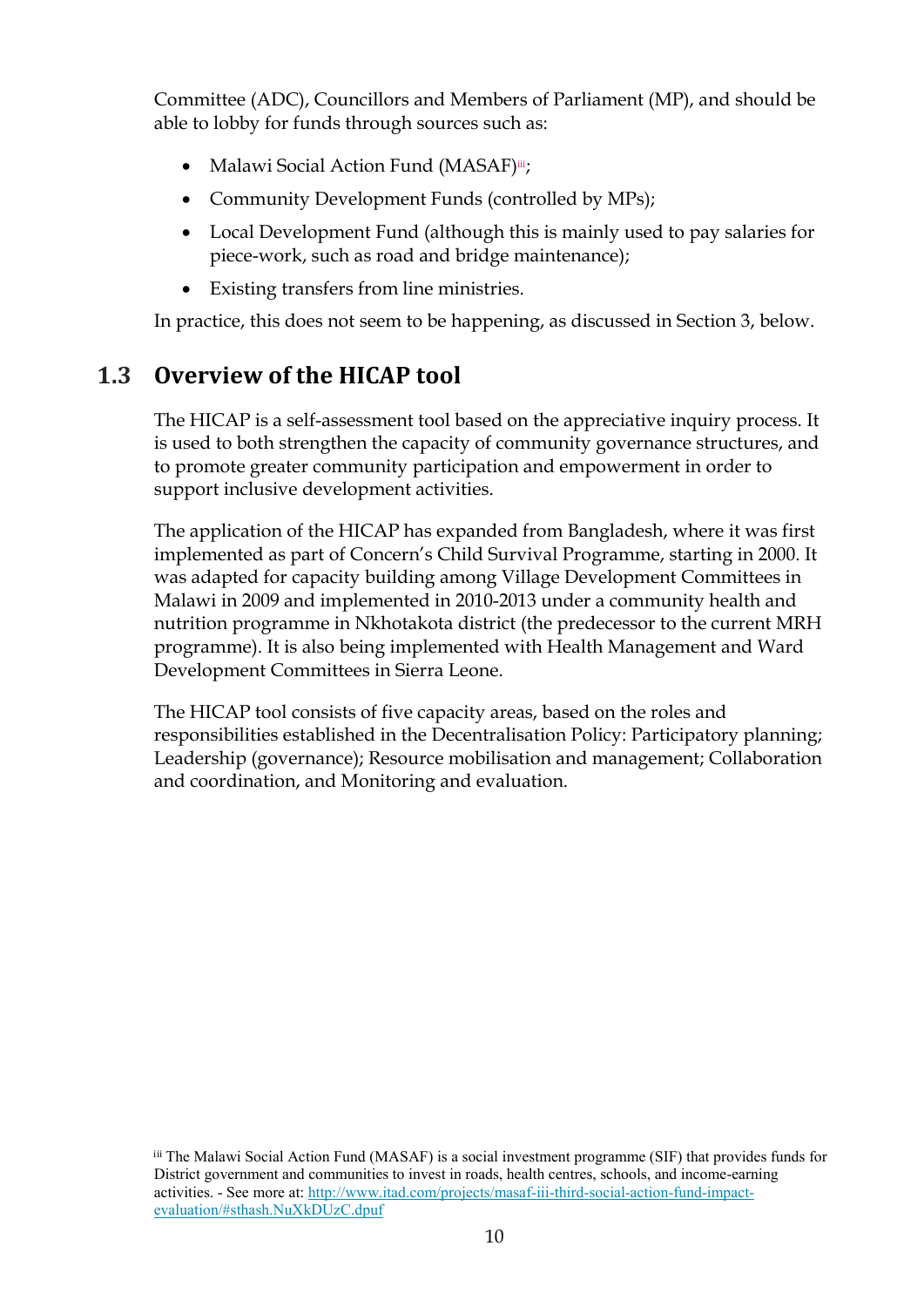FIGURE 1: AN ANALOGY OF THE HICAP TOOL'S 5 LEVELS OF CAPACITY TO THE STAGES OF A GROWING TREEiv



Each capacity area has two or three subcomponents, the scores for which are between one (lowest) and five (highest) and are defined by possibility statements in the Self-Assessment Tool, a matrix provided to all VDCs to use in the selfassessments. This leads to an average score for each capacity area, and for the Committee overall.

An analogy of the five levels is made to a growing tree, as depicted in Figure 1, to help participants relate to the new 'scoring' concept.

The subcomponents of each capacity area are summarised in Annex 7.5 and the selfassessment tool is provided in Annex 7.6.

## **1.4 Implementation of the HICAP in Malawi**

An initial three-day training by Concern introduces the HICAP to VDCs (including extension workers) and teaches them to conduct self-assessments. It may also be attended by representatives of the TA and district authorities, if it is thought helpful for them to understand the process and/or if they can usefully contribute. The initial training also covers broader areas, such as the importance of health in the community, how VDCs can promote better health through their work and their position and role within the decentralised governance structure.

At the end of these three days, the VDCs conduct their first self-assessments, scoring themselves on each sub-component of the five capacity areas, yielding an average for each capacity area and the VDC overall. From then on, the VDCs should conduct self-assessments independently every six months, to be followed by a review meeting with Concern to discuss and verify the scores. These scores are recorded in a central database, held and updated by Concern.

In the six-monthly review meetings, VDCs' plans and challenges are also discussed and support and advice is given by Concern staff, including on other aspects of the MRH programme. If any capacity needs are identified that require more time than just the review meeting to address, these are passed on to extension workers, particularly Community Development Assistants (CDAs), for

iv Adapted from Concern Worldwide, US, 2011. Breaking the Mould: A Toolkit for the Replication of an Effective Urban Health Model. New York.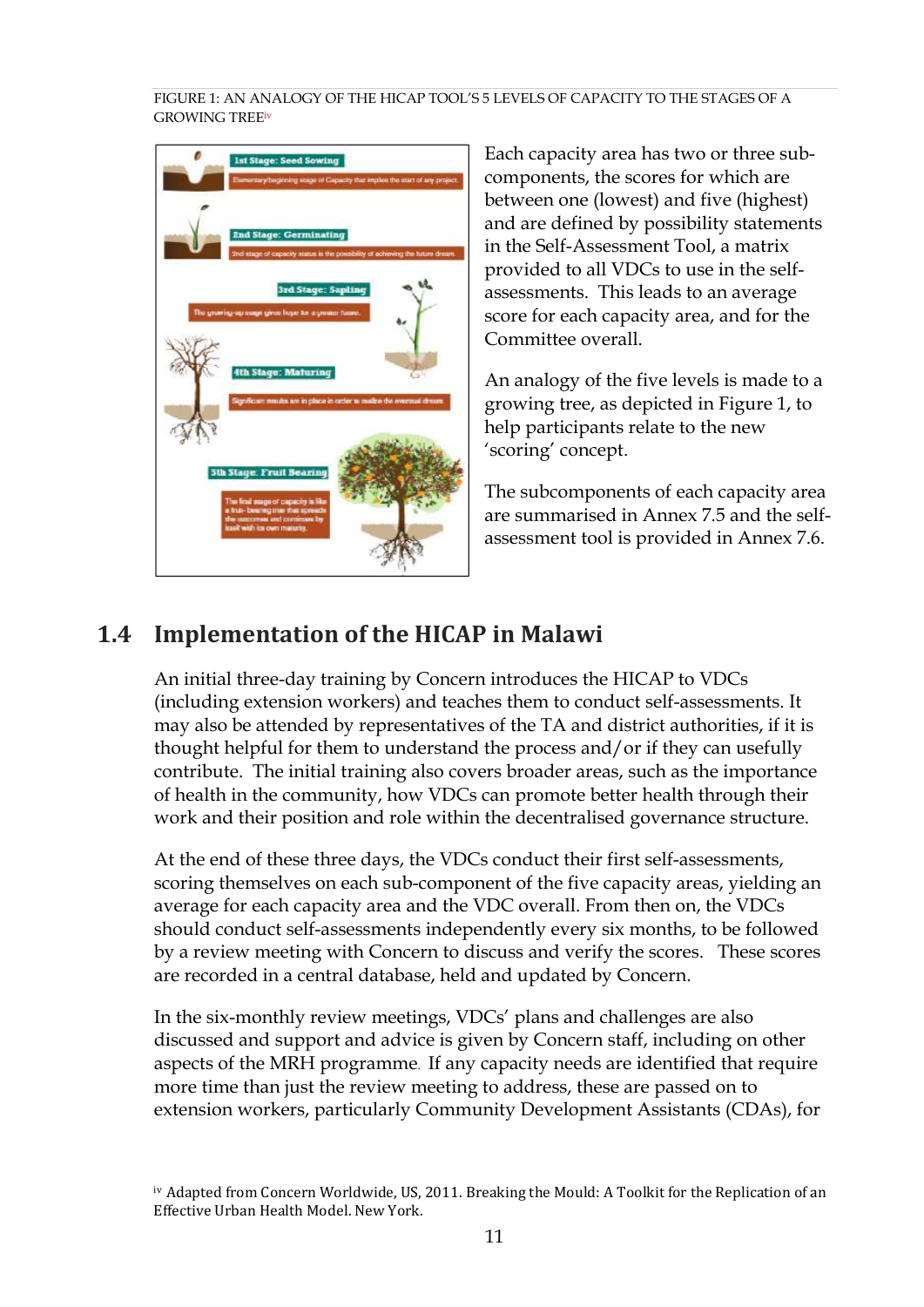follow up (an extension worker should be present at the review meeting, as per the VDC membership guidelines provided in Annex 7.4).

Under each VDC are a number of sub-committees, including the Village Health Committees (VHC). In theory there is one VHC for each village that the VDC covers although this is not always the case. Approximately three VHC members for each VDC are invited to attend the six-monthly assessments and review meetings. They are encouraged to share the findings from the meetings and to implement the HICAP with their Committee members, although Concern does not actively support or supervise them in this.

## **1.5 Purpose of the consultancy**

The purpose of this consultancy was to review the effectiveness, relevance, and sustainability of the HICAP, and particularly its impact in strengthening health capacity and coordination of VDCs. This evaluation therefore answers the following questions, set out in the terms of reference (ToR), provided in Annex 7.1:

- 1. Process: What are the overall strengths and weaknesses of the HICAP process as perceived by VDCs and other stakeholders?
- 2. Accuracy: Are the HICAP self-assessment scores accurate reflections of increases in capacity? To what extent do the scores actually correlate to improvements in real-life capacity?
- 3. Relevance: Are the capacity areas measured relevant to VDCs' capacitybuilding needs?
- 4. Effectiveness: To what extent has the HICAP tool served to strengthen community capacity to plan and manage community health initiatives, and how has it done so?
	- a. Is there evidence of improved VDC leadership capacity on health?
	- b. Is there evidence of improved linkages between communities and the health system?
	- c. What changes have community members, VDCs, or other stakeholders identified as a result of the HICAP process?
	- d. Has the process been inclusive of the needs of the extreme poor, how are women's voices/ needs represented in the process?
	- e. Has the process of capacity building of VDCs impacted on women's voice and representation at a community level?
- 5. Efficiency: Are resources used well? What needs to be done differently?
- 6. Sustainability:
	- a. Are the improvements in capacity attained by the VDCs sustained over time, as members come and go through election cycles?
	- b. What is the potential for the HICAP tool to be incorporated into Ministry of Local Government procedures within Nkhotakota District?
	- c. While the evaluation will take place within the context of Concern Malawi's Nkhotakota district health programme, the evaluation will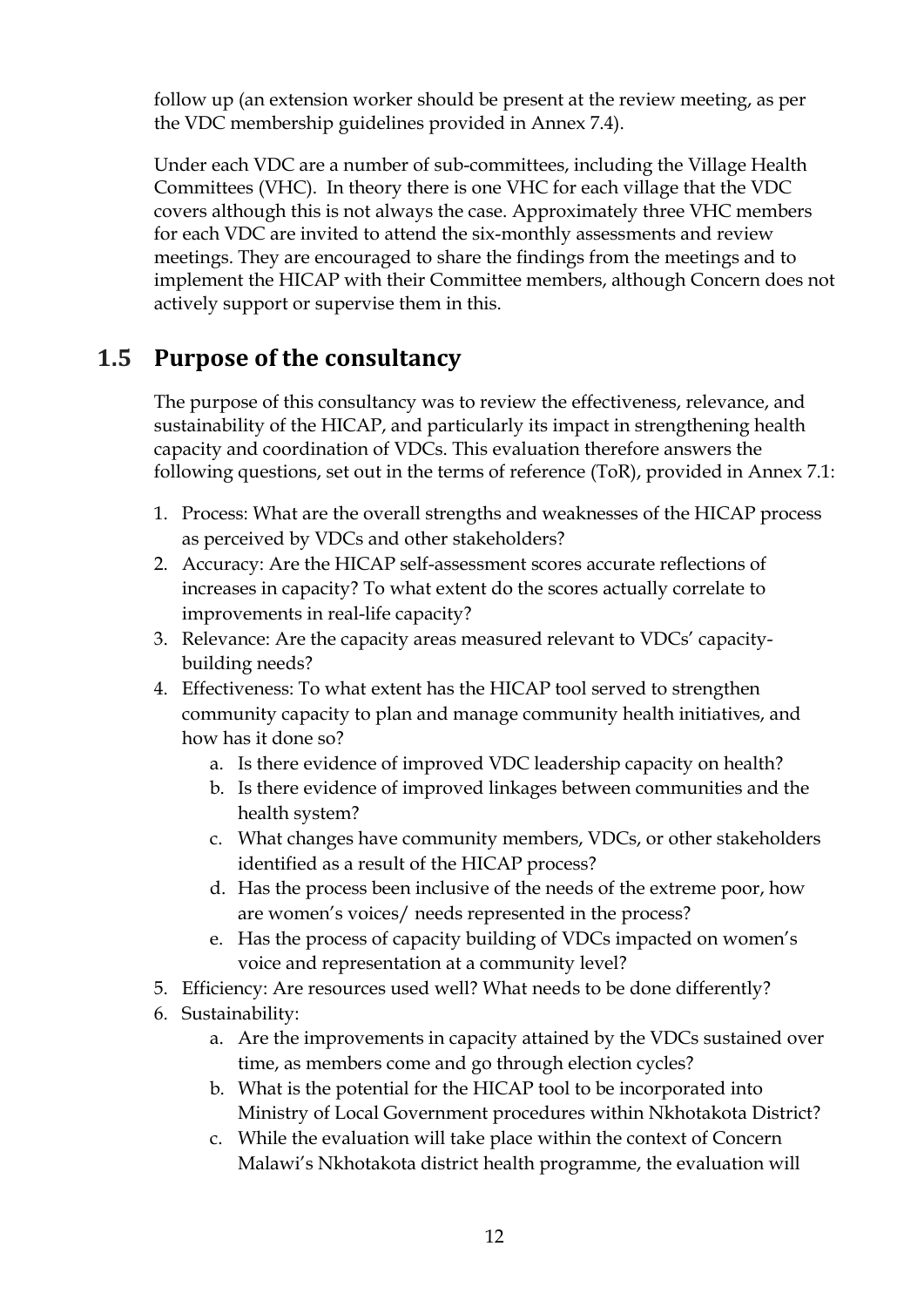generate learning that may be applied to other country programmes implementing the HICAP approach.

## **2 Methodology**

## **2.1 Desk review and analysis of HICAP self-assessment scores**

A desk review was first conducted in Lilongwe, including Concern project documents from both Malawi and Bangladesh; the HICAP tool and training guide; project reports and evaluations; literature on decentralised structures and capacities; Government policy relating to decentralisation and Local Government procedures and responsibilities; and literature on regional and international best practice to build capacity at the community level, particularly in the health sector. The findings of this review informed the development of the data collection tools, and the conclusions and recommendations of this report.

The HICAP database (which contains all VDCs' verified self-assessment scores for all components/sub-components) was then analysed to identify trends. The results of the analysis were triangulated with the findings from the primary data collection process to assess the accuracy and reliability of scores.

## **2.2 Primary data collection**

The consultant spent 10 days in Nkhotakota conducting primary (mostly qualitative) data collection through a total of 32 interviews. Interviewees were selected by Concern staff, with locations selected randomly and a mix of VDC members, community members, Local Government representatives and extension workers chosen purposively within those location. The consultant was also able to request additional interviews to ensure there were no gaps.

Interviews were conducted in a mixture of English and Chichewa, depending on interviewees' preferences, with a transcriber present for both and a translator present in the case of the latter. Generally, focus group discussions were conducted in Chichewa and interviews with extension workers or Government officials were conducted in English.

The list of interviewees, including names, locations, job titles and institutions, as well as gender distribution within group interviews, are provided in Annex 7.3. The following list provides a summary: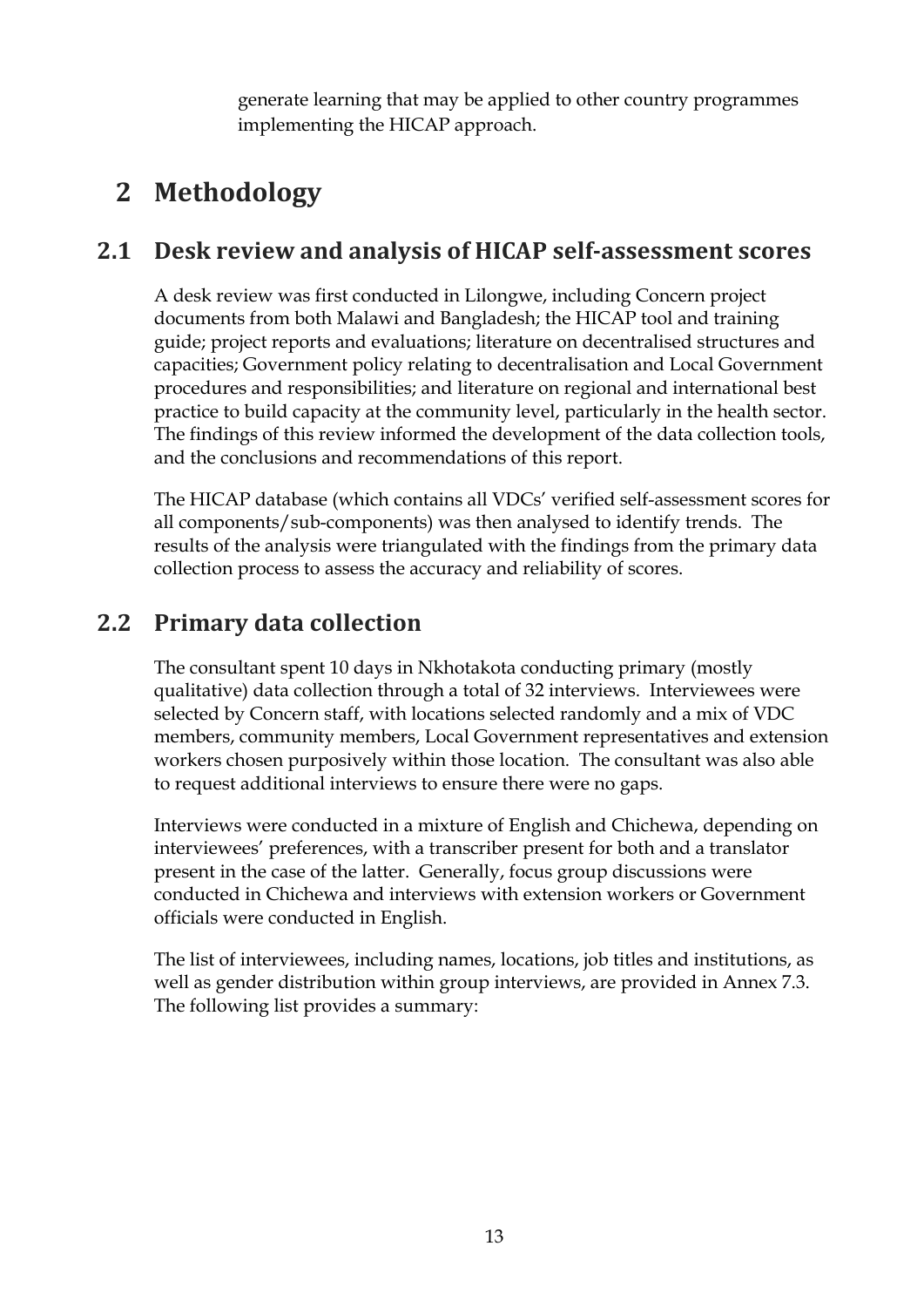

- 2 semi structured interviews (SSI) with Concern staff
- 9 SSIs with Local Government staff (including extension workers)
- 3 SSIs with VDC/VHC chairs
- 2 focus group discussions (FGD) with village chiefs (a male and a female group)
- 6 FGDs with community members (1 of which was a female only group)
- 7 FGDs with 6 VDCs that had used the HICAP, including some VHC members (1 of which was female only, and one male only)
- 2 FGDs with VDCs that had not used the HICAP
- •1 FGD with a VHC member only group

The information from the desk review, database analysis and primary data collection were triangulated and analysed to develop the Findings, Conclusions and Recommendations Sections.

## **2.3 Limitations**

During the primary data collection process, a number of limitations relating to the interpretation of the data became apparent:

- 1. In some group interviews, it was discovered that not all participants were from the expected demographic – e.g. in one VDC FGD a local chief (who was not a VDC member) also attended; in another, there seemed to be more than one VDC represented; and one community group included VHC members. This may have influenced people's responses;
- 2. Despite repeating the purpose of the evaluation and that it was not an assessment of any individuals or institutions, there was clearly still some nervousness. In some cases, answers given seemed to be what people thought were the "right" answers, rather than the most accurate. There were indications that this was influenced by an understanding (or a fear) that the MRH programme was coming to an end;

v Mankhwazi VDC Chairman and Vice Chairwoman 11th August 2015

vi Participatory Ranking Method with Chia VDC, 15<sup>th</sup> August 2015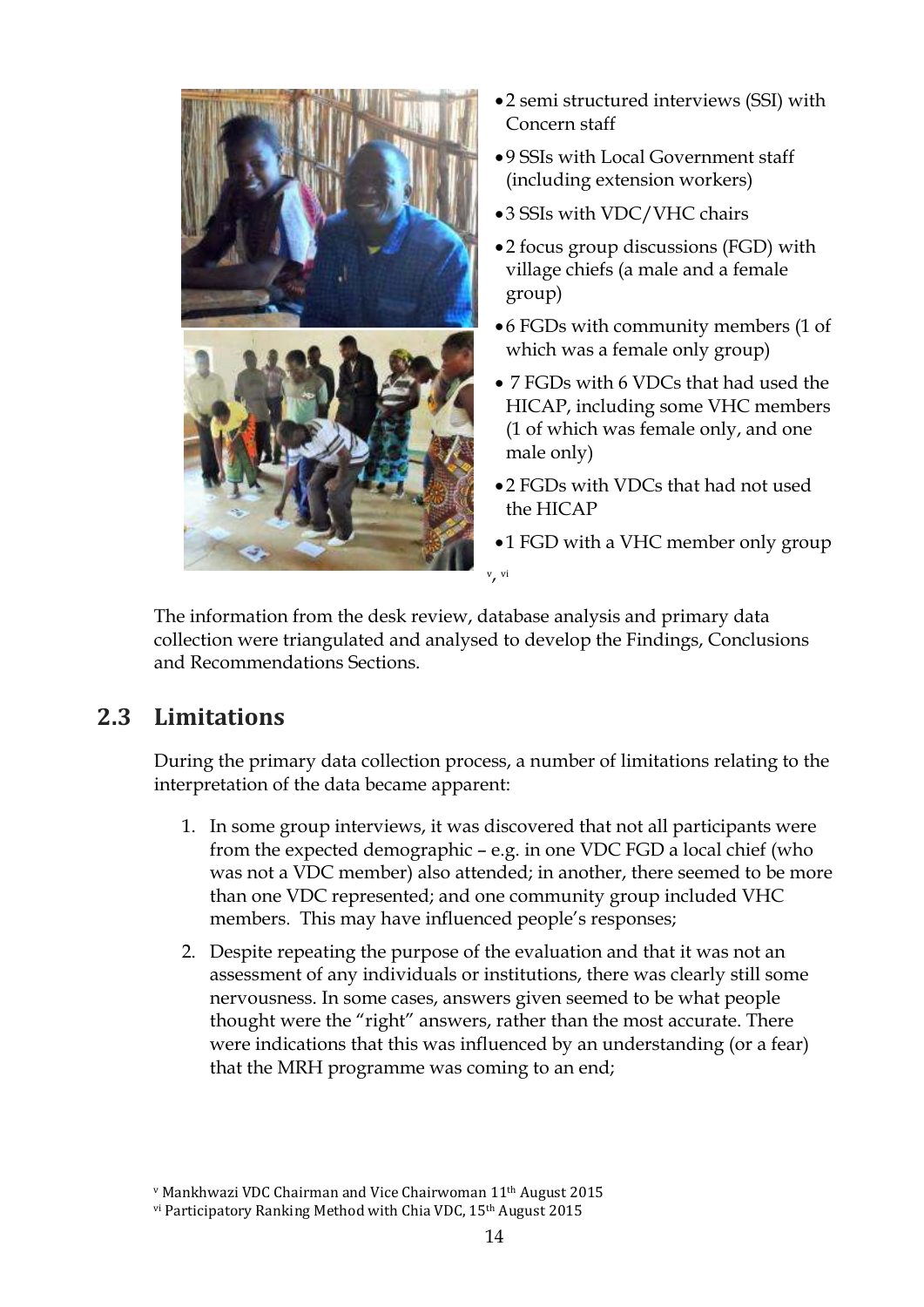- 3. Similarly, and particularly among groups not receiving the HICAP, some groups seemed to tailor their responses to show a need for more or continued support; and
- 4. Finally, given the integrated nature of Concern's work, it was very difficult for participants to distinguish the impact of HICAP from other aspects of the MRH programme or, indeed, from other Government or NGO interventions in the health sector.

To mitigate these factors, findings were triangulated and verified between various groups and careful note was taken where responses may have been influenced by such factors so that their responses could be analysed in light of this.

## **3 Findings**

This section answers the questions set out in the ToR, as detailed above in Section 1.5 and Annex 7.1. Findings are based on the literature review, analysis of data in the HICAP database and primary data collection. Given that the responses to the ToR questions are interlinked, the findings are structured as follows:

- HICAP's role in strengthening VDCs' capacity to address community health needs;
- A discussion on the scoring process and self-assessment scores;
- The relevance of HICAP's capacity areas;
- The efficiency of resource allocation; and
- The sustainability of the HICAP after March 2016.

## **3.1 HICAP's role in strengthening VDCs' capacity to address community health needs**

Almost unanimously, communities, local leaders and extension workers reported improvements in VDC leadership capacity and linked it to community health improvements since the introduction of the HICAP. A clear example that was repeated many times was that VDCs had previously understood development to mean infrastructure development, whereas since using the HICAP they are more aware of the need to support 'softer' (and more affordable/realistic) initiatives, such as health education. One HSA reported a reduction in the incidence of U5 diarrheal diseases and an increase in immunisation coverage, as supported by HMIS data trends since approximately 2012, and attributed this to VDC health educational activities.

VDCs were said to be more active and, in particular, more supportive of initiatives to improve maternal and child health by community members, extension workers and Concern staff. Since working with Concern, three VDCs have built an U5 shelter and one has built a house for the HSA as it realised that the previous HSAs left because of poor housing.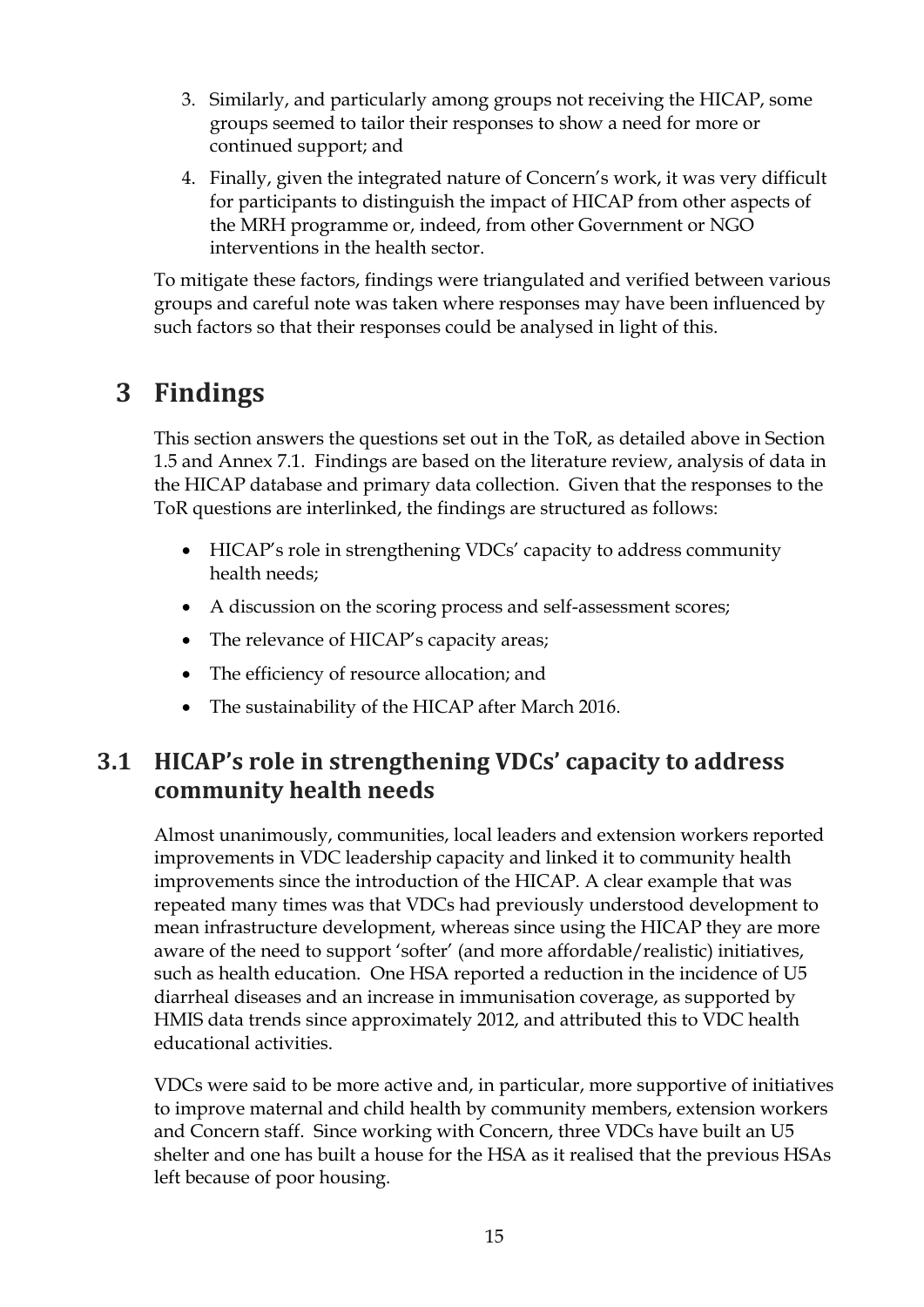When compared with VDCs that were not using the HICAP, the VDCs with whom Concern works were far more conversant and knowledgeable about the health needs of their communities, whereas non-HICAP VDCs tended to respond by referring to the VHCs' role. Reinforcing this, when communities were asked what their health needs were during the data collection process, their answers tended to match what committee members reported in separate interviews to be VDC priorities.

In terms of their links with Village Health Committees (VHC), one extension worker stated that since the HICAP, VDCs were engaging more with VHCs, coordinating their plans and activities and meeting regularly which may strengthen the VHCs' role in providing leadership on community health issues, although this was not examined closely.

## **3.1.1 Support to and inclusion of vulnerable and marginalised groups by VDCs vii**

Capacity areas 1 and 2 include aspects of inclusion of both community and committee members in decision making and planning. However, they do not make explicit mention of the extreme poor, disabled, or elderly, for example.

 The HICAP reinforces gender balance, particularly in the initial three-day training in which the Government guidelines on VDC membership are covered. Interviewees, including extension workers and Concern staff, consistently responded that more women held VDC positions as a result of the elections and HICAP and that they were active in their roles. Women reported that by virtue of being elected, they felt that they had the respect of their male and female peers.



However, it was observed that women's participation varied greatly between VDCs during data collection. In the above picture, women are shown leading the voting process during a FGD participatory ranking exercise. However, in most FGDs, men dominated discussions, as per cultural norms, and women had to be prompted to contribute.

The clearest indication that the HICAP is supporting a better gender balance is given through comparison with non-HICAP VDCs, where fewer women were

vii Nkhongo FGD participatory ranking exercise on community health needs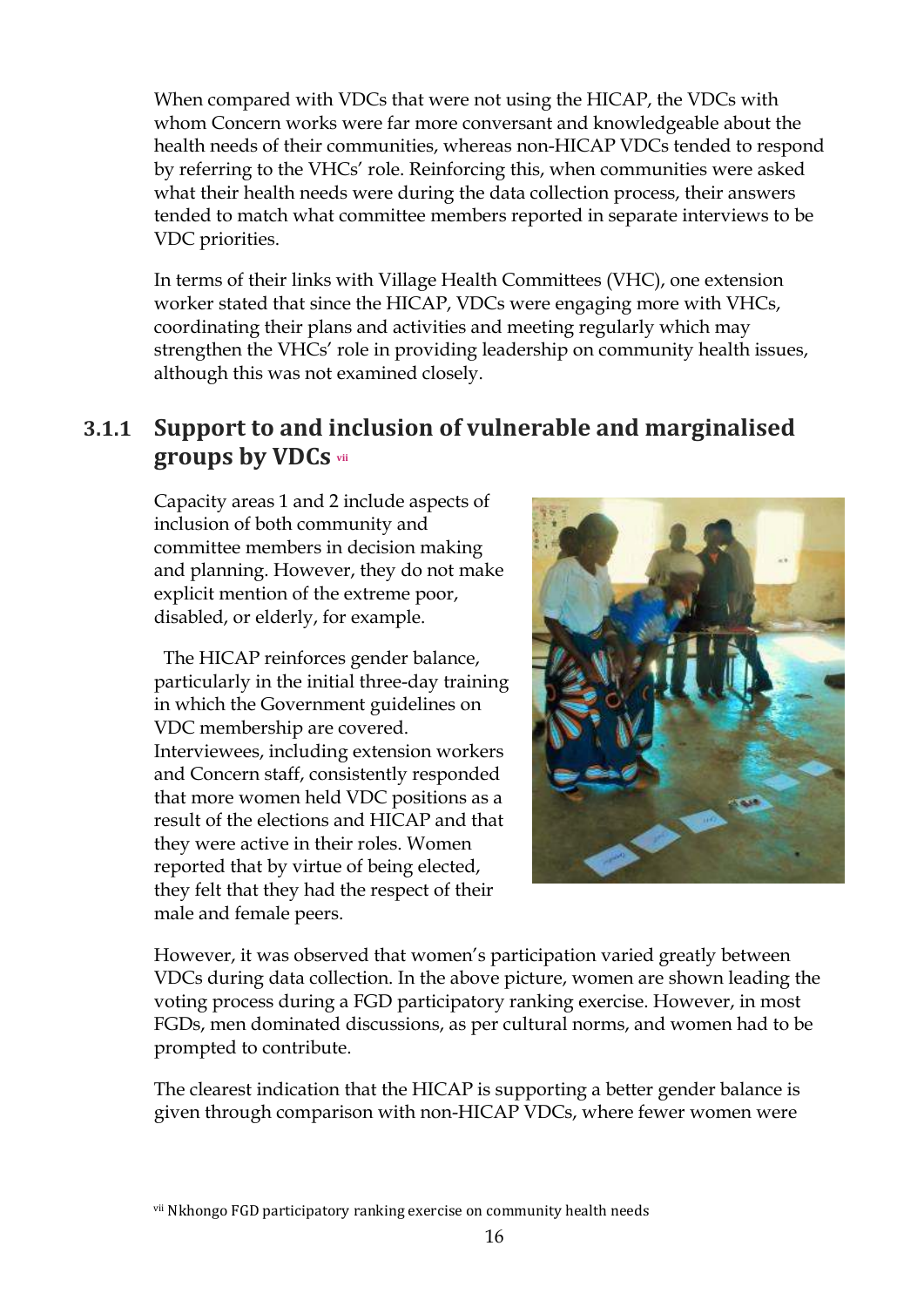seen in senior positions and none were reported to attend ADC meetings, as is the responsibility of the Chair and Vice Chair (of which at least one should be female).

In terms of the activities VDCs were conducting, some VDCs mentioned working with the elderly and HIV+ community members, but none mentioned the disabled or extreme poor without prompting. Maternal and child health interventions were usually given priority.

From a top-down perspective, though, it was reported by extension workers and Committee members that there is now a better flow of information on Government initiatives to the community level (e.g. reports on ADC meetings and policy) as VDCs are more transparent in communicating such things than the Chiefs/Village Headmen (VHM) were.

## **3.1.2 Maintaining VDC capacity gains through elections**

Although not all members of the VDCs were replaced in the 2014/2015 elections, they did bring in a significant number of new members (and therefore the removal of old members). There were no reports of formal handovers, although the continued terms of some members mitigated the impact of this to an extent. Extension workers and Concern project staff both noted that they had to 'start again' with many VDCs in terms of capacity building.

While it was reported by some extension workers that the Government has developed training courses designed to induct new VDC members, a lack of funding and manpower meant these were not delivered. The topics covered under these trainings includes many aspects similar to the HICAP, such as:

- Decentralisation system;
- Leadership skills;
- Community participation in public works;
- Stages of the project cycle;
- HIV/AIDS and its impact on development; and
- Gender mainstreaming.

A handover meeting after elections, involving both old and new VDC members and a joint self-assessment, could mitigate the loss in capacity or at least speed up capacity gains. A handover process could also be incorporated into Capacity Area II: Leadership (Governance)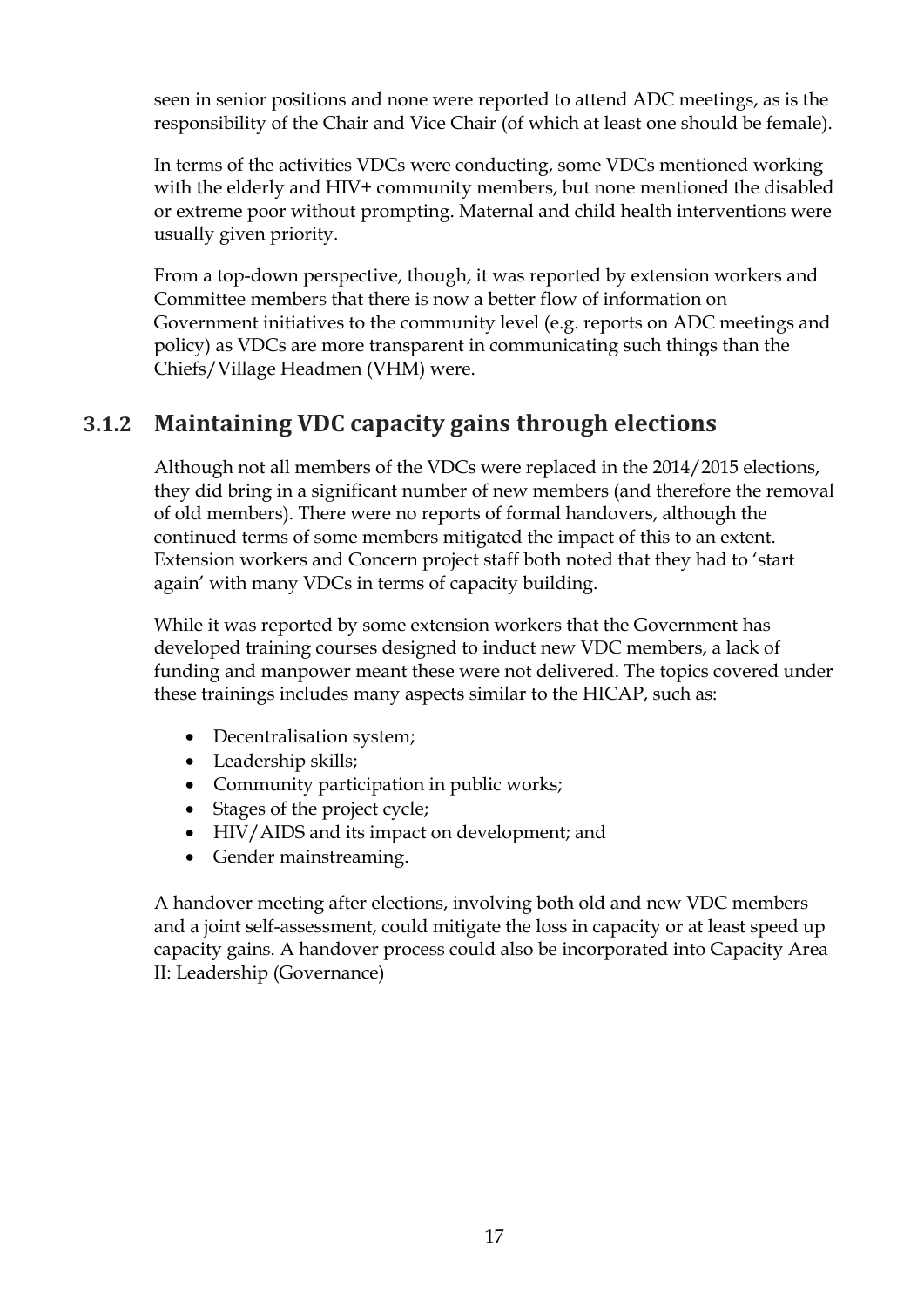## **3.2 A discussion on the scoring process and the self-assessment scores**

## **3.2.1 VDC's understanding and implementation of the scoring process**

Almost all respondents, including VDCs' members and extension workers, said that the scoring process was relatively easy and that scores were accurate reflections of capacity. Most VDCs reported that they could do the entire assessment in 30 minutes to one hour. This seems very quick, considering that there are 14 sub-areas to score, each with a choice of five fairly detailed definitions of capacity (see Annex HICAP self-assessment tool7.6); it would allow only two to four minutes per discussion on each capacity sub-area and therefore may be an indication that the process isn't being conducted thoroughly or precisely.

When asked about the weaknesses of the HICAP, some interviewees (VDCs and extension workers) did say that scoring was a little complicated and that, at least in the first few assessments, people struggled with the tool. Considering that less than half of the VDCs have conducted four or more assessment, this is a significant period of time (see below, Section 3.2.3).

In some cases, sub-groups of VDCs were interviewed who contradicted their most recent assessment scores of just the previous week, which may be an indication that the scoring process was not fully inclusive (the final scoring is supposed to be a unanimous decision).

Finally, when questioned on the definition of their scores and the difference between this and, for example, the score they were aiming for, almost no respondents could provide a detailed or accurate response as to what the difference would be, i.e. they didn't know what improvements they were working towards. This brings into question how they identify and achieve capacity improvements reflected in VDCs' overall increasing scores.

### **3.2.2 Scores from the first assessments**

All of the VDCs without exception scored themselves "1" in all capacity areas, including for all the sub-components, in their first (baseline) assessment. This is the lowest score and, broadly speaking, can be summarised as the VDC not fulfilling any of its core functions (for more detail, see the self-assessment tool in Annex 7.6).

During the data collection for this report, VDCs who had never used the HICAP and were not receiving external support from Concern or any other agencies, were interviewed. Using these as a control group brings the unanimously low baseline scores into question. Those VDCs with no external support were clearly not as functional as those who had received support, but would not have scored 1. For example, they were able to produce annual plans, to articulate their roles and the needs of their communities, to share some examples of coordination with other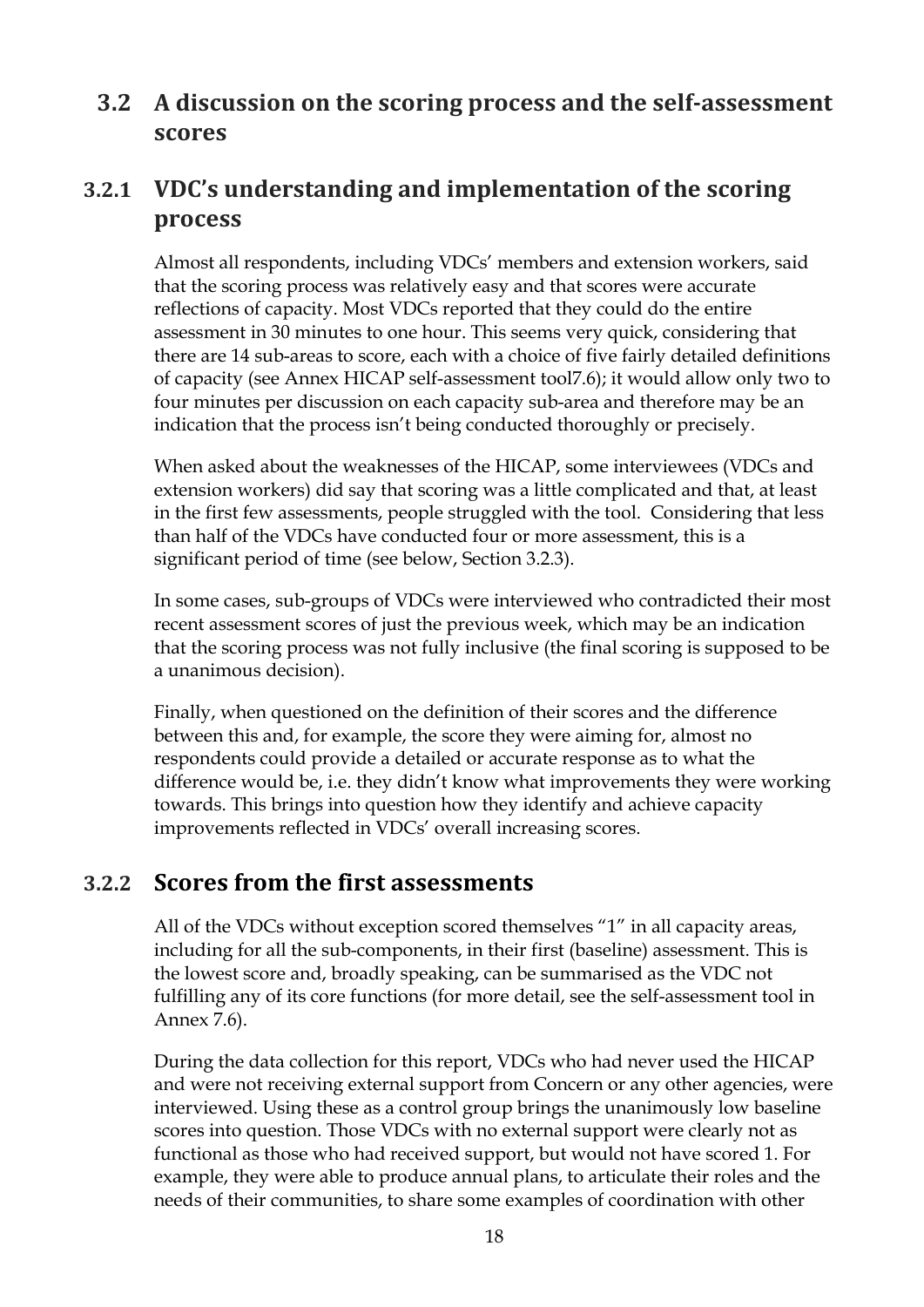VDCs, and reported meeting regularly all of which would have scored them above 1, according to this HICAP definitions.

The baseline scores bring into question the VDCs' understanding of the scoring definitions and, further, whether there was an expectation on the part of the VDCs that they should start at the beginning (i.e. 1, in their understanding) and progress through to 5.

## **3.2.3 The trend in capacity improvementsviii**

FIGURE 2: AVERAGE SCORES OF EACH CAPACITY AREA OVER 5 ASSESSMENTS (BASELINE = 1ST ASSESSMENT)



As the above graph shows, the trend is generally of increasing capacity scores although it should be noted that the sample size decreases with each assessment. This is partly due to resource and time constraints faced by Concern staff, who are unable to visit all 58 VDCs every six months (each assessment can take up to one day). There may also be some bias towards more active groups maintaining engagement.

Capacity area 2: Leadership (governance) shows the greatest increases, with the average score increasing from 1 at the baseline, to 3.7 at the fourth follow up. There is no clear trend in terms of which of the sub-components scores highest, although the only score of 5 under this area is recorded for participatory decision making.

Capacity area 3: Resource mobilisation and management tends to lag behind the other areas slightly, with the average score increasing from 1 at the baseline, to 2.8 at the 4th follow up. Despite all VDCs stating that a lack of funds is their biggest

viii During the data collection process, some VDCs presented scores from assessments conducted in July and August. These are not included in the above analysis and they are not yet in the Database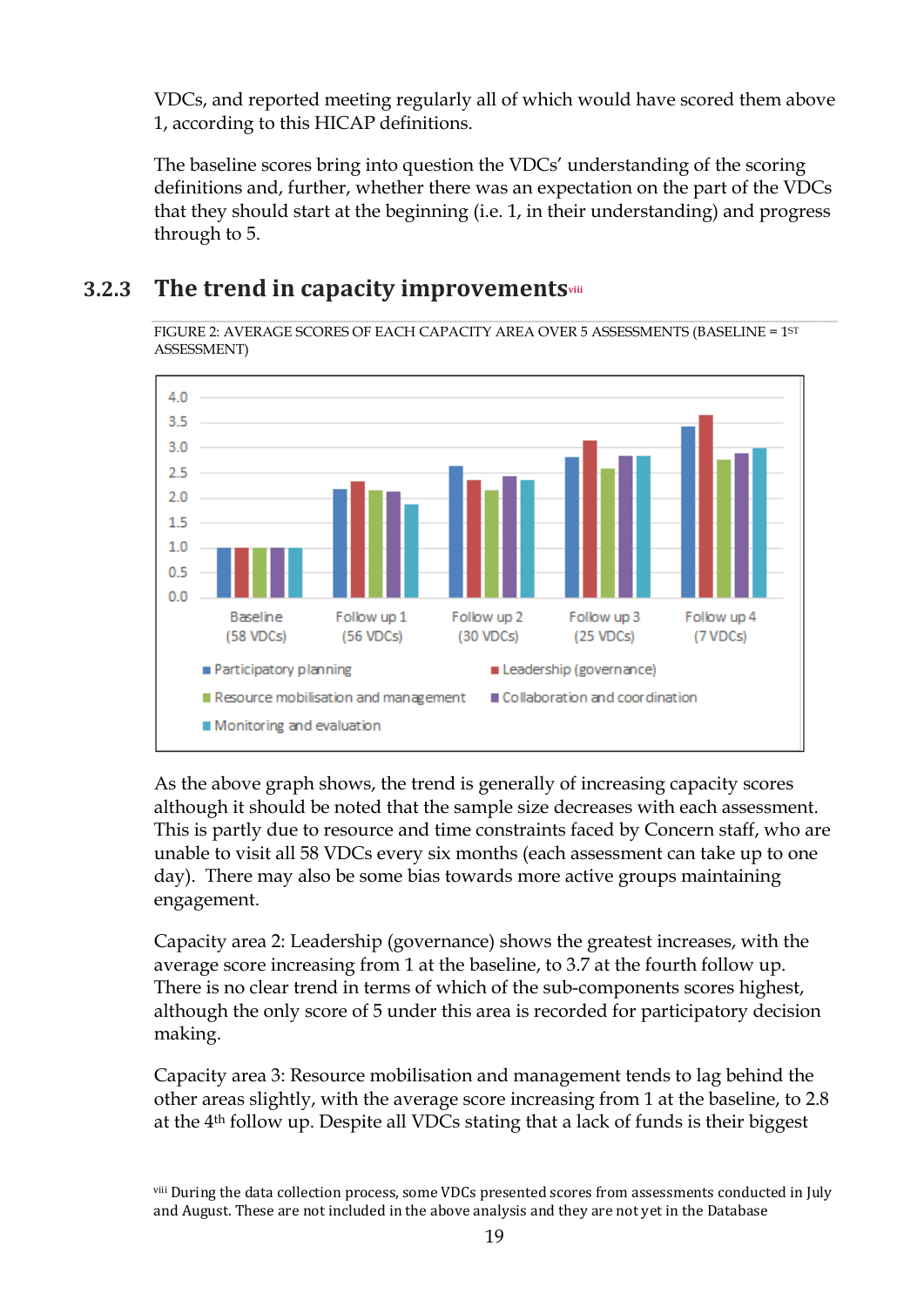challenge (sometimes expressed as a lack of means of transport, or another capital item), the sub-components of 'fundraising in annual plan' and 'other resource mobilisation' both score an average of 3 at the 4th follow up, with the capacity areas' overall average score being brought down by the sub-component on 'financial documentation and transparency'. This could be explained by the language in the scoring matrix focussing on the planning and preparation for fundraising, rather than the adequacy of funds raised.

Capacity areas 1, 4 and 5: Participatory planning; Collaboration and coordination, and Monitoring and evaluation all show steady upward trends. Collaboration and Coordination shows the slowest signs of progress amongst these, which may be related to a lack of funds (in this case manifesting as lack of transport), as it requires coordination with other bodies, such as other VDCs, VHCs, health extension workers (HSAs) and health clinics.ix

Although some VDCs do show ups and downs in their scores, on average all five capacity areas show an upward trend. It is certainly not infeasible that VDCs' capacities have increased over the period, however:

- i. Despite seeming to be positive overall for the capacity and performance of the VDCs, the elections were reported to have been initially disruptive, with newly elected members not fully understanding their roles. In line with this, it would not be surprising to see some VDCs' scores dip immediately after elections. A calendar for the elections was not available it is only known that they took place over approximately 12 months between 2014 and 2015. Assessment dates are similarly not listed in the database and therefore it was not possible to correlate the timing of elections with changes in capacity scores.
- ii. There is a lack of clarity as to how exactly the capacity of VDCs is built to the extent shown by the data (and not just assessed) under the HICAP. Concern only provides minimal capacity building in the sixmonthly review meetings and relies on extension workers to conduct training and follow up for any



further needs. However, many extension workers commented that in observing FGDs or SSIs with VDCs, they were hearing the VDCs' needs for the first time. They also repeatedly discussed their own lack of funds and

ix The above speculation as to the causes behind changes in scores is based on observations of the VDCs sampled for primary data collection. It was beyond the scope of this consultancy to interview and review documentation from all 58 VDCs to identify the most/least common causes for changes among them.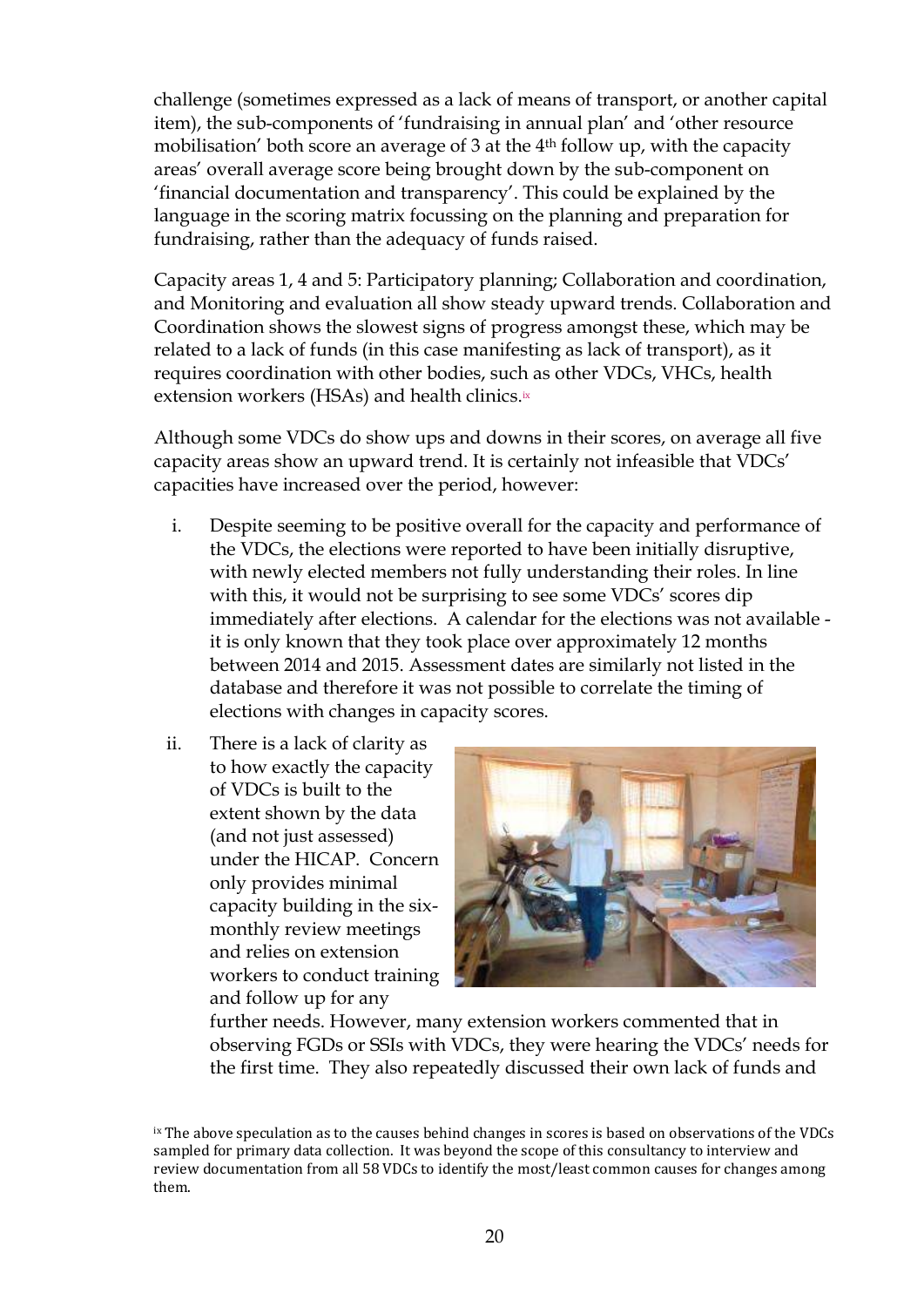resources as an impediment to providing more support and, those asked, reported that they were unable to implement any kind of systematic capacity building initiatives. <sup>x</sup>

iii. The upward trend, at least in the initial follow ups, could be partially attributed to overly-low baseline scores, as discussed above.

Despite these concerns, there certainly is value in the scores as well as in the process of self-assessment and the opportunities it yields for further interaction (e.g. as an entry point to working with VDCs), but this evaluation does not recommend that the VDC capacity at any one point in time is assumed to be rigidly defined by the corresponding HICAP scores. Rather, the scores and trends in the scores should be considered indicative.

## **3.3 The relevance of HICAP's capacity areas**

The current areas assessed under the HICAP are seen as both useful and relevant to building VDC capacity. In no case did any respondent express a wish to remove any areas or sub-areas from the assessment.

However, it seems clear that capacity building alone will not enable VDCs to fully exercise their mandate if they are not also properly resourced. The HICAP could provide practical support in this area by including a sixth component (or another sub-component under Capacity Area III: Resource Mobilisation and Management) that focuses on the process of raising funds: i.e. proposal writing; understanding the decentralisation structure and funding mechanisms; understanding the amount of funds available at District and TA levels and familiarity with institutions responsible for allocating those funds.

Similarly, there is potential for VDCs to be weakened through election processes without clear protocols for comprehensive hand overs between old and new members. Indeed, this was temporarily the case after the 2014/2015 elections. This is another relevant area in which the HICAP could provide additional support through a new capacity area, or a new sub-component under Capacity Area II: Leadership (Governance).

Of course, the introduction of a new component, must be supported by the resources for training in order to be useful and effective for VDCs.

## **3.3.1 HICAP and the Government's decentralisation agenda**

Extension workers and Concern staff in Nkhotakota in particular noted changes in the VDCs and their capacity since the implementation of the HICAP. For example, since the Chiefs are no longer Chairs of the VDCs, as mandated by the Decentralisation Policy, some extension workers said VDCs were easier to mobilise and more cooperative and active in general. This should have resulted

x Community Development Officer with unused motorbike due to lack of budget for fuel and maintenance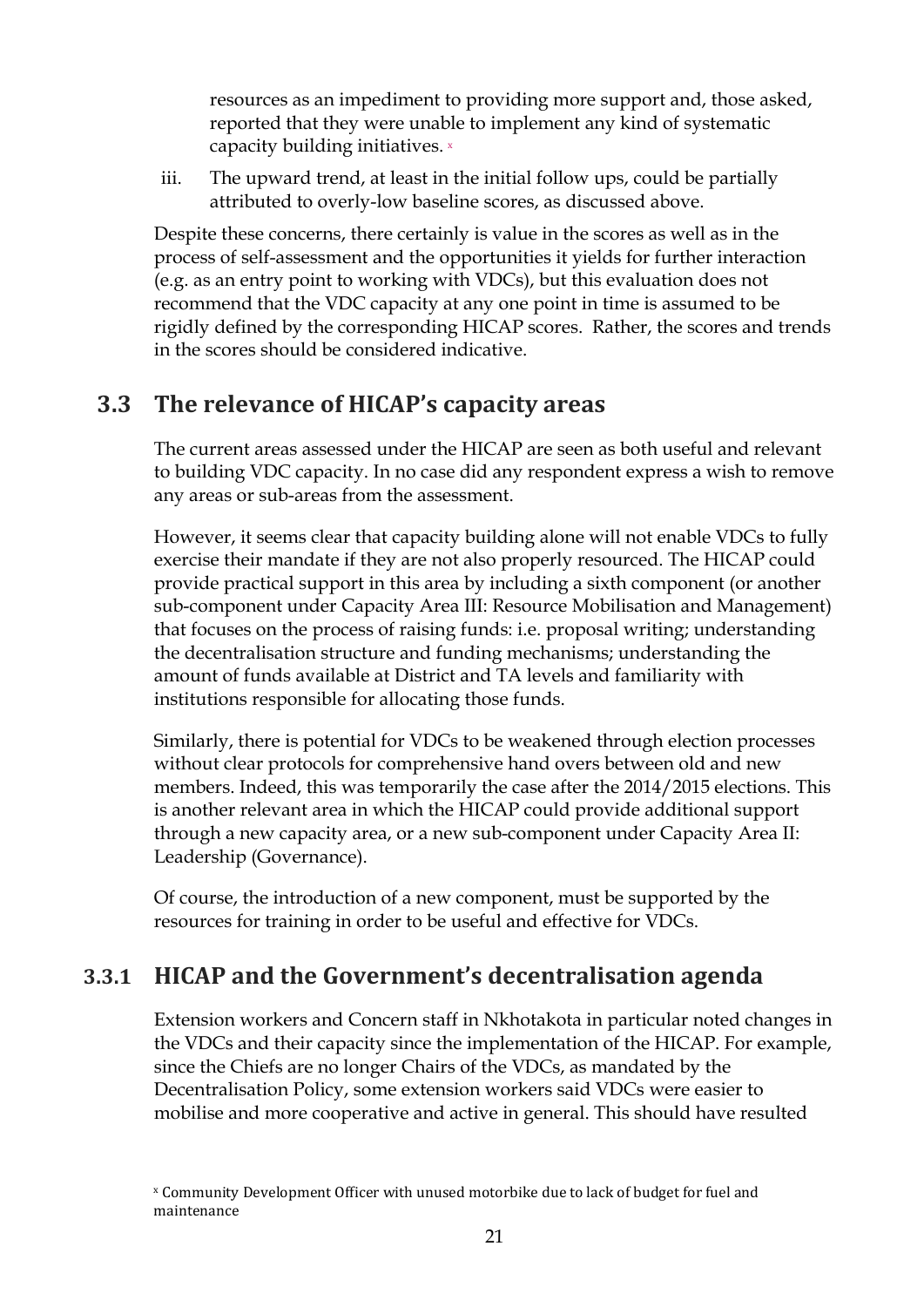solely from the elections (i.e. the renewed effort for proper enforcement of Government guidelines on VDC membership) but in those VDCs where the HICAP was not being implemented, it was noted that Chiefs still tended to hold leadership roles.

However, some VDCs reported that they felt their role was sometimes undermined and this seemed to be a sign that the decentralised governance structure at the community level isn't fully embedded yet. For example, they referred to a lack of consultation or involvement in some Government and NGO projects in their area. They complained of an inability to raise funds to enable them to implement their own plans whilst Government/NGO projects, which they (or the community) didn't consider priority, were going ahead.

In almost all cases, VDCs said they would go to Concern as the most reliable source of support and resources when needed, rather than local Government structures.

## **3.3.2 VHCs and the HICAP**

It should be noted that whilst the HICAP is relevant to the work of the VDCs, if the ultimate aim is improved community health outcomes, then VHCs, with their specific mandate to oversee community health initiatives, would seem to be a (additional) clear target for HICAP's implementation. The exponentially larger number of VHCs makes the resourcing of this a major constraint.

The VHCs interviewed during data collection did express a strong interest in the HICAP although none were attempting to implement it.

## **3.4 The efficiency of resource allocation**





xi Chiefs sitting outside Chia Primary School, in front of Chia VDC's bicycle from Concern Worldwide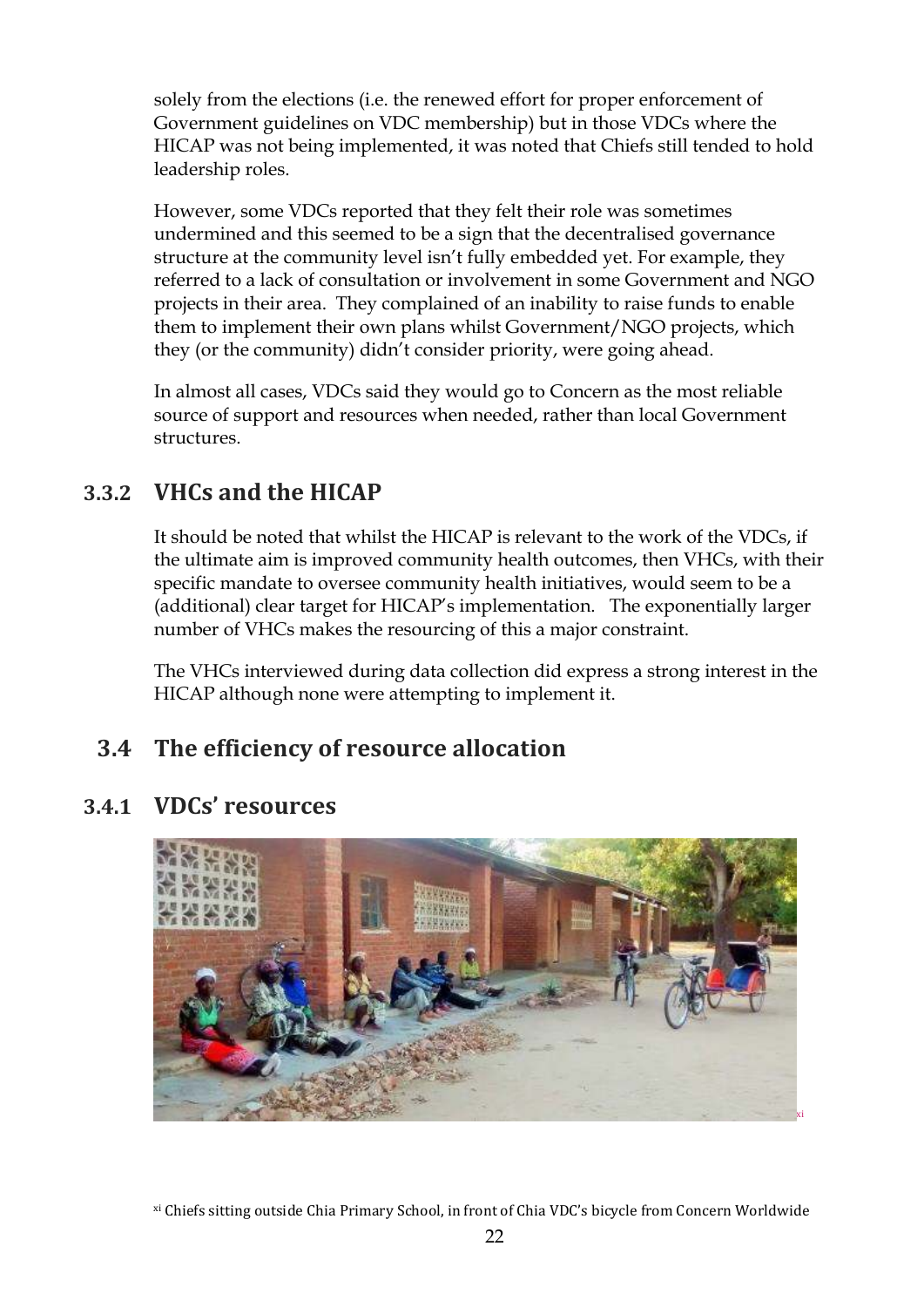With very limited means, VDCs were seen to be implementing some of their plans, although often not larger projects, such as building housing for HSAs or U5 clinics, or building and maintaining boreholes. Unfortunately, these things were also often mentioned as priority planned activities by both VDCs and community members.

There were indications though that VDCs could manage budgets for projects of this size. Some had already implemented small infrastructure projects and others were able to produce paperwork related to the management of bicycle ambulances (shown in the above photo), including bank account papers, and a logbook listing all uses of the ambulance.

However, in some areas the VDCs find financial transparency with community members difficult. One VDC reported that they did not share information on their finances with the community because the demands were so numerous as soon as it was known that they had any funding. Instead, the VDC decided how to use their funds according to priorities previously agreed with the community, which is perhaps a practical compromise. This was reinforced by a meeting with village Chiefs who said their role was easier now that they were not VDC chairs, as the community pressured the VDCs more for their health needs

### **3.4.2 Programme resources**

Whilst a cost-benefit analysis was beyond the scope of this work (and would be very challenging considering the difficulties in isolating the impact of the HICAP from other programme components), it is clear that the impact of the HICAP is positive overall. It is not clear, however, whether this is the most efficient use of resources.

Time, personnel and resource constraints undermine Concern's ability to actively support and supervise all 58 VDCs, as exemplified by the falling numbers of VDCs completing six-monthly assessments. Whilst ideally VHCs would also be involved in the initiative (given their mandate for overseeing community health initiative) their even larger numbers currently negate this possibility.

The HICAP does seem to act as a 'gateway' for Concern staff and extension workers to engage with VDCs and some VHC representatives, especially during the six-monthly review meetings, which enables other topics to be discussed and addressed. This can yield significant benefits for other aspects of Concern's programming.

Similarly, the improvement in VDCs' capacity will inevitably impact on other initiatives in a positive (but as yet unquantified) way.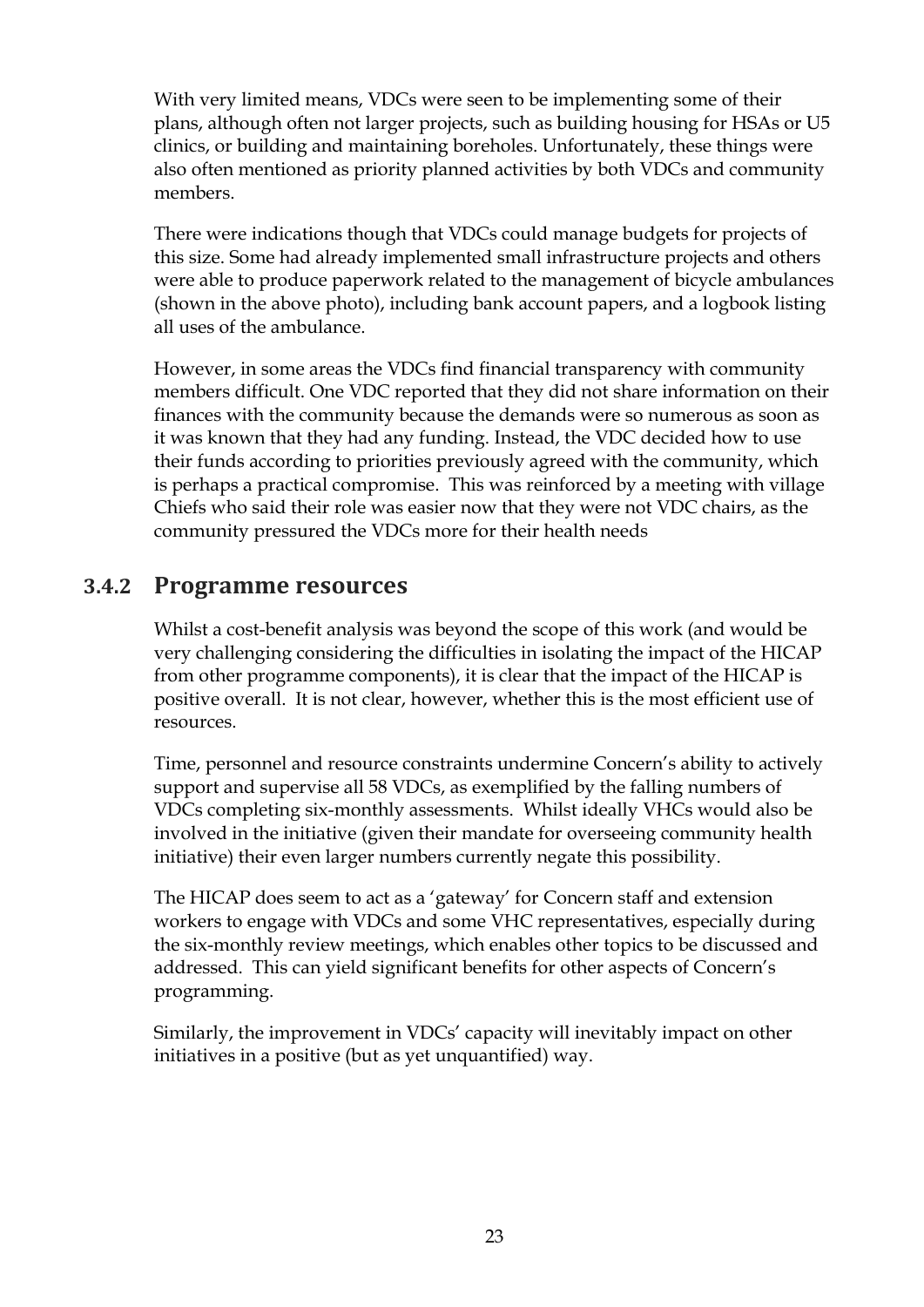## **3.5 The sustainability of HICAP after March 2016**

## **3.5.1 Considerations for handover of HICAP to Government counterparts**

All extension workers and Government officials interviewed were positive in their assessment of the HICAP and its impact, and wanted to see it continue. Given that the burden of responsibility for implementing the HICAP will fall to extension workers if it is handed over to Government, an understanding of their position is essential.

Whilst extension workers may fall under the MoH or MoGCSW, on a day to day basis they can be managed by and report to the Area Extension Committee (AEC), under the Ministry of Local Government (MoLG). These complex links will need to be fully understood to ensure:

- The ultimate responsibility for the implementation of HICAP falls to the right ministry at the right level of Government;
- The HICAP is given sufficient political and financial support to enable implementation (particularly through extension workers); and
- All relevant parties are coordinated and sufficiently participating to ensure successful implementation.

Figure 3: Simplified depiction of the decentralised structures relevant to the implementatoin of the HICAP, below, is a simplified depiction of Government institutions that in some way contribute to the implementation of the HICAP in the health sector

FIGURE 3: SIMPLIFIED DEPICTION OF THE DECENTRALISED STRUCTURES RELEVANT TO THE IMPLEMENTATOIN OF THE HICAP xii



xii This diagram is based on discussions with Concern staff and Government staff in Nkhotakota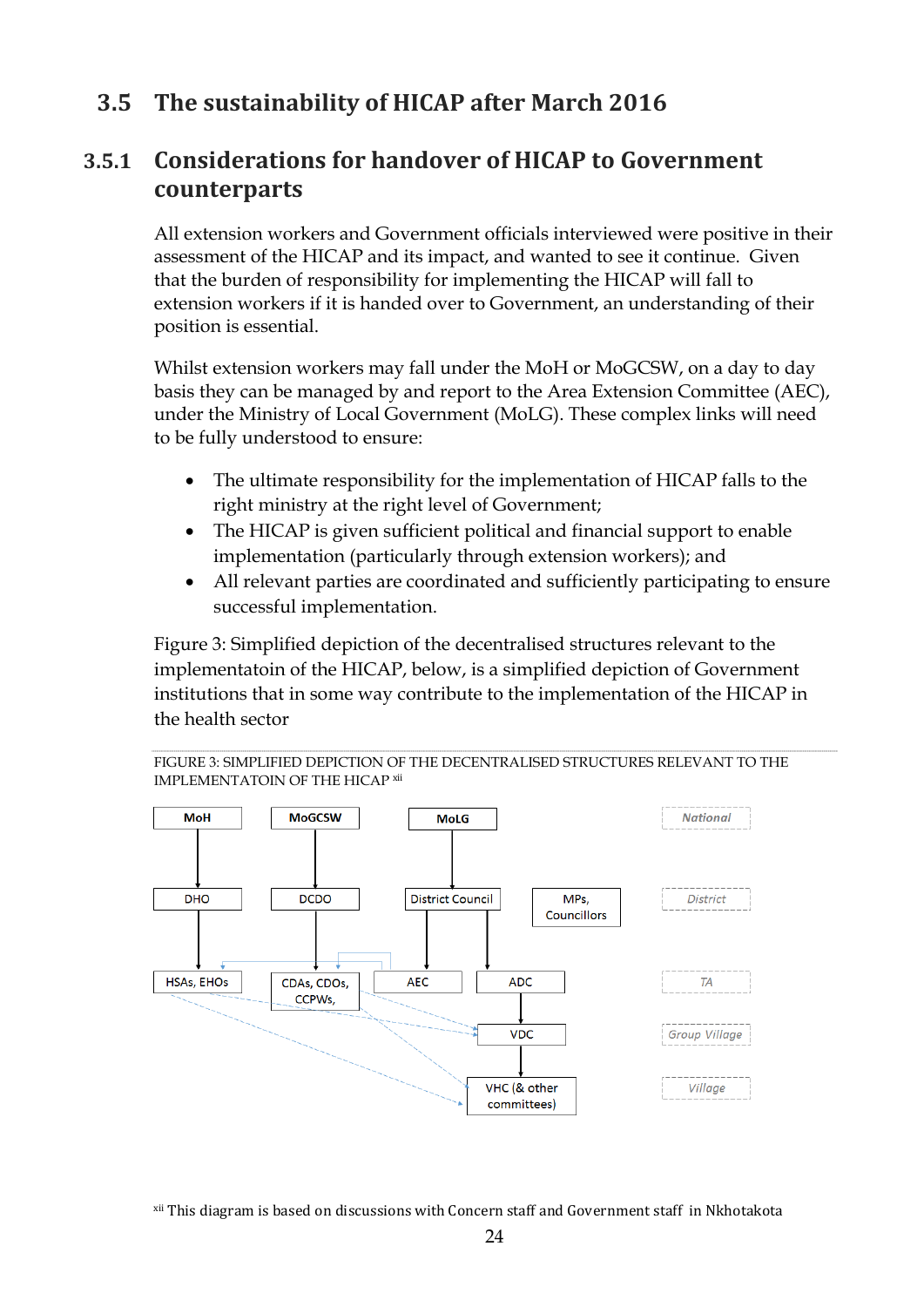Whilst extension workers certainly have the capability to sustain the HICAP's implementation, they will be constrained by a lack of resources, particularly means of transport. It should be noted that this does not seem to be an immediate impact of the post-'Cashgate' zero-aid budget, as some extension workers noted that trainings for VDCs and VHCs had been suspended for ten years or more. In either case, the fact that Government was unable to provide initial trainings to new VDC members after the elections is a worrying indication of their capacity to finance the HICAP's implementation to the current standard.

Another constraint will be time, given that extension workers tend to cover large areas, which can include dozens of VDCs and VHCs (more since sub-divisions following the elections). Exacerbating this is the high turnover of staff within Government; frequent transfers, study leave and extension workers leaving to seek better remuneration can affect continuity, as has been seen in Nkhotakota during the MRH programme.

Finally, there may be an issue to do with the motivation of extension workers, as many of those interviewed expressed frustration with a lack of career progression and earning potential. It should be expected that extension workers will at least try to request additional allowances for the 'extra' work of supporting the HICAP. Many extension workers stated during data collection that they were given the same allowances as VDC members for any current engagement in the HICAP, and complained that their position (and inferred higher level of capacity and training) should afford them higher compensation.

If additional resources are needed, other parties worth considering in the handover could include Community Based Organisations, which are reported to be very strong and active in Nkhotakota in particular, or other stakeholders (NGOs/FBOs) already working in the area and familiar with community capacity building approaches.xiii

## **3.5.2 Timing considerations for handover**

With the MRH project ending in March 2016, only one more round of HICAP selfassessments will take place, in November/December 2015. This is shown in Figure 4: Key dates and milestones for the sustainability of, below, which highlights the need for the formulation of an exit strategy as soon as possible, particularly if handover to Government is the preferred option. The November/December HICAP assessments and review meetings could then serve as a handover between Concern and Government.

xiii Organisations and projects mentioned included: NASO, SWAM, TLC, NAC, Land O Lakes, Foundation for Community Capacity Development, St Anne's Hospital, Maikhanda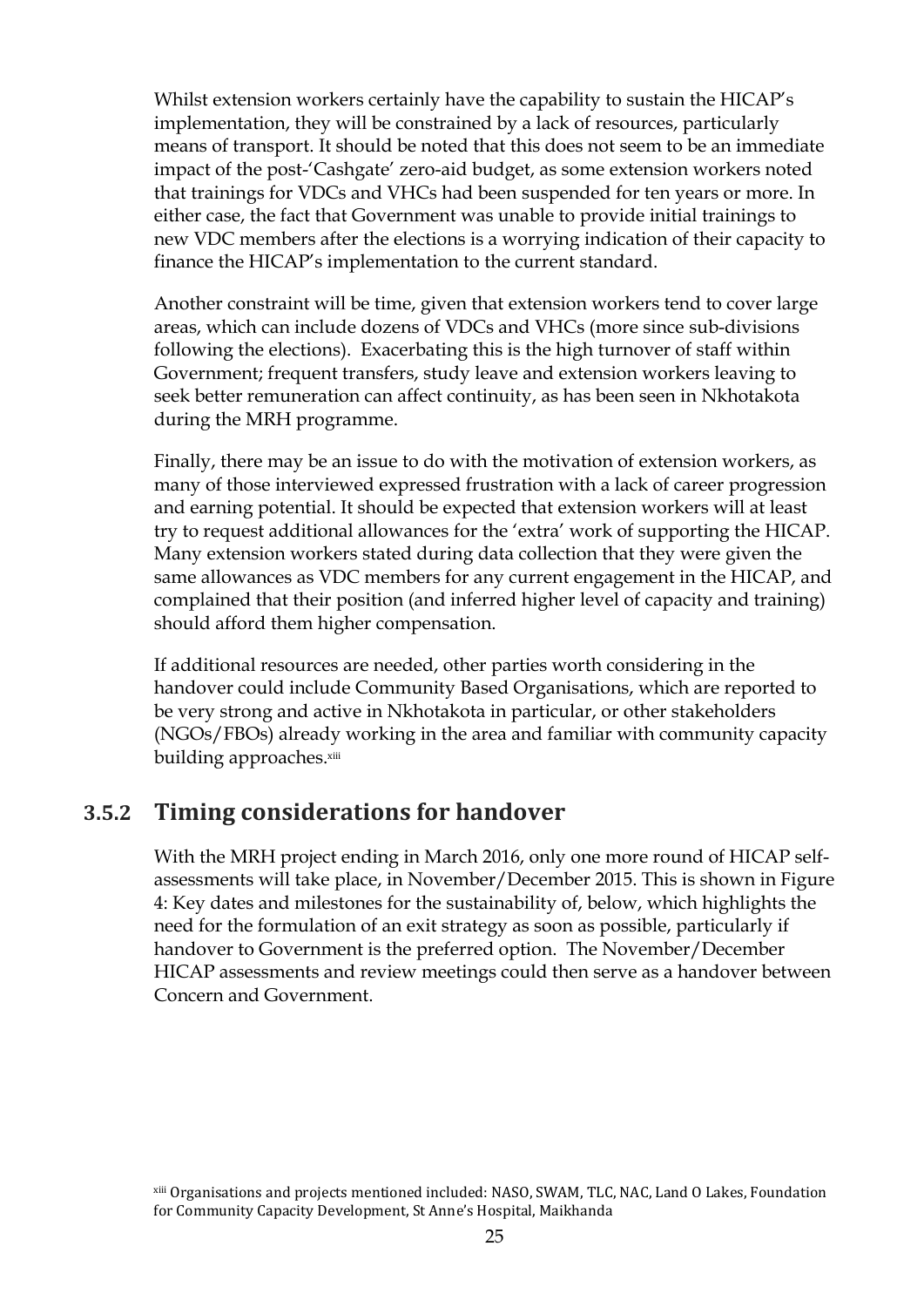|  |  | FIGURE 4: KEY DATES AND MILESTONES FOR THE SUSTAINABILITY OF THE HICAP TOOL |
|--|--|-----------------------------------------------------------------------------|

|                                                                                                                                            |      |     |            | 2015 |     |     |     | 2016                      | 2017 |
|--------------------------------------------------------------------------------------------------------------------------------------------|------|-----|------------|------|-----|-----|-----|---------------------------|------|
| Key dates / Milestones                                                                                                                     | Sept | Oct | <b>Nov</b> | Dec  | Jan | Feb | Mar | July<br>(approx) (approx) | Sept |
| HICAP evaluation report finalised                                                                                                          |      |     |            |      |     |     |     |                           |      |
| Planning meeting intended to take place between<br>Concern staff and District Council as part of exit<br>strategy                          |      |     |            |      |     |     |     |                           |      |
| HICAP self assessments by VDCs (only<br>opportunity for Concern to jointly conduct review<br>meetings by way of handover to another party) |      |     |            |      |     |     |     |                           |      |
| End of Concern's MRH programme                                                                                                             |      |     |            |      |     |     |     |                           |      |
| HICAP self assessments by VDCs due                                                                                                         |      |     |            |      |     |     |     |                           |      |
| VDC elections begin                                                                                                                        |      |     |            |      |     |     |     |                           |      |

## **3.5.3 Application of the HICAP to other sectors**

Given the positive response to the HICAP from all stakeholders interviewed and the cross-cutting nature of the capacity areas it includes, there is much potential to expand its application to other sectors, programmes or locations (resources permitting). The main requirements for the HICAP to be of use are that a VDCtype structure exists (i.e. a committee, cooperative or community level group) and is in need of capacity building to better fulfil its role and support its community.

For example, in Concern's Food, Incomes and Markets (FIM) programme, also operating in Nkhotakota District, farmer groups and women's groups would be potential candidates for the HICAP.

## **4 Conclusions**

In general, there was an overwhelmingly positive response to the HICAP. Whilst it is almost impossible to isolate and quantify the impact of the HICAP on VDCs' capacity and correlate this to improved health outcomes, VDC members valued being able to define their status and progress. It also seems to be a useful tool to instigate interaction between the VDC and extension workers, as well as Concern, and to then open discussions on related topics. The fact that it involved regular reviews helps to maintain a level of momentum and productivity within the VDCs.

There also seems to be a virtuous circle developing, in which the VDCs' improved performance is increasing expectations amongst the community, who can now voice their opinions through the election process. The election process and government policy was seen to be more effectively implemented among VDCs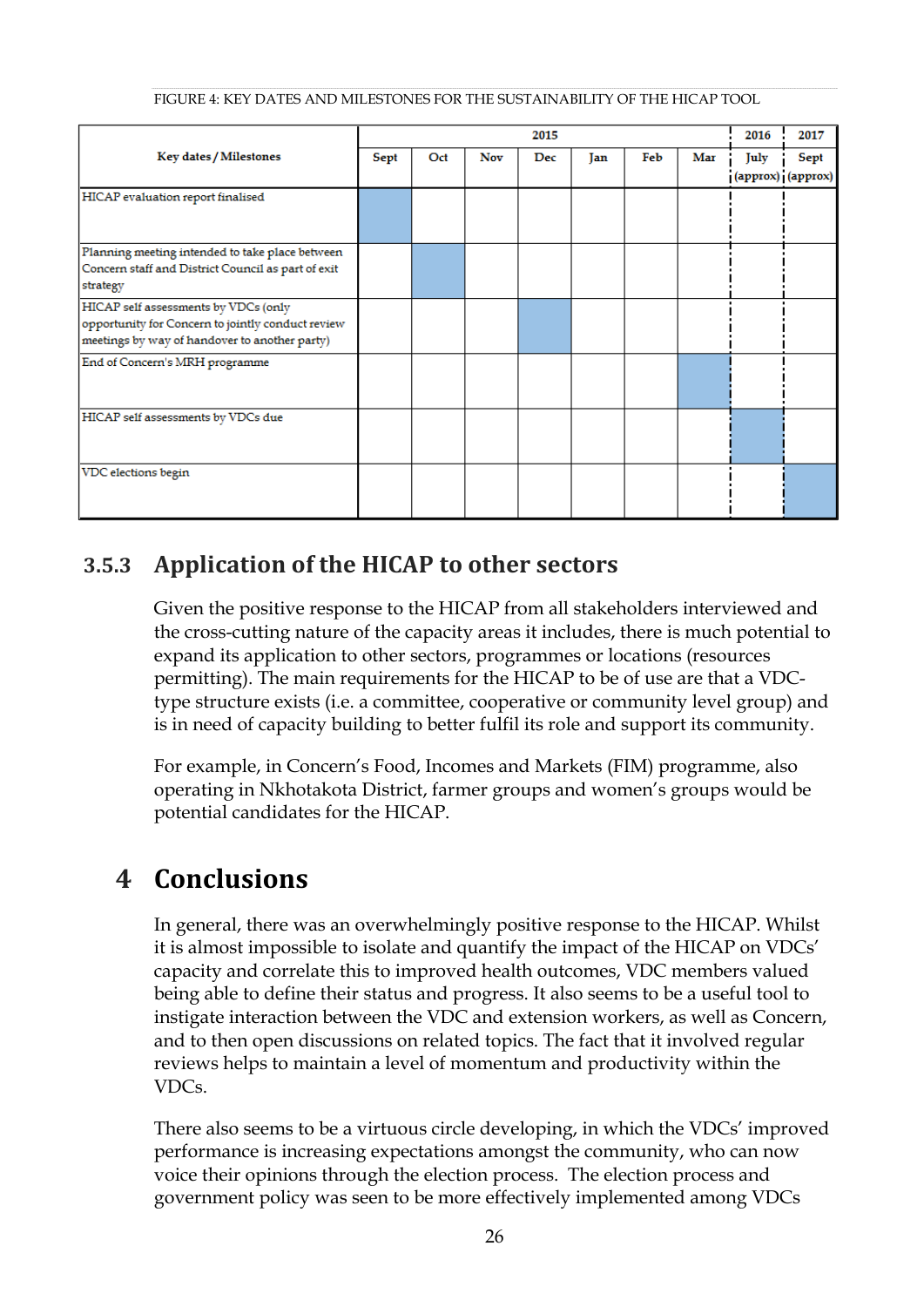who are supported by the HICAP, and this in turn gives them the necessary confidence and structure to respond to community demands.

Table 1: SWOT AnalysisTable 1, below, summarises the findings from Section 3, into strengths, weaknesses, opportunities and threats (SWOT).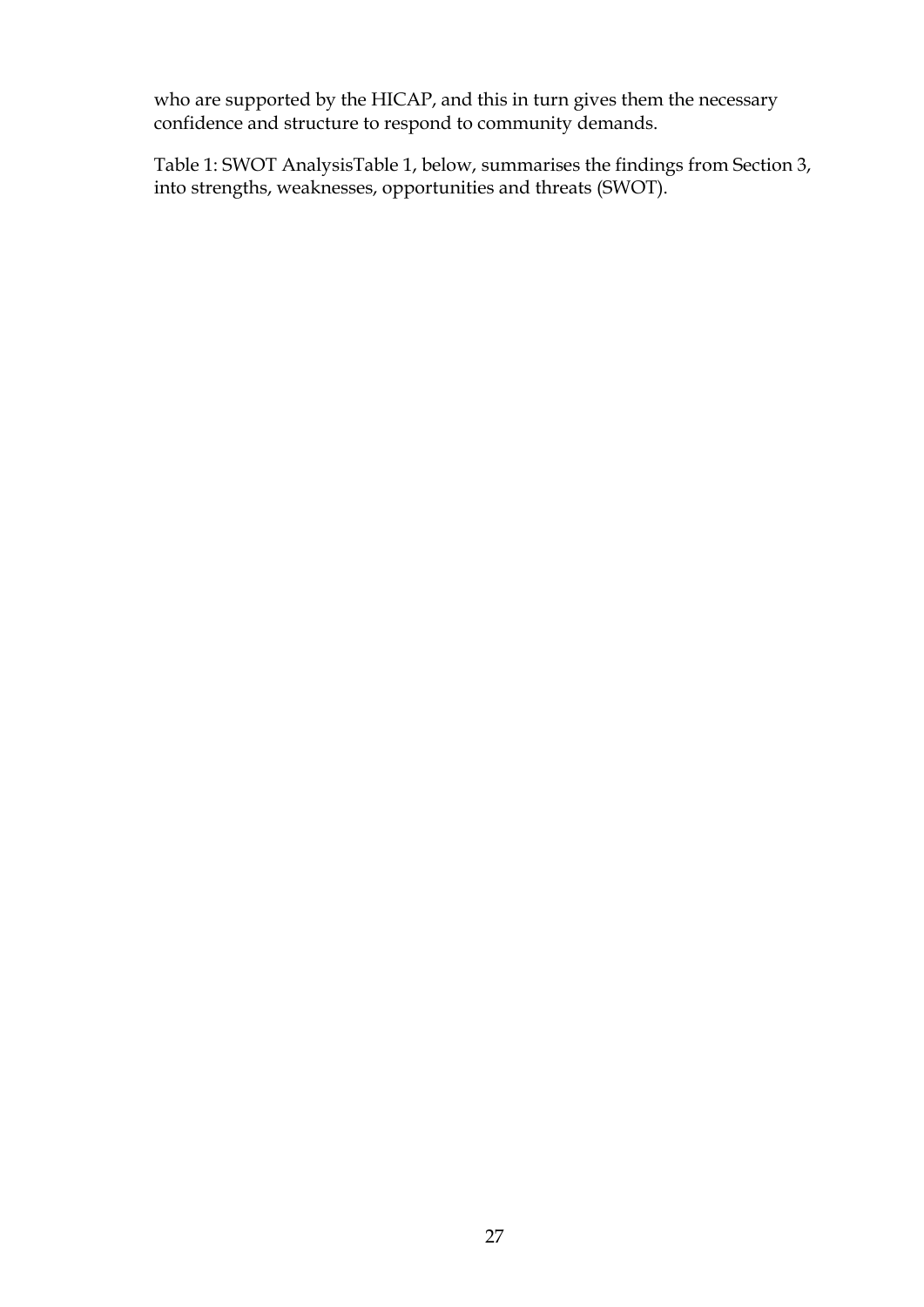|           | <b>Strengths</b>                                                                                         |                                                                                                             | Weaknesses                                                                          |  |  |
|-----------|----------------------------------------------------------------------------------------------------------|-------------------------------------------------------------------------------------------------------------|-------------------------------------------------------------------------------------|--|--|
| ٠         | The self-assessment process empowers and                                                                 | $\bullet$                                                                                                   | It relies on extension workers, who are time and                                    |  |  |
|           | motivates VDCs more than external                                                                        |                                                                                                             | resource constrained, to provide capacity building                                  |  |  |
|           | assessments would                                                                                        |                                                                                                             | Key tasks are not included, such as proposal writing                                |  |  |
|           | HICAP supports the Government's                                                                          |                                                                                                             | and lobbying, and post-election handover                                            |  |  |
|           | decentralisation process, thereby                                                                        |                                                                                                             | Baseline scores are not necessarily reflective of initial                           |  |  |
|           | empowering communities                                                                                   |                                                                                                             | capacities, which may indicate that expectation drives                              |  |  |
|           | It is a very useful and strategic means of                                                               |                                                                                                             | scoring to some extent and/or a lack of                                             |  |  |
|           | engagement/ entry point for other work                                                                   |                                                                                                             | understanding persists after the initial 3-day training                             |  |  |
|           | with VDCs                                                                                                |                                                                                                             | Strong indications that the scoring system and                                      |  |  |
|           | The five capacity areas are all relevant and                                                             |                                                                                                             | definitions of capacity levels are not fully understood,                            |  |  |
|           | important to the VDCs' functionality                                                                     |                                                                                                             | but rather loosely followed by VDCs therefore                                       |  |  |
|           | It helps VDCs to be more independent                                                                     |                                                                                                             | definitions of capacity according to scores cannot be                               |  |  |
|           | through building their capacity and                                                                      |                                                                                                             | assumed to rigidly define capacity                                                  |  |  |
|           | confidence                                                                                               |                                                                                                             | Many VDC members are not confident with the tool                                    |  |  |
|           | It ensures core functions are being                                                                      |                                                                                                             | after the initial three-day training, and need extra                                |  |  |
|           | completed by VDC, particularly for                                                                       |                                                                                                             | time to practice under supervision                                                  |  |  |
|           | improved health outcomes                                                                                 |                                                                                                             | No explicit mention of the poor, disabled, elderly or                               |  |  |
| $\bullet$ | The capacity gains are beneficial to all other<br><b>VDC</b> activities                                  |                                                                                                             | other vulnerable groups in the self-assessment tool                                 |  |  |
|           |                                                                                                          |                                                                                                             | Dates of self-assessments/review meetings are not                                   |  |  |
| $\bullet$ | It encourages participation by all VDC<br>members and community members                                  | included in the HICAP database, making it difficult to<br>track engagement, time between changes in scores, |                                                                                     |  |  |
| ٠         | It identifies and helps VDCs understand                                                                  |                                                                                                             | and correlation with elections                                                      |  |  |
|           | weaknesses in their capacity, which gives                                                                |                                                                                                             | Self-assessments require a certain level of education,                              |  |  |
|           | them direction                                                                                           |                                                                                                             | particularly literacy, for each member to be able to                                |  |  |
|           | The tree analogy helps people understand                                                                 |                                                                                                             | use the scoring matrix without relying on others to                                 |  |  |
|           | the scoring system                                                                                       |                                                                                                             | read to them, given the detail involved                                             |  |  |
|           |                                                                                                          |                                                                                                             | For some VDCs, six months between assessments and                                   |  |  |
|           |                                                                                                          |                                                                                                             | review meetings is too long and momentum can be                                     |  |  |
|           |                                                                                                          | lost                                                                                                        |                                                                                     |  |  |
|           | Opportunities                                                                                            |                                                                                                             | <b>Threats</b>                                                                      |  |  |
| $\bullet$ | To use extension workers and members of the best-                                                        |                                                                                                             |                                                                                     |  |  |
|           |                                                                                                          |                                                                                                             | Without adequate funding (or the means to<br>$\bullet$                              |  |  |
|           | performing VDCs in a 'Training of Trainers                                                               |                                                                                                             | request and lobby for funding) to implement                                         |  |  |
|           | waterfall': i.e. reducing the travel burden and                                                          |                                                                                                             | plans, VDCs and VHCs could become                                                   |  |  |
|           | number of VDCs that each trainer/supervisor needs                                                        |                                                                                                             | demotivated and lose community support                                              |  |  |
|           | to support. This could also include VDCs peer-                                                           |                                                                                                             | Government counterparts, specifically<br>$\bullet$                                  |  |  |
|           | reviewing and supporting each other's assessments                                                        |                                                                                                             | extension workers tasked with capacity                                              |  |  |
| $\bullet$ | To enable VDCs to be more self-sufficient by adding                                                      |                                                                                                             | building, are under-resourced and may not                                           |  |  |
|           | components on proposal writing, lobbying and post-                                                       |                                                                                                             | be able to maintain implementation                                                  |  |  |
|           | election hand-overs                                                                                      |                                                                                                             | standards after handover (March 2016)                                               |  |  |
| ٠         | Engaging with ADCs and District Councils (or                                                             |                                                                                                             | The lack of a handover process (particularly                                        |  |  |
|           | national ministries) to engender support and<br>resource allocation                                      |                                                                                                             | around elections) threatens consistency in                                          |  |  |
|           |                                                                                                          |                                                                                                             | VDC performance                                                                     |  |  |
|           | Resources permitting, to expand to VHCs more                                                             |                                                                                                             | Despite the mandate of the VHCs to improve                                          |  |  |
|           | systematically, complimenting their basic technical<br>training, to have a potentially greater impact on |                                                                                                             | community health, VDCs are currently                                                |  |  |
|           | community health outcomes                                                                                |                                                                                                             | receiving more support, which could cause<br>tension (although not observed in this |  |  |
| ٠         | Resources permitting, to extend to other sectors,                                                        |                                                                                                             | evaluation)                                                                         |  |  |
|           | including agriculture, where comparable                                                                  |                                                                                                             |                                                                                     |  |  |
|           | community structures exist (e.g. farmer groups and                                                       |                                                                                                             |                                                                                     |  |  |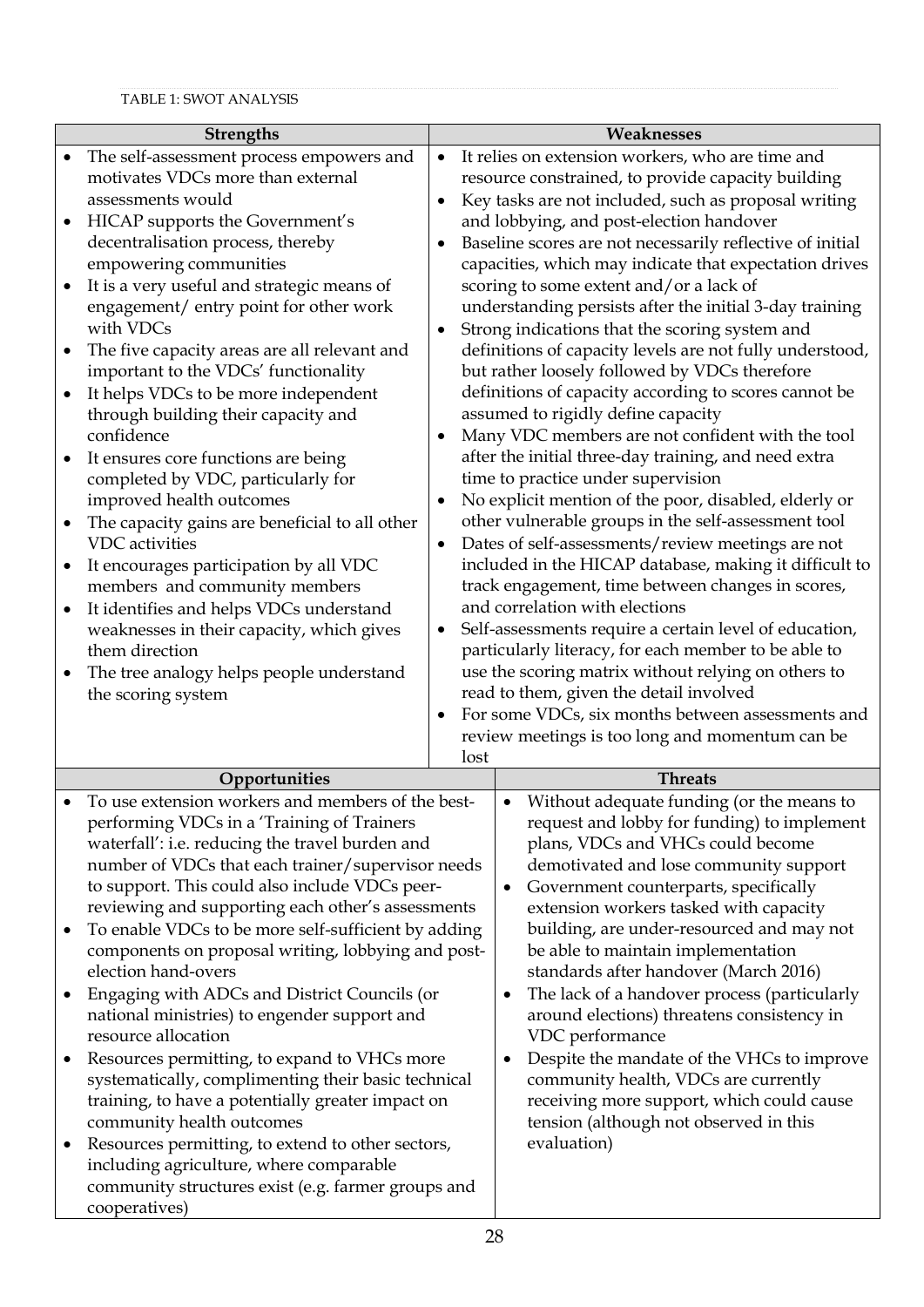## **5 Recommendations**

The recommendations below focus on 2 themes, structured by the ToR questions:

- 1. Sustainability, Process and Efficiency: Whether or not, and how, the HICAP can be sustained after Concern's MRH programme ends in March 2016 (assuming that handover will ideally be to Government); and
- 2. Accuracy, Effectiveness and Relevance: Whether the HICAP supports VDCs to better fulfil their role.

## **5.1 Sustainability, process and efficiency**

- 1. In order for handover of the HICAP to Government to be successful and sustainable, Concern should engage as soon as possible with the key line ministries: MoLG, MoGCSW and MoH particularly at District level, and the ADC and AEC, to define clear roles and responsibilities for funding, staffing and overseeing the implementation of the HICAP.
	- i. This should also be taken as an opportunity to understand how the HICAP aligns to Government initiatives to support VDCs (and their implementation status) and their relative cost-effectiveness.
- 2. The next round of assessments and review meetings (scheduled for November/December 2015) should be attended by the party who will take over the HICAP's implementation, by way of handover from Concern.
- 3. Careful consideration should be given to the availability of resources posthandover to support the HICAP, particularly for extension workers if it is to be handed over to Government.
	- i. A 'waterfall' model for training and supervision could be considered, whereby extension workers train better-performing VDC members to train and supervise neighbouring VDCs on the HICAP, to mitigate resource constraints.
- 4. If necessary, Concern may need to consider joint handover to Government and a third party (such as a CBO or NGO) to ensure resources are availed.

## **5.2 Accuracy, effectiveness and relevance**

- 1. To ensure proper funding of the VDCs (and VHCs), the HICAP should incorporate components that enable them to understand and access financing streams, preferably Government streams. This should include further training on the decentralisation structure with particular emphasis on entities that are mandated to support community development; Government financing streams for local development and their management; and proposal writing.
- 2. To ensure the HICAP's approach is harmonised with the Government's decentralisation agenda, it should include a component on handovers between old and new members, possibly also with the requirement that the first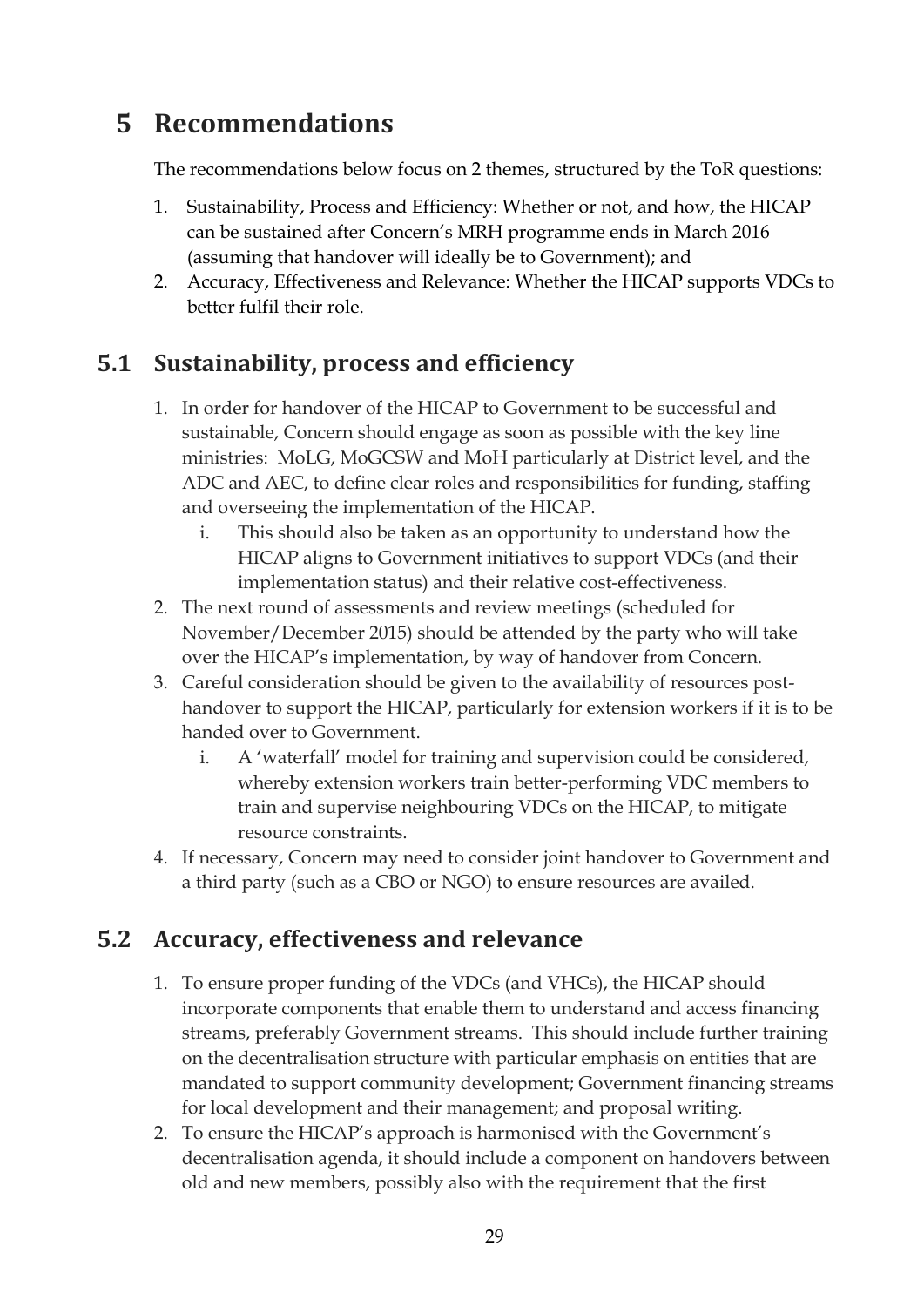VDC/VHC meeting after elections includes a verbal and written handover from old members to new.

- 3. The inclusion of assessment dates/ review meetings should be made in the HICAP database to facilitate more detailed analysis of VDCs' engagement, the time between changes in scores and correlation of changes in scores with election processes.
- 4. If the HICAP is to continue to focus on health, consideration should be given to the expansion to VHCs and how this would be resourced.
- 5. To strengthen inclusion of all community members, capacity areas 1 and 2 should be amended to make explicit mention of the inclusion of the extreme poor, disabled, elderly and other vulnerable or marginalised groups.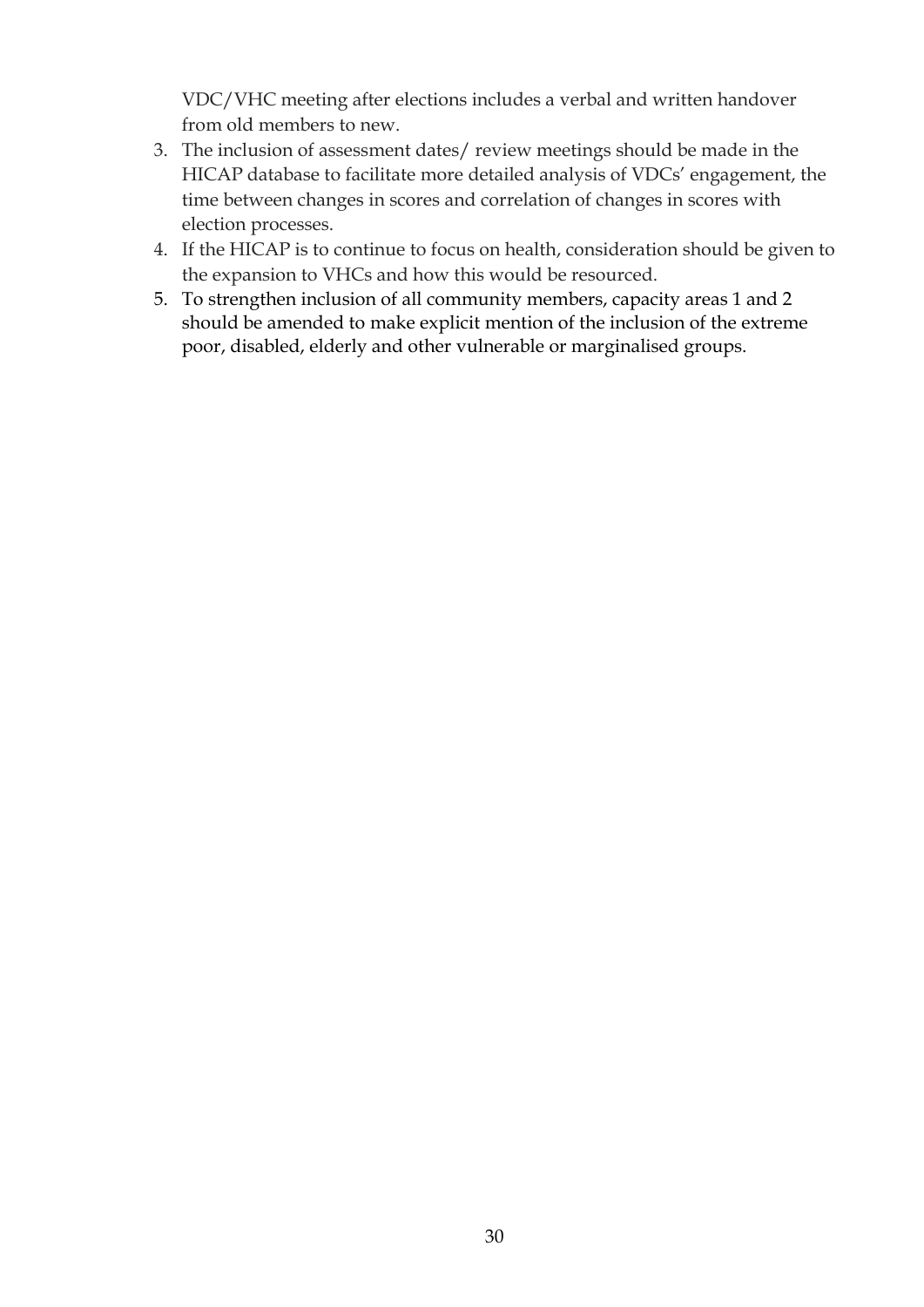## **6 Acknowledgements**

Thank you to all those who shared their valuable time and knowledge to contribute to this report, including members of VDCs and VHCs, Local Government officials and community members and leaders. Particular thanks go to the staff of Concern's Lilongwe and Nkhotakota offices who facilitated my data

collection, notably Jennifer Weiss (Health Adviser, Lilongwe) and (left to right in the photo): Allain Joram, (Project Manager, Nkhotakota); Davis Makhoza (Community Outreach Officer, Nkhotakota); Peter Nyirenda (Driver, Nkhotakota); Felix Chinseu (Transcriber, Nkhotakota), and Priscilla Tchete (Translator, Nkhotakota).

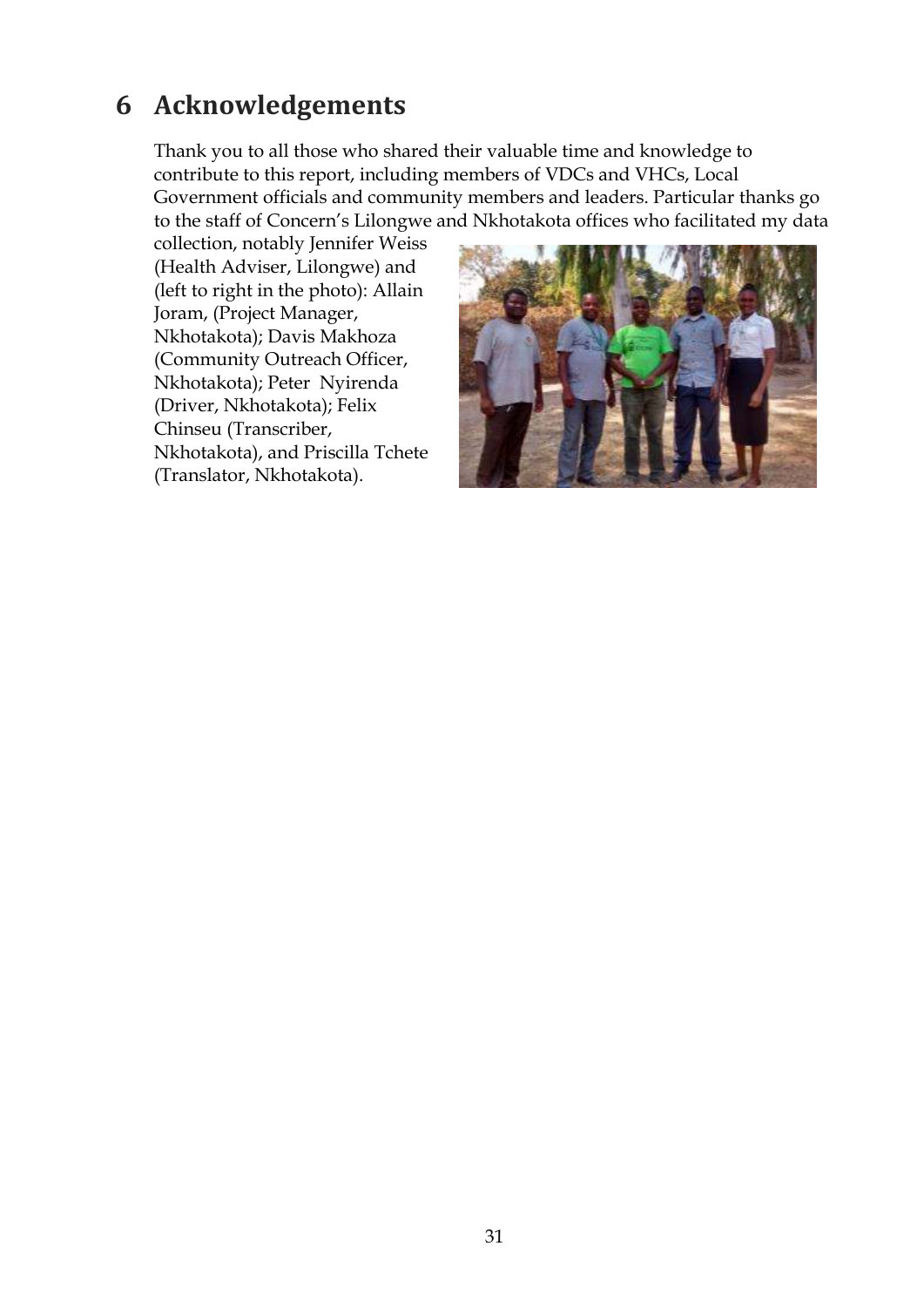## **7 Annexes**

### **7.1 Terms of reference**

#### **1. Background**

For nearly 20 years, Concern Worldwide has implemented community health initiatives designed to expand access to services, foster healthy practices at the household level, and strengthen community health systems. Central to all of these programs is the commitment to building the capacity of local governance structures responsible for the provision and/or oversight of community health services.

Responding to a need to measure and monitor local organizational capacity and create actions plans to foster change at the community level, Concern Worldwide developed and refined the Health Institution Capacity Assessment Process (HICAP), under a USAID-funded Child Survival grant in Bangladesh (1998-2008). The HICAP is a participatory, capacity building approach that assists local governance structures to fulfil their roles and responsibilities with regards to health issues in their community. The assessment focuses on crucial issues of health service delivery, while maintaining a continued focus on the capacity development process of the local structures.

The application of the HICAP with local governance structures in the Bangladesh program was identified as a critical element of the program's sustained success, by transforming Concern's relationship with municipal health committees and increasing the role of Local Government in coordination health promotion and services in their area.

#### **2. Introduction**

In Malawi, Concern has been implementing a health and nutrition programme in Nkhotakota District since 2010. From 2010 to 2013, Concern implemented a programme to reduce morbidity and mortality among children under five. From 2013, Concern began implementing a maternal and reproductive health project with funding from Merck for Mothers and the Scottish Government.

A key strategy of both programmes has been strengthening of local governance structures such as Village Development Committees and Village Health Committees, with an objective of improved capacity of government and traditional leadership structures to plan, manage, support and monitor key health activities.

Beginning in 2010, Concern Malawi applied the HICAP tool to assess the specific functions of the Village Development Committee (VDC), which is the lowest level of formal governance structure under Malawi's Decentralization Policy. After a short orientation on VDC roles and responsibilities, Concern facilitators use the HICAP tool to guide the VDC in assessing their own level of capacity on indicators under five key capacity areas: leadership and governance, collaboration and coordination, resource mobilization, participatory planning, and monitoring and evaluation.

Every six months, Concern staff, in partnership with local government counterparts, follow up with VDCs to reassess their progress. The self-generated capacity scores are recorded in a database for tracking over time. There are currently 58 VDCs in Nkhotakota that have gone through the HICAP process. Concern is now replicating the HICAP approach with 36 VDCs under an integrated agriculture and nutrition programme in Mchinji district, and Concern is also implementing the HICAP as a key element of its child survival programme in Sierra Leone.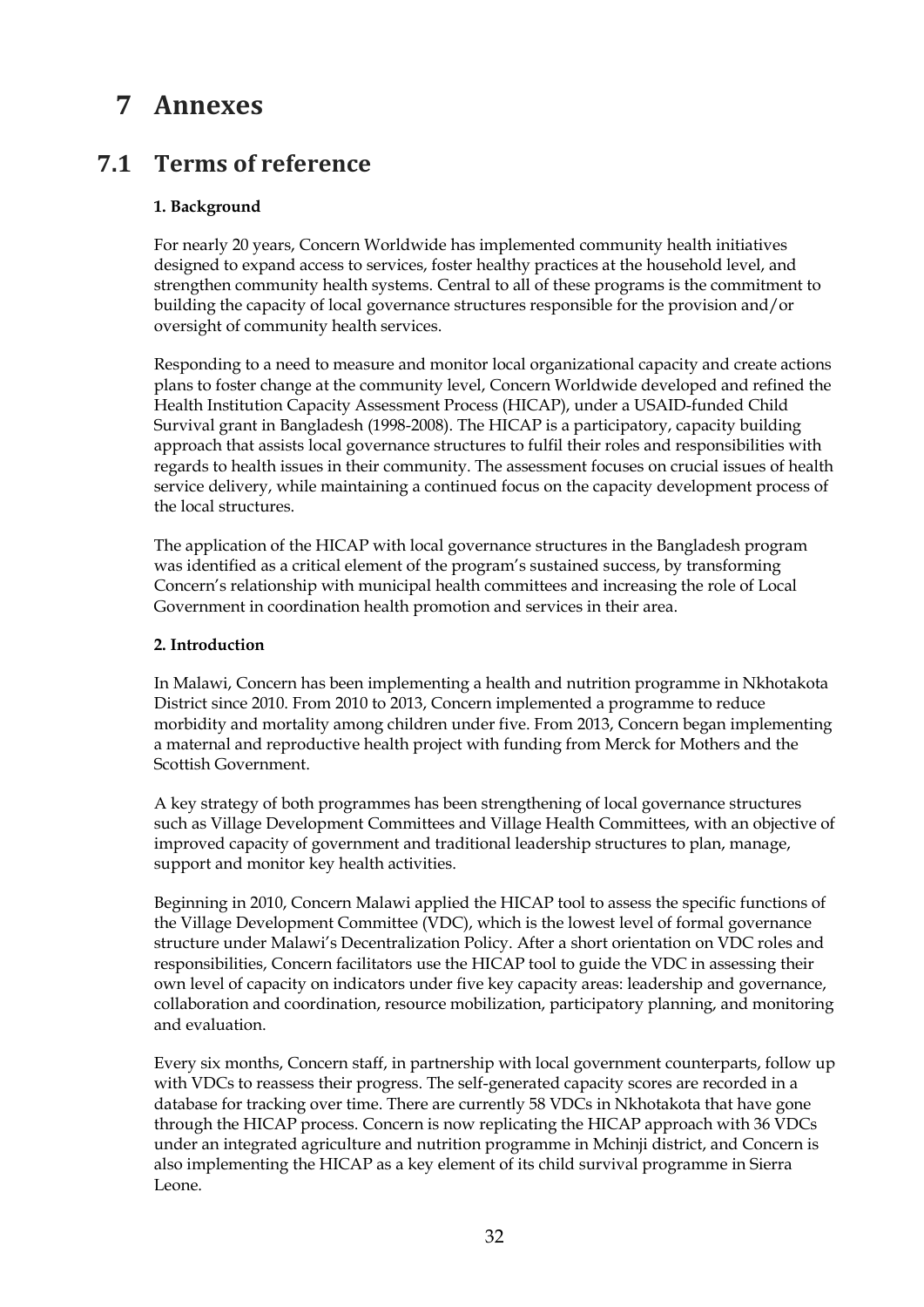#### **3. Purpose of Evaluation:**

The HICAP has provided Concern with a key method to engage with local governance structures around community health. As the application of the tool continues to expand within the organization, not only within the health sector, but also within the Food, Income and Markets and potentially other sectors, Concern seeks to review the effectiveness, relevance, and sustainability of the HICAP process in strengthening health capacity and coordination at community level. Specifically, the evaluation seeks to understand:

- 1. Process: What are the overall strengths and weaknesses of the HICAP process as perceived by VDCs and other stakeholders?
- 2. Accuracy: Are the HICAP self-assessment scores accurate reflections of increases in capacity? To what extent do the scores actually correlate to improvements in real-life capacity?
- 3. Relevance: Are the capacity areas measured relevant to VDCs' capacity-building needs?
- 4. Effectiveness: To what extent has the HICAP tool served to strengthen community capacity to plan and manage community health initiatives, and how has it done so?
	- o Is there evidence of improved VDC leadership capacity on health?
	- o Is there evidence of improved linkages between communities and the health system?
	- o What changes have community members, VDCs, or other stakeholders identified as a result of the HICAP process?
	- o Has the process been inclusive of the needs of the extreme poor, how are women's voices/ needs represented in the process?
	- o Has the process of capacity building of VDCs impacted on women's voice and representation at a community level?
- 5. Efficiency: Are resources used well? What needs to be done differently?
- 6. Sustainability:
	- o Are the improvements in capacity attained by the VDCs sustained over time, as members come and go through election cycles?
	- o What is the potential for the HICAP tool to be incorporated into Ministry of Local Government procedures within Nkhotakota District?

While the evaluation will take place within the context of Concern Malawi's Nkhotakota district health programme, the evaluation will generate learning that may be applied to other country programmes implementing the HICAP approach.

#### **4. Methodology**

The evaluation will focus primarily on qualitative data collection through key informant interviews, but will also review existing secondary data, such as the bi-annual HICAP assessment scores, and collect comparative information on VDC capacity. The evaluation will primarily involve stakeholders at the community level, such as community members, VDC members, and extension workers. In addition, Concern staff and district stakeholders will be included in the assessment. Preferably, the evaluation will compare communities where VDCs have been through the HICAP process with those that have not.

The evaluation will be informed by the following data sources: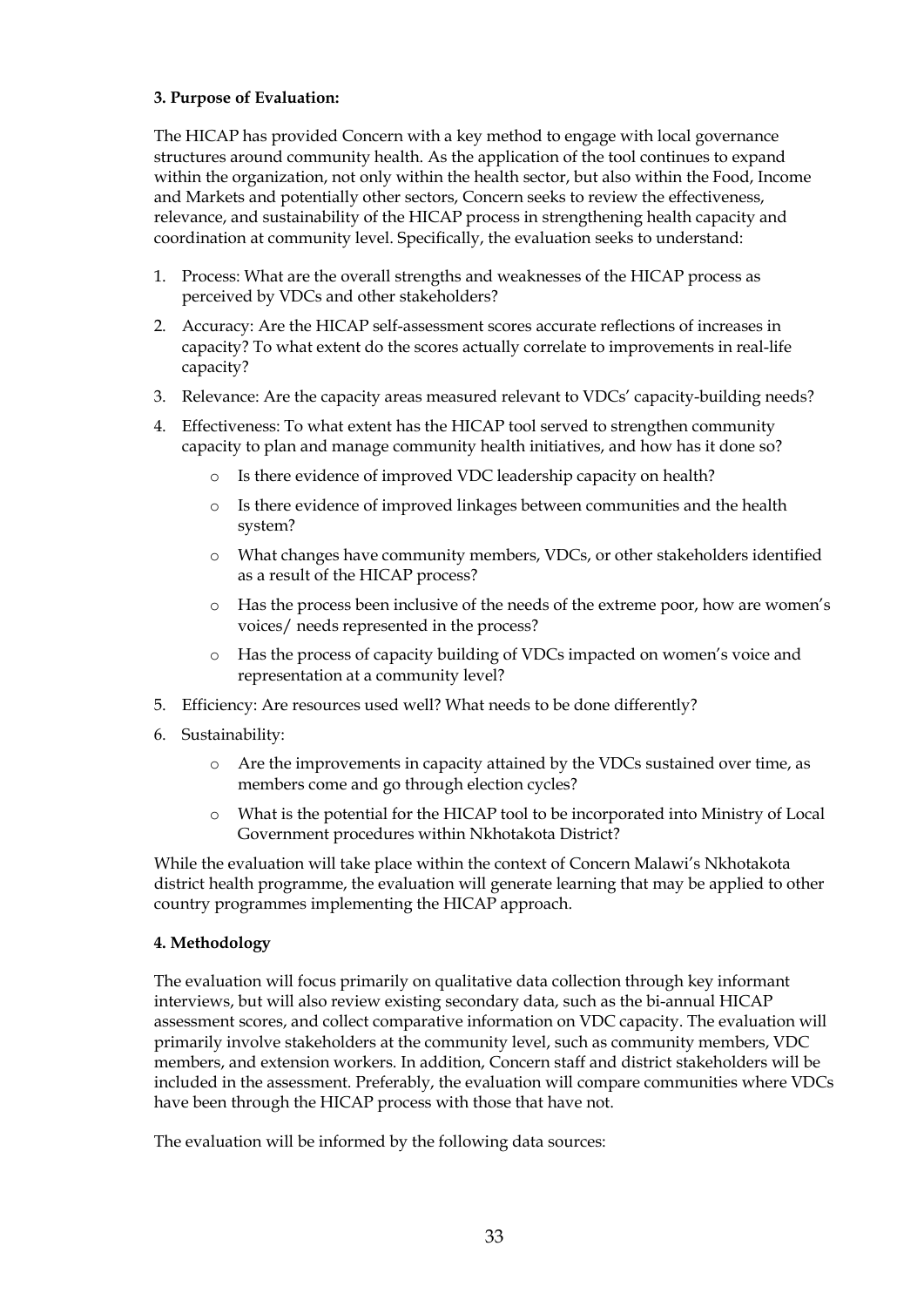- Review of project documents including the HICAP tool and training guide, HICAP database, and project reports; as well as relevant documents from the original HICAP in Bangladesh
- Interviews with community level stakeholders including VDC members, community members, and extension workers
- Key informant interviews with local leaders, staff from the District Community Development office, District Health Office, and Concern Worldwide project staff

#### **5. Specific Tasks**

- 1. Develop evaluation tools and methodology:
- 2. Review project documents and resources to understand the project
- 3. Draft evaluation methodology and schedule (including the proposed number of and type of key informant interviews or focus groups discussions, and/or activity observations)
- 4. With Concern Worldwide, identify VDCs, communities, and key stakeholders to be included in the assessment
- 5. Develop questionnaires, interview guides, and other data collection tools as needed
- 6. Carry out data collection:
- 7. Review and analyse HICAP database data for key trends
- 8. Conduct interviews and focus group discussions, and lead other data collection methods as needed
- 9. Synthesize findings:
- 10. Interpret results, draw conclusions, and make specific recommendations for future uses of the HICAP tool
- 11. Prepare report on the findings of the evaluation, including recommendations for strengthening, scaling up, replicating,
- 12. and handing over (if indicated) the HICAP process to district stakeholders

#### **6. Outputs**

- Evaluation report, with an executive summary (2-3 pages), to be submitted at the end of the assignment. Report should summarize findings against each of the evaluation questions, and provide specific recommendations for the future use of the HICAP tool.
- Presentation on key findings to be shared with senior management and other nationallevel stakeholders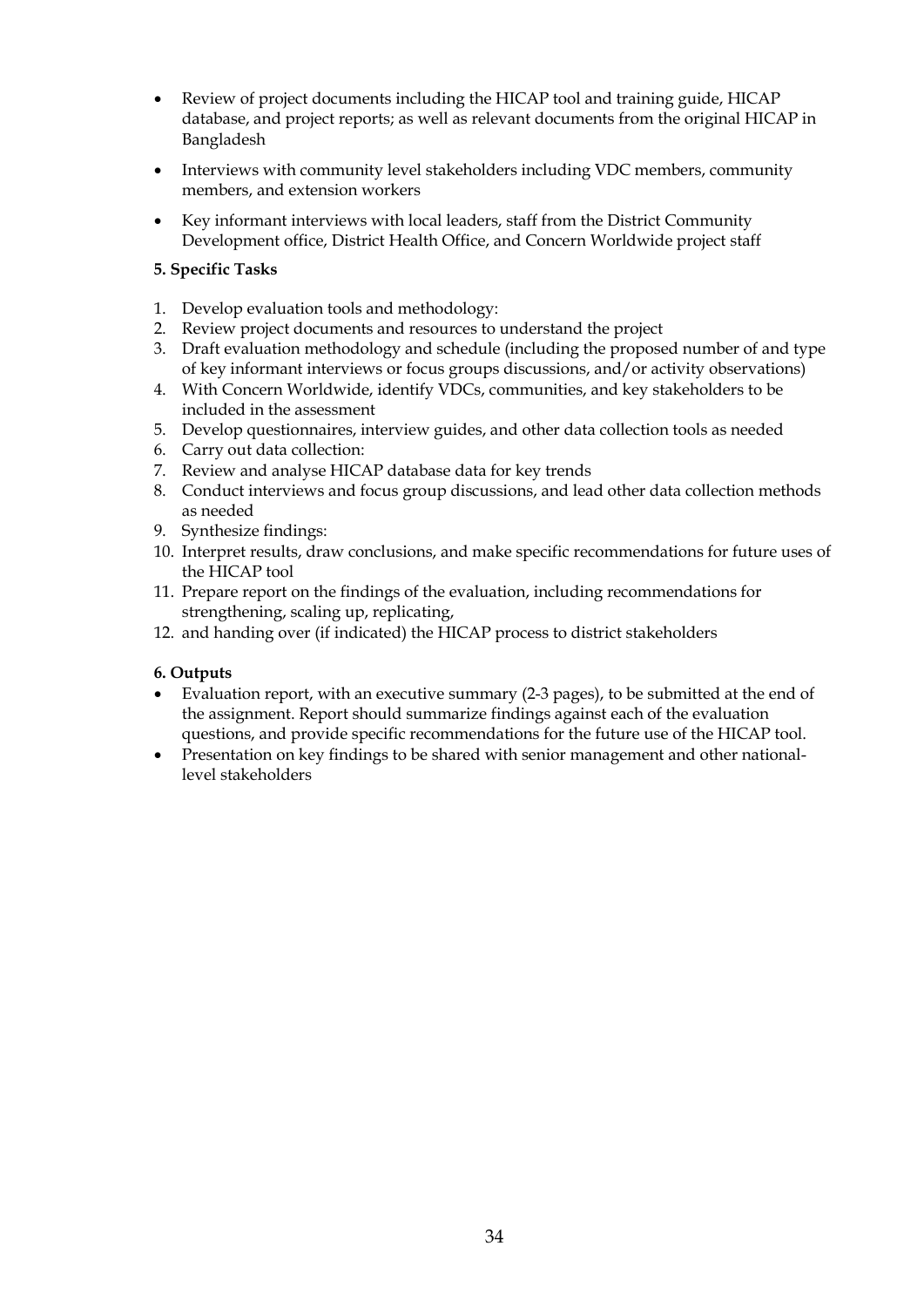## **7.2 Bibliography**

- 1 CLGF, 2013, 'The local government system in Malawi'
- 2 Concern Worldwide Bangladesh, 2004, 'Child Survival Programme: Midterm evaluation report'
- 3 Concern Worldwide Bangladesh, 2004, 'Child Survival Programme: USAID Concern – Municipality Partnership: Final Evaluation Report'
- 4 Concern Worldwide Bangladesh, 2008, 'Municipal Health Partnership Programme: Building on experiences in Saidpur and Parbatipur for urban health in Radshahi Division, Bangladesh, October 2004 – September 2009: Fourth Annual Report'
- 5 Concern Worldwide Bangladesh, 2008, 'The end of magical thinking: Sustainability evaluation three years after the end of the Saidpur and Parbatipur Urban Health Project'
- 6 Concern Worldwide Bangladesh, 2011, 'Breaking the Mould: A toolkit for the replication of an effective urban health model'
- 7 Concern Worldwide Malawi, 2011, 'Health and Nutrition Program Capacity Assessment Tool For Village Development/Health Committees (VDC/VHC) in Malawi'
- 8 Concern Worldwide Malawi, 2014, 'Malawi Country Strategic Plan 2014-2018'
- 9 Concern Worldwide Malawi, 2014, 'Merck for Mothers Case Study: Nkhala Village Development Committee (VDC) improving health outcomes together'
- 10 Concern Worldwide Malawi, 2015, 'Capacity Assessment Tracking Table'
- 11 Concern Worldwide Malawi, 2015, 'End of year report to Scottish Government Malawi Development Programme 2013-2016'
- 12 Concern Worldwide Malawi, 2015, 'Year 3 Mid-term report to the Merck for Mothers Global Giving Programme'
- 13 Concern Worldwide, 2010, 'VDC/VHC Capacity assessment workshop facilitator's guide'
- 14 Concern Worldwide, 2011, 'A community capacity building approach to health and nutrition'
- 15 Concern Worldwide, 2012, 'Irish Aid funded programme results frameworks'
- 16 Cooperrider & Whitney, 2010, 'A positive revolution in change: Appreciative Inquiry'
- 17 Crisp et al, 2000, 'Four approaches to capacity building in health: consequences for measurement and accountability', Health Promotion International
- 18 Fotso, 2015, 'Mid Term Evaluation Report: Concern Worldwide Malawi's Maternal and Reproductive Health Project Nkhotakota District (2013- 2016)'
- 19 GTZ, 1998, 'National Decentralisation Policy 1998 Summary'
- 20 Makaula et al., 2012, 'Primary health care in rural Malawi a qualitative assessment exploring the relevance of the community-directed interventions approach', BMC Health Services Research
- 21 Malawi Government, 1998, 'Local Government Act, 1998'
- 22 Malawi Voice, 1st November 2014, 'DC, Councillors, Chiefs tussles over VDC election allowances'
- 23 Malengasanga VDC, 2015, 'July 2015 Work plan' (document photographed during field work)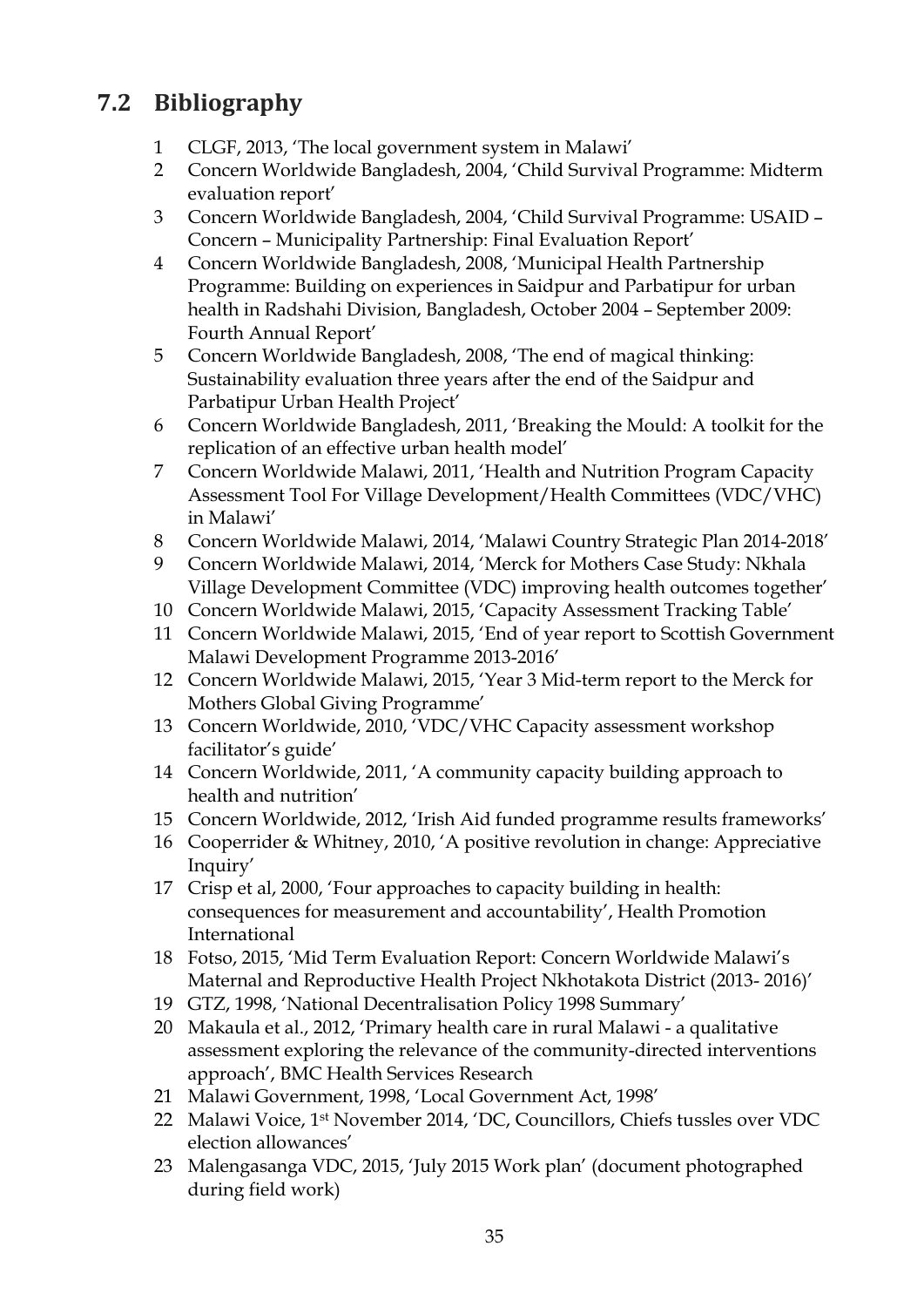- 24 Mankhwazi VDC and VHC, 2015, 'Joint Annual Action Plan 2015' (document photographed during field work)
- 25 Mankhwazi VDC and VHC, 2015, 'Joint presentation to ADC' (document photographed during field work)
- 26 Ministry of Health, 2011, 'Malawi Health Sector Strategic Plan 2011-2016'
- 27 MoGCSW, 2004, 'Community Leaders Training Manual for Community Development Workers' (document photographed during field work)
- 28 MoGCSW, 2015, 'A brief: Local Governance and The Decentralisation Process in Malawi' (document photographed during field work)
- 29 Ntanga VDC, 2014,'2014-2015 Workplan' (document photographed during field work)
- 30 Ntanga VDC, 2015, 'Bicycle ambulance register and log book' (document photographed during field work)
- 31 ODI, 2014, 'Fragmented governance and local service delivery in Malawi'
- 32 Office of the President and Cabinet Affairs, 2001, 'Development planning system handbook for district assemblies'
- 33 Pfeiffer et al, 2008, 'Strengthening health systems in poor countries: A code of conduct for nongovernmental organisations', Health Policy and Ethics
- 34 Sarriot et al, 2014, 'Advancing the application of systems thinking in health: sustainability evaluation as learning and sense-making in a complex urban health system in Northern Bangladesh', Health Research Policy and Systems
- 35 Tilitonse, 2013, 'Report for a political economy analysis of local governance in Malawi'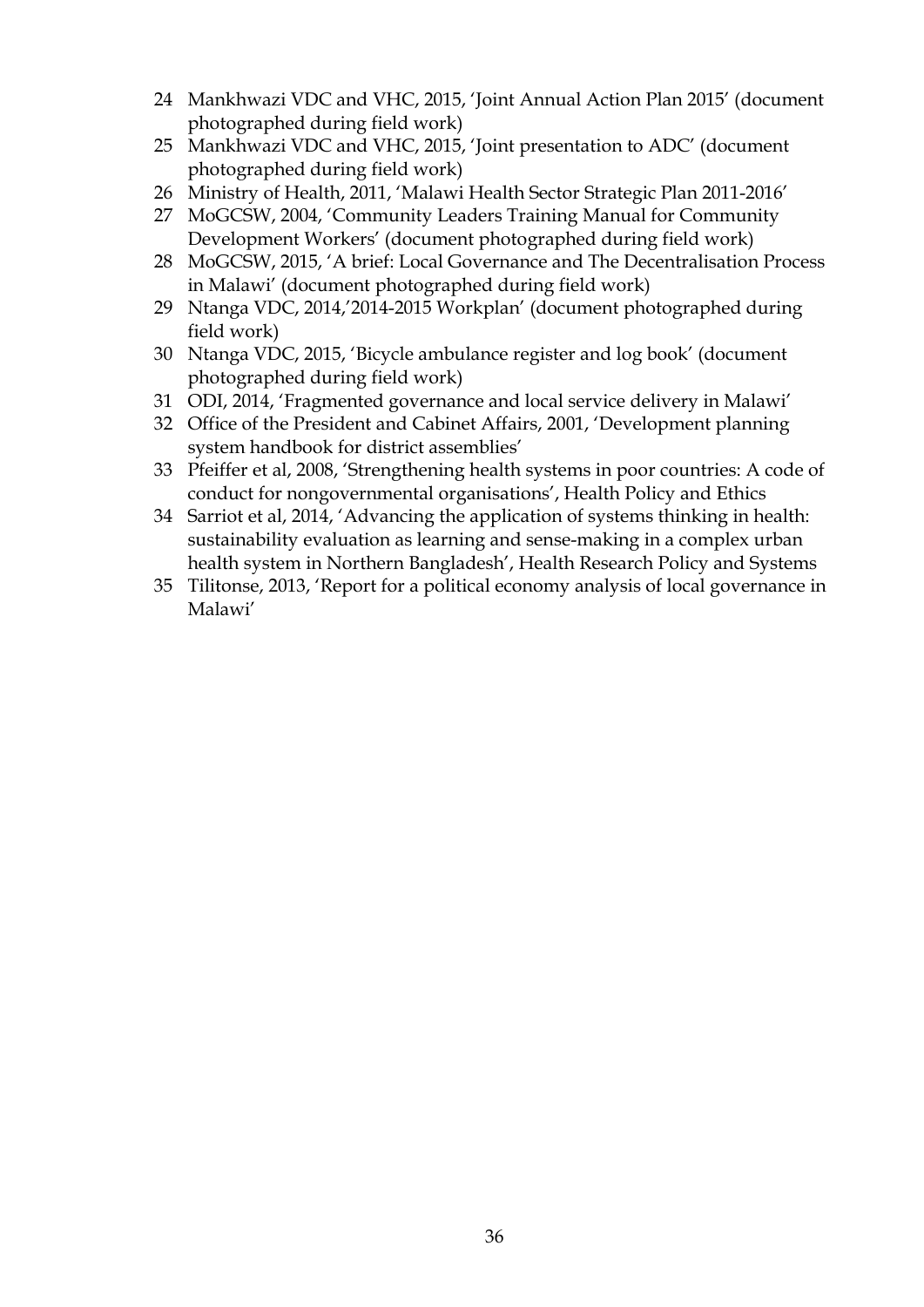# **7.3 List of people met**

| <b>Interviewee name</b>                | <b>Institution</b>                                       | <b>Tob title</b>                                  | TA              | # Participants          |              |
|----------------------------------------|----------------------------------------------------------|---------------------------------------------------|-----------------|-------------------------|--------------|
|                                        |                                                          |                                                   |                 | M                       | F            |
| Immanuel IC Myula                      | <b>MoGCSW</b>                                            | Community Development Officer                     | Mwansambo       | 1                       | 0            |
| Enea Mfipa                             | MoH/ District Health Office                              | Assistant Environmental Health Officer            | Mwansambo       | $\mathbf{1}$            | O            |
| Khuni VDC - Female Community Members   |                                                          |                                                   | Mwansambo       | $\overline{0}$          | 11           |
| Khuni VDC - Mixed Community Members    |                                                          |                                                   | Mwansambo       | 6                       | 6            |
|                                        | Khuni VDC - Mixed VDC members and Village Headman        |                                                   | Mwansambo       | 11                      | 6            |
| Allain Joram & Davis                   | Concern Worldwide                                        | Project Manager & Community outreach Officer      | Nkhotakota town | 2                       | 0            |
| Makhoza                                |                                                          |                                                   |                 |                         |              |
| Mankwazi VDC and VHC - Mixed           |                                                          |                                                   | Mwadzama        | 4                       | 6            |
| Mankhwazi VDC - Chair and Vice Chair   |                                                          |                                                   | Mwadzama        | $\mathbf{1}$            | 1            |
| Mankhwazi VHC - Mixed VHC members      |                                                          |                                                   | Mwadzama        | $\overline{2}$          | 3            |
| Issah Jaffih                           | Kapiri Healthcentre                                      | <b>EHSA</b>                                       | Mwadzama        | 1                       | $\mathbf{0}$ |
| Nkhongo VDC - Mixed Community Members  |                                                          |                                                   | Mwadzama        | 4                       |              |
| Nkhongo VDC - Mixed VDC members        |                                                          |                                                   | Mwadzama        | 4                       | 3            |
| Mtanga VDC - Mixed VDC members         |                                                          |                                                   | Malengachanzi   | 6                       | 6            |
| Mtanga VDC - Mixed VHC members         |                                                          |                                                   | Malengachanzi   | 1                       | 3            |
| Mtanga VDC - Mixed Community members   |                                                          |                                                   | Malengachanzi   | 3                       | 8            |
| Nkhandwe VDC - Mixed VDC members       |                                                          |                                                   | Malengachanzi   | $\overline{\mathbf{3}}$ | 7            |
| Nkhandwe VDC - Mixed Community members |                                                          |                                                   | Malengachanzi   | $\overline{2}$          | 6            |
|                                        | Nkhandwe VDC - VDC Chair and Village Headman's Secretary |                                                   | Malengachanzi   | $\overline{2}$          | $\mathbf{0}$ |
| Bentry Brown Balakasi MoGCSW           |                                                          | Community Development Officer                     | Malengachanzi   | 1                       | 0            |
| Misheck Katudza                        | <b>MoGCSW</b>                                            | Community Development Officer                     | Mwadzama        | $\mathbf{1}$            | 0            |
| Mervis Katanula                        | MoGCSW                                                   | <b>CCPW</b>                                       | Mwadzama        | 0                       | 1            |
| Frank Chipalasa                        | Malowa Health Centre                                     | Supervisor of HSAs                                | Mwadzama        | $\mathbf{1}$            | 0            |
| Malengasanga VDC - Female VDC members  |                                                          |                                                   | Malengachanzi   | $\overline{0}$          |              |
| Malengasanga VDC - Male VDC members    |                                                          |                                                   | Malengachanzi   | 9                       | O            |
|                                        | Malengasanga VDC - Mixed Community members               |                                                   | Malengachanzi   | 4                       | 8            |
| Kanyenda VDC - Mixed VDC members       |                                                          |                                                   | Kanyenda        | 7                       | 4            |
| Chia VDC - Mixed VDC members           |                                                          |                                                   | Chia            | 6                       | 7            |
|                                        | Mtanga VDC - Male Chiefs and Village Headman             |                                                   | Malengachanzi   | 5                       | 0            |
|                                        | Mtanga VDC - Female Chiefs and Village Headwomen         |                                                   | Malengachanzi   | $\mathbf 0$             | 4            |
| Corenelius R Kalipirde                 | MoGCSW                                                   | Community Development Assistant                   | Malengachanzi   | 1                       | 0            |
| Paul Butai                             | <b>MoGCSW</b>                                            | Nkhotakota District Community Development Officer | Nkhotakota town | $\mathbf{1}$            | 0            |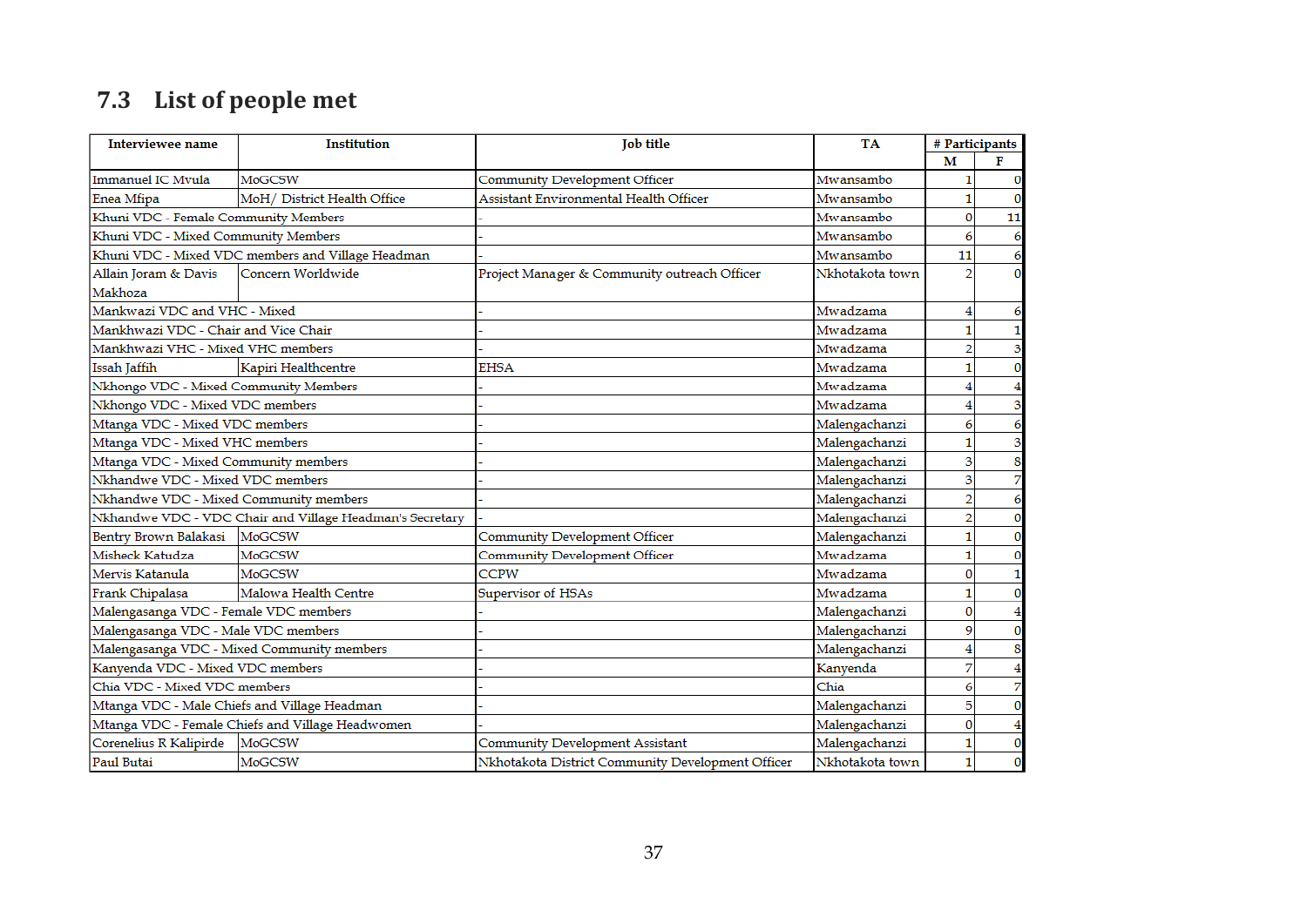## **7.4 Membership and functions of VDCs**

## **7.4.1 Membership**

- Membership of the VDC is made up of:
	- o An Elected member from each village within the VDC
	- o Ward Representative (s) as member(s)
	- o Four women representatives nominated by people within the VDC
	- o An elected extension worker representative
- Total membership to the VDC should not exceed 16 persons
	- o Where that is not possible or representation from villages is affected, AEC members should discuss with the GVH to have the VDC split into two or more VDCs.
- Members of the VDC should elect among themselves a Chairperson, Vice-Chairperson, Secretary, and Treasurer.
	- o If a man is elected Chairperson of the committee, the Vice-Chairperson should be elected from among the women members and vice-versa.
- The Group Village Headman/woman (GVH) cannot chair a VDC but supervises the VDCs and all other committees within his/her jurisdiction. The VDC(s) report to the GVH after every meeting to keep him/her informed of development matters discussed by the committee. The GVH shall continue to perform his primary role as Chief that is settling disputes in the constituency.
- Extension workers based within the VDC should elect among themselves a representative to sit in the VDC and AEC. The representative could not vie for an elected position in the VDC. He/She should be elected on his ability to lead others effectively and good relations with the community.
- The term of office of VDC members shall be three years unless otherwise replaced. Ward Representatives are the only exception as permanent members.

## **7.4.2 Functions**

The functions of the VDC are as follows:

- Coordinate community-based issues with the ADC and DEC and communicate messages from the ADC and DEC to the communities;
- Mobilise community resources for participation in self-help activities;
- Assist in identifying, prioritizing, and preparing community needs and submit the same to the ADC;
- Supervise, monitor, evaluate implementation of village development activities;
- Solicit external funding for prioritized community-based projects;
- Initiate locally funded self-help activities; and
- Report to the GVH all activities and discussions of the committee.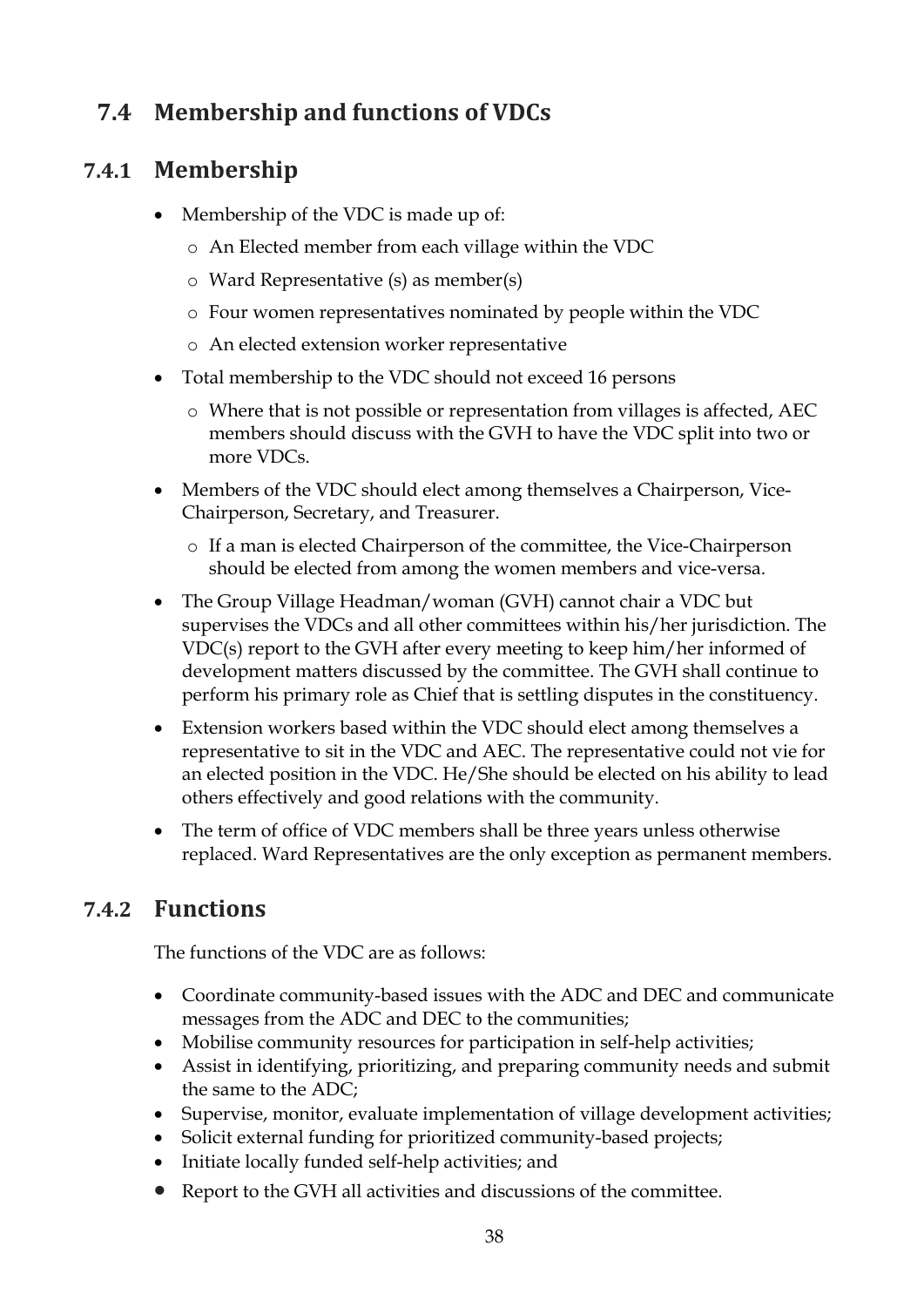## **7.5 Summary of the HICAP tool capacity areas**

#### **Capacity Area 1: Participatory planning**

1) Meeting Attendance

(% of committee members present at every meeting.)

2) Regular Meetings with an Agenda

Are there meetings held on a regular basis with a prepared agenda?

3) Written Annual Plan

Is there a written annual plan based on community priorities?

### **Capacity Area 2: Leadership (Governance)**

1) Membership Replacement Process

Is the process of replacing members fair and transparent?

2) Secondary leader (vice-chairperson) and other committee roles assigned and understood? Are committee roles (chairperson, vice-chairperson, secretary, treasurer), well defined,

assigned and understood by those selected for the positions?

3) Participatory Decision Making

Do all members participate equally in decision-making?

### **Capacity Area 3: Resource mobilization and management**

1) Fundraising in Annual Plan

Are fundraising activities included in the annual plan?

2) Financial Documentation and Transparency

Are proper financial records kept and shared with the committee and the public?

3) Other Resource Mobilization

Are VDC/VHC members aware of local resources and utilize them to implement activities?

### **Capacity Area 4: Collaboration and coordination**

1) Collaboration and Coordination with other VDC/VHCs

Does the VDC/VHC collaborate and coordination with other VDC/VHCs?

2) Collaboration and Coordination with Health Service Providing Institutions

Does the VDC/VHC collaborate and coordinate with healthcare facilities?

3) VDC/VHC Support to CHVs and TBAs

Does the VDC/VHC support HSAs and other extension workers in their work?

### **Capacity Area 5: Monitoring and evaluation**

1) Review of Annual Plan

Is the annual plan regularly followed and reviewed at the end of every year?

Are annual review results used in creating the next year's annual plan and long term plans?

2) VDC/VHC Use of Health Information in Planning

Does the VDC/VHC ensure data quality control in health data collection and consider health information in planning?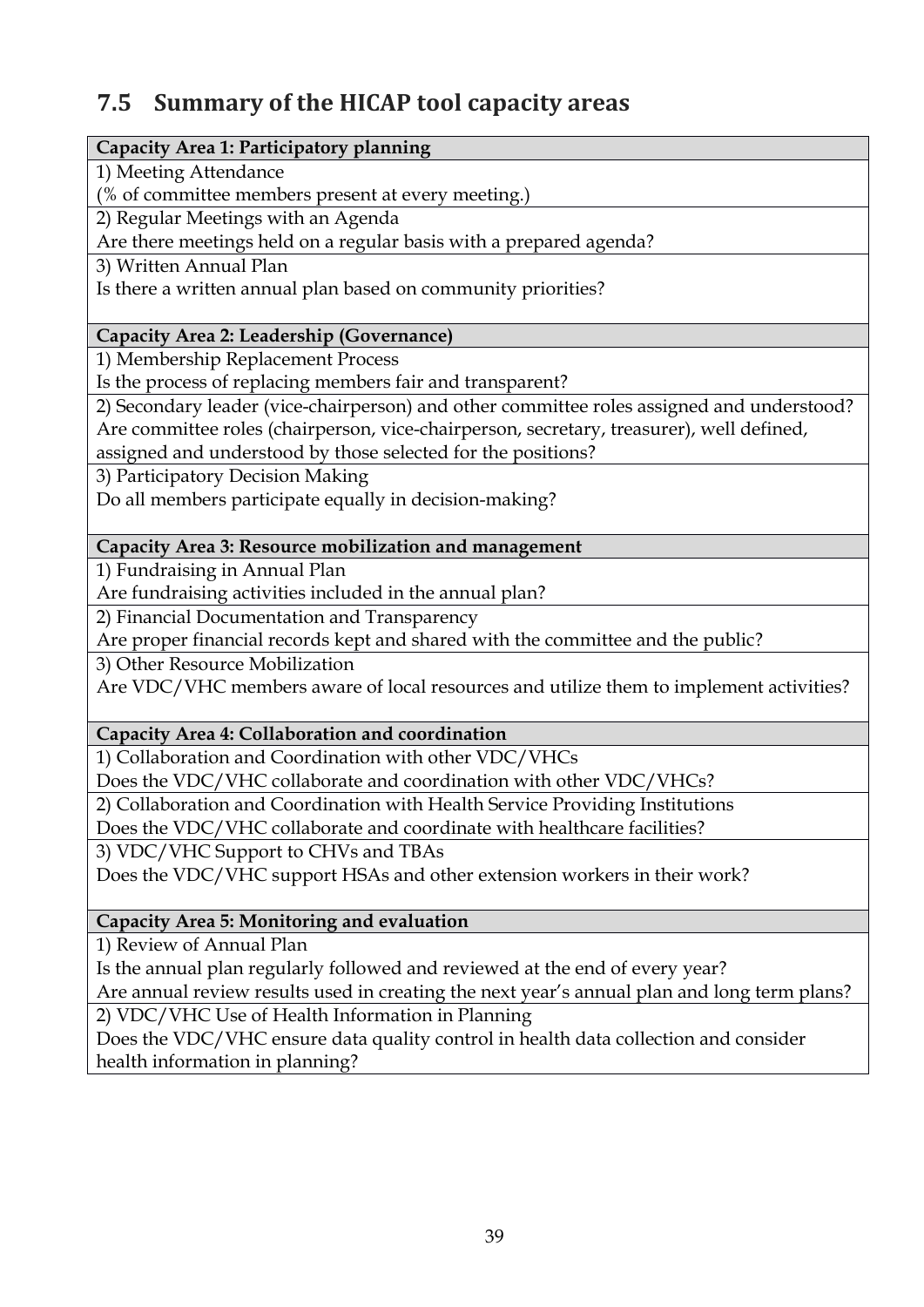# **7.6 HICAP self-assessment tool**

| Capacity sub-<br>components and                                                                                   | <b>1st Stage</b>                                                                                                                                                                                                                            | 2nd Stage                                                                                                                                                                                                                                     | 3rd Stage                                                                                                                                                                                                                                                                                                                                | <b>4th Stage</b>                                                                                                                                                                                                                                                                                                          | <b>Final Stage</b>                                                                                                                                                                                                                                                                                                                           |  |  |  |  |  |
|-------------------------------------------------------------------------------------------------------------------|---------------------------------------------------------------------------------------------------------------------------------------------------------------------------------------------------------------------------------------------|-----------------------------------------------------------------------------------------------------------------------------------------------------------------------------------------------------------------------------------------------|------------------------------------------------------------------------------------------------------------------------------------------------------------------------------------------------------------------------------------------------------------------------------------------------------------------------------------------|---------------------------------------------------------------------------------------------------------------------------------------------------------------------------------------------------------------------------------------------------------------------------------------------------------------------------|----------------------------------------------------------------------------------------------------------------------------------------------------------------------------------------------------------------------------------------------------------------------------------------------------------------------------------------------|--|--|--|--|--|
| indicator                                                                                                         | Capacity Area I: Participatory Planning<br>Definition: The systems in place to ensure VDC/VHC activities are planned in advance, with proper division of responsibilities, phases of implementation, and input<br>from all VDC/VHC members. |                                                                                                                                                                                                                                               |                                                                                                                                                                                                                                                                                                                                          |                                                                                                                                                                                                                                                                                                                           |                                                                                                                                                                                                                                                                                                                                              |  |  |  |  |  |
| 1) Meeting Attendance<br>(% of committee<br>members present at<br>every meeting.)                                 | Very Poor<br>(Less than 40% present)                                                                                                                                                                                                        | Poor<br>$(41-55\%$ present)                                                                                                                                                                                                                   | Moderate<br>(56-70% present)                                                                                                                                                                                                                                                                                                             | Good<br>$(71-85\%$ present)                                                                                                                                                                                                                                                                                               | Excellent<br>(86-100% present)                                                                                                                                                                                                                                                                                                               |  |  |  |  |  |
| 2) Regular Meetings<br>with an Agenda<br>Are there meetings held<br>on a regular basis with a<br>prepared agenda? | - VDC/VHC meetings<br>are held ad hoc, often<br>planned last minute.<br>- There is no prepared<br>agenda.<br>- Action points are not<br>assigned to individuals<br>nor due dates set.                                                       | - Meetings are held a few<br>times a year but the day<br>and time are not fixed and<br>not much advanced notice<br>is given.<br>- There is no prepared<br>agenda.<br>- Action points are not<br>assigned to individuals nor<br>due dates set. | - There is a fixed day<br>and time for monthly<br>meetings. But changes<br>occur often and giving<br>proper advanced notice<br>is not a priority.<br>- An agenda is prepared<br>before the meeting but is<br>not based on last<br>meeting's action points.<br>- Some action points are<br>assigned to individuals<br>with due dates set. | - Meetings are held<br>every month on a fixed<br>day and time. Effort is<br>made to give proper<br>advance notice when<br>there are changes.<br>- An agenda is prepared<br>before the meeting<br>based on prior<br>meeting's action points.<br>- Most action points are<br>assigned to individuals<br>with due dates set. | - Members given annual<br>schedule of meetings.<br>Minimizing changes and<br>giving proper advance<br>notice when there are<br>changes is a priority.<br>- A prioritized agenda is<br>prepared before the<br>meeting based on prior<br>meeting's action points.<br>- All action points are<br>assigned to individuals<br>with due dates set. |  |  |  |  |  |
| 3) Written Annual Plan<br>Is there a written annual<br>plan based on<br>community priorities?                     | - There is no written<br>annual plan.                                                                                                                                                                                                       | - A simple annual plan (i.e.<br>no activity leaders<br>assigned) is written with<br>few committee members<br>having input.                                                                                                                    | - An annual plan is<br>written with set targets<br>and committee members<br>assigned leaders.<br>- Some but not all<br>committee members<br>participate in planning<br>discussions.                                                                                                                                                      | - An annual plan is<br>written with set targets,<br>activity leaders<br>assigned. Some<br>consideration for plans<br>beyond current year.<br>- All committee<br>members contribute to<br>shared discussions and<br>decision making for<br>annual plan.                                                                    | - An annual plan is written<br>with set targets and activity<br>leaders assigned. A simple<br>long term plan (beyond the<br>current year) is written as<br>well.<br>- Committee members get<br>input from the community<br>and sector they represent in<br>preparation for annual<br>planning process.                                       |  |  |  |  |  |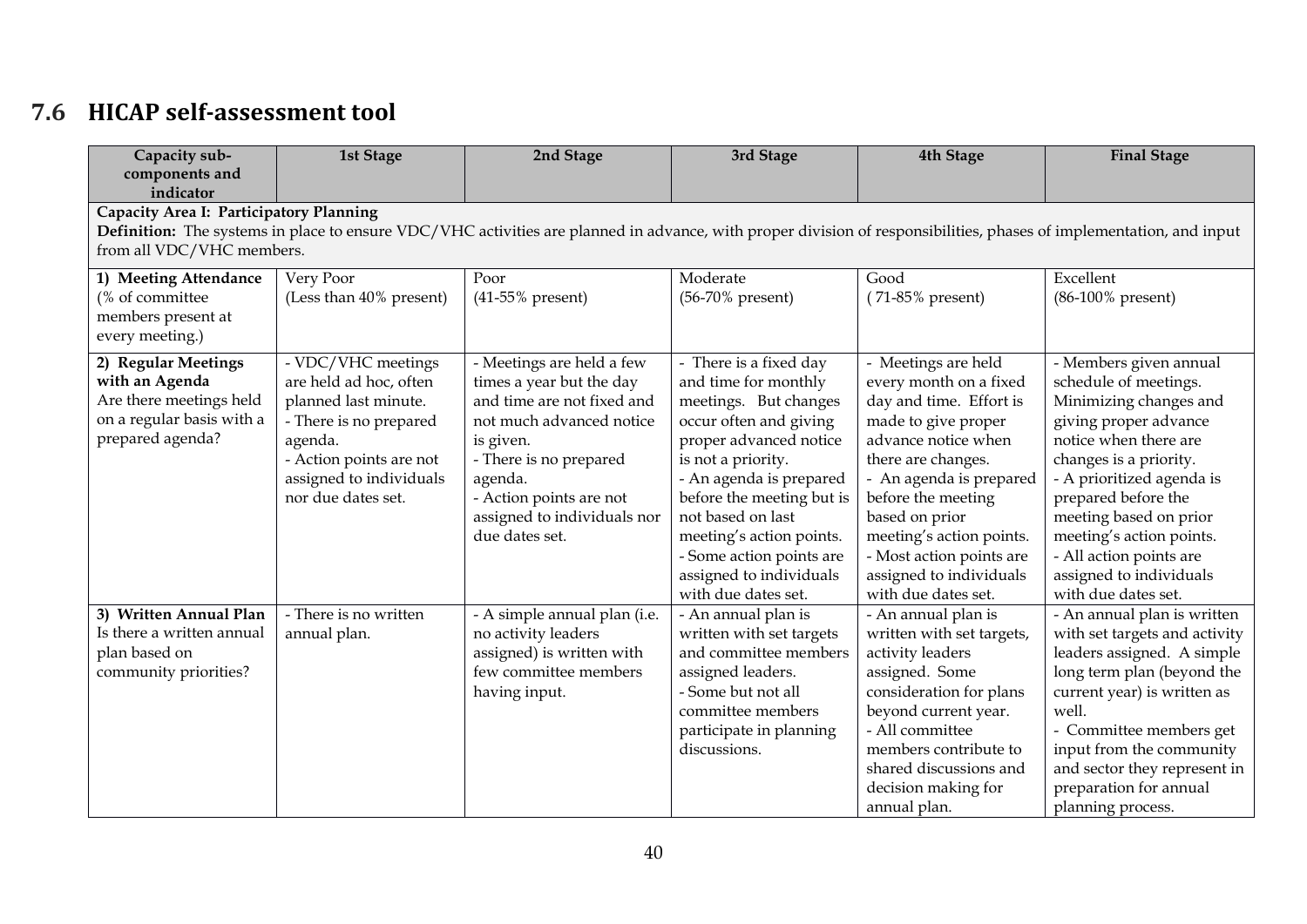| Capacity sub-<br><b>1st Stage</b><br>2nd Stage<br>3rd Stage                                                                                                             | <b>Final Stage</b><br>4th Stage                                                                        |
|-------------------------------------------------------------------------------------------------------------------------------------------------------------------------|--------------------------------------------------------------------------------------------------------|
| components and                                                                                                                                                          |                                                                                                        |
| indicator                                                                                                                                                               |                                                                                                        |
| Capacity Area II: Leadership (Governance)                                                                                                                               |                                                                                                        |
| Definition: The processes followed to ensure the VDC/VHC remains representative of and responsible to the community, through proper internal management                 |                                                                                                        |
| ensuring all members understand their responsibilities and fully participate in decision making.<br>- There is some effort to<br>- Members are not<br>- There is little |                                                                                                        |
| 1) Membership<br><b>Replacement Process</b><br>ensure new members                                                                                                       | - A transparent<br>- Members are replaced                                                              |
| replaced after 3 year<br>consideration for ensuring<br>Is the process of<br>term is finished.<br>meet specified criteria.<br>new members meet                           | selection process has<br>every three years according<br>been defined with<br>to guidelines. There is a |
| replacing members fair<br>- The full committee<br>specified criteria.<br>- Replacement process is                                                                       | well defined, transparent<br>specific rules (number of                                                 |
| and transparent?<br>not participatory. Some<br>- The full committee votes<br>votes on selection of                                                                      | members must be<br>member replacement                                                                  |
| members or outside<br>on selection of new<br>new members but                                                                                                            | process in place.<br>present, rules for a tie).                                                        |
| entities have special<br>member but the<br>sometimes nominations                                                                                                        | - First priority is to ensure<br>Special influence is                                                  |
| minimal.<br>influence.<br>and/or votes are<br>nominations and votes are                                                                                                 | those nominated meet all                                                                               |
| - There is no<br>often unfairly influenced<br>unfairly influenced by a                                                                                                  | criteria and are the most<br>- Ensuring new                                                            |
| few individuals.<br>consideration for<br>by a few individuals.                                                                                                          | members meet specified<br>qualified from their                                                         |
| ensuring new members                                                                                                                                                    | criteria is a priority.<br>representative group.                                                       |
| meet specified criteria                                                                                                                                                 |                                                                                                        |
| (i.e. represent same                                                                                                                                                    |                                                                                                        |
| group of member                                                                                                                                                         |                                                                                                        |
| leaving, commitment to                                                                                                                                                  |                                                                                                        |
| serving community, etc.)                                                                                                                                                |                                                                                                        |
| 2) Secondary leader<br>- No roles are defined or<br>- Secondary leader is<br>- Secondary leader and a                                                                   | - All roles are assigned.<br>- All roles are assigned                                                  |
| (vice-chairperson) and<br>few other roles are<br>assigned other than the<br>assigned (vice-                                                                             | - All responsibilities are<br>- All roles and                                                          |
| other committee roles<br>leader (Chairperson).<br>chairperson).<br>assigned.                                                                                            | well defined, filled by<br>responsibilities are well                                                   |
| assigned and<br>- The role of chairperson<br>- Roles are not well<br>- Most roles and                                                                                   | defined and are filled by<br>eligible people, and in                                                   |
| understood<br>is filled by someone not<br>responsibilities are well<br>defined, the person does                                                                         | eligible people.<br>writing.                                                                           |
| Are committee roles<br>eligible for the<br>defined., and are filled<br>not have proper                                                                                  | - All individuals<br>- All individuals assigned a                                                      |
| (chairperson, vice-<br>responsibility<br>understanding of it,<br>by eligible people                                                                                     | role have a good<br>assigned a role have a                                                             |
| chairperson, secretary,<br>and/or people in roles do<br>- Some individuals                                                                                              | good understanding of<br>understanding of their                                                        |
| treasurer), well defined,<br>not meet criteria (e.g.<br>assigned a role do not                                                                                          | their responsibilities.<br>responsibilities.                                                           |
| assigned and<br>gender balance).<br>have proper<br>understood by those                                                                                                  |                                                                                                        |
| understanding of their<br>selected for the                                                                                                                              |                                                                                                        |
| responsibilities.<br>positions?                                                                                                                                         |                                                                                                        |
| 3) Participatory<br>- Chairperson makes<br>- Chairperson sometimes<br>- Chairperson regularly                                                                           | - Discussions include<br>- All decisions made by full                                                  |
| <b>Decision Making</b><br>consults with a few<br>consults with a few<br>decisions without                                                                               | committee vote and/or<br>most committee                                                                |
| members for some<br>members to make<br>members, and                                                                                                                     | input from those directly                                                                              |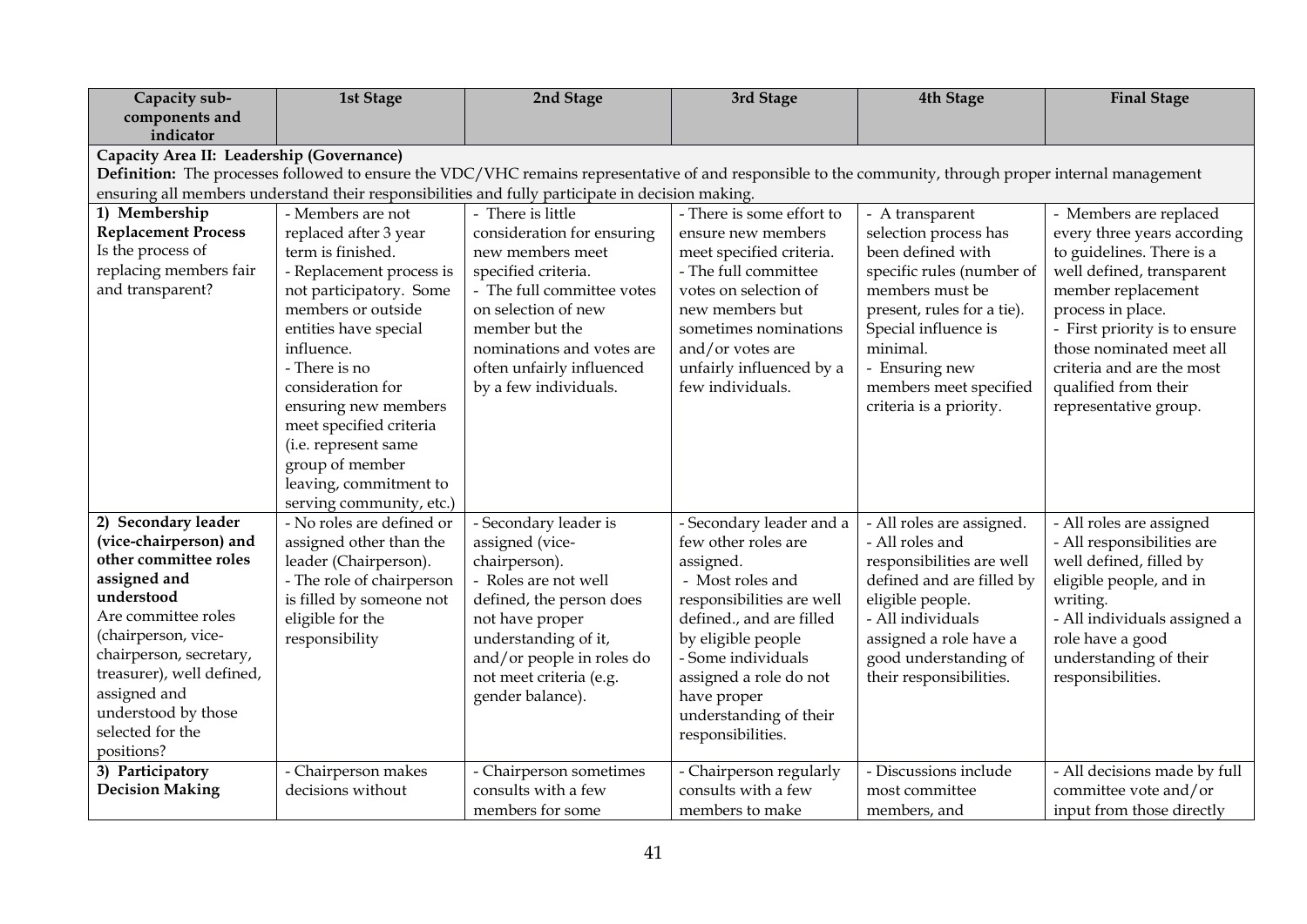| Capacity sub-               | <b>1st Stage</b>                                        | 2nd Stage                                                                                                                                           | 3rd Stage                 | 4th Stage                                        | <b>Final Stage</b>                             |
|-----------------------------|---------------------------------------------------------|-----------------------------------------------------------------------------------------------------------------------------------------------------|---------------------------|--------------------------------------------------|------------------------------------------------|
| components and              |                                                         |                                                                                                                                                     |                           |                                                  |                                                |
| indicator<br>Do all members | consultation without                                    |                                                                                                                                                     |                           |                                                  |                                                |
|                             |                                                         | decisions but always has                                                                                                                            | decisions but full        | Chairperson brings                               | impacted. Discussions<br>include all committee |
| participate equally in      | members' input/vote.                                    | final say.                                                                                                                                          | committee rarely          | important decisions to<br>the full committee for | members.                                       |
| decision-making?            |                                                         |                                                                                                                                                     | approached for input.     | input/vote.                                      |                                                |
|                             | Capacity Area III: Resource Mobilization and Management |                                                                                                                                                     |                           |                                                  |                                                |
|                             |                                                         | Definition: The VDC/VHC's ability to raise funds, locate and utilize local resources and maintain proper financial records available to the public. |                           |                                                  |                                                |
| 1) Fundraising in           | - There is no mention of                                | - Fundraising has been                                                                                                                              | - There is at least one   | - There are several                              | - Fundraising is a priority.                   |
| <b>Annual Plan</b>          | fundraising activities in                               | done occasionally (e.g.                                                                                                                             | fundraising activity      | fundraising activities                           | - Several fundraising                          |
| Are fundraising             | the annual plan (if there                               | proposal-writing), but any                                                                                                                          | included in the annual    | included in the annual                           | activities are included in                     |
| activities included in the  | is an annual plan).                                     | fundraising activities                                                                                                                              | plan.                     | plan.                                            | annual plan involving                          |
| annual plan?                |                                                         | implemented are ad hoc.                                                                                                                             | - An area/s is identified | - An area/s is identified                        | diverse sources and                            |
|                             |                                                         |                                                                                                                                                     | for use of the funds      | for use of the funds                             | methods.                                       |
|                             |                                                         |                                                                                                                                                     | raised (i.e. vaccination  | raised for most of the                           | - An area/s is identified for                  |
|                             |                                                         |                                                                                                                                                     | campaign, emergency       | fundraising activity                             | use of the funds raised for                    |
|                             |                                                         |                                                                                                                                                     | fund for community        | with full committee                              | all fundraising activity with                  |
|                             |                                                         |                                                                                                                                                     | members, etc).            | input.                                           | full committee input.                          |
|                             |                                                         |                                                                                                                                                     | - Other potential sources | - There is some                                  |                                                |
|                             |                                                         |                                                                                                                                                     | and methods of            | diversification of                               |                                                |
|                             |                                                         |                                                                                                                                                     | fundraising are           | sources and methods.                             |                                                |
|                             |                                                         |                                                                                                                                                     | discussed.                |                                                  |                                                |
| 2) Financial                | - There are no financial                                | - There are some financial                                                                                                                          | - Financial records are   | - Proper financial                               | - Detailed financial records                   |
| Documentation and           | records kept.                                           | records but proper                                                                                                                                  | being kept using proper   | records are kept and                             | are being kept and being                       |
| Transparency                | - Funding updates are                                   | bookkeeping methods are                                                                                                                             | bookkeeping methods.      | analyzed using basic                             | analyzed using more                            |
| Are proper financial        | not shared with full                                    | not used.                                                                                                                                           | - Financial records are   | tools.                                           | advanced tools/methods.                        |
| records kept and shared     | committee or the public.                                | - Financial records are not                                                                                                                         | shared at meetings but a  | - A regular schedule of                          | - The regular schedule of                      |
| with the committee and      |                                                         | easily accessible to                                                                                                                                | regular schedule of       | updates/review                                   | updates/reviews is always                      |
| the public?                 |                                                         | committee members and                                                                                                                               | updates and reviews is    | (quarterly balance, semi-                        | followed.                                      |
|                             |                                                         | rarely shared at meetings.                                                                                                                          | not followed.             | annual budget review,                            | - The annual financial                         |
|                             |                                                         | - Financial records are not                                                                                                                         | - Financial information   | annual report) is mostly                         | report is shared with the                      |
|                             |                                                         | shared with the public.                                                                                                                             | is rarely shared with the | followed.                                        | public.                                        |
|                             |                                                         |                                                                                                                                                     | public.                   | - Selected financial                             |                                                |
|                             |                                                         |                                                                                                                                                     |                           | information (i.e. good                           |                                                |
|                             |                                                         |                                                                                                                                                     |                           | news only) is annually                           |                                                |
|                             |                                                         |                                                                                                                                                     |                           | shared with the public.                          |                                                |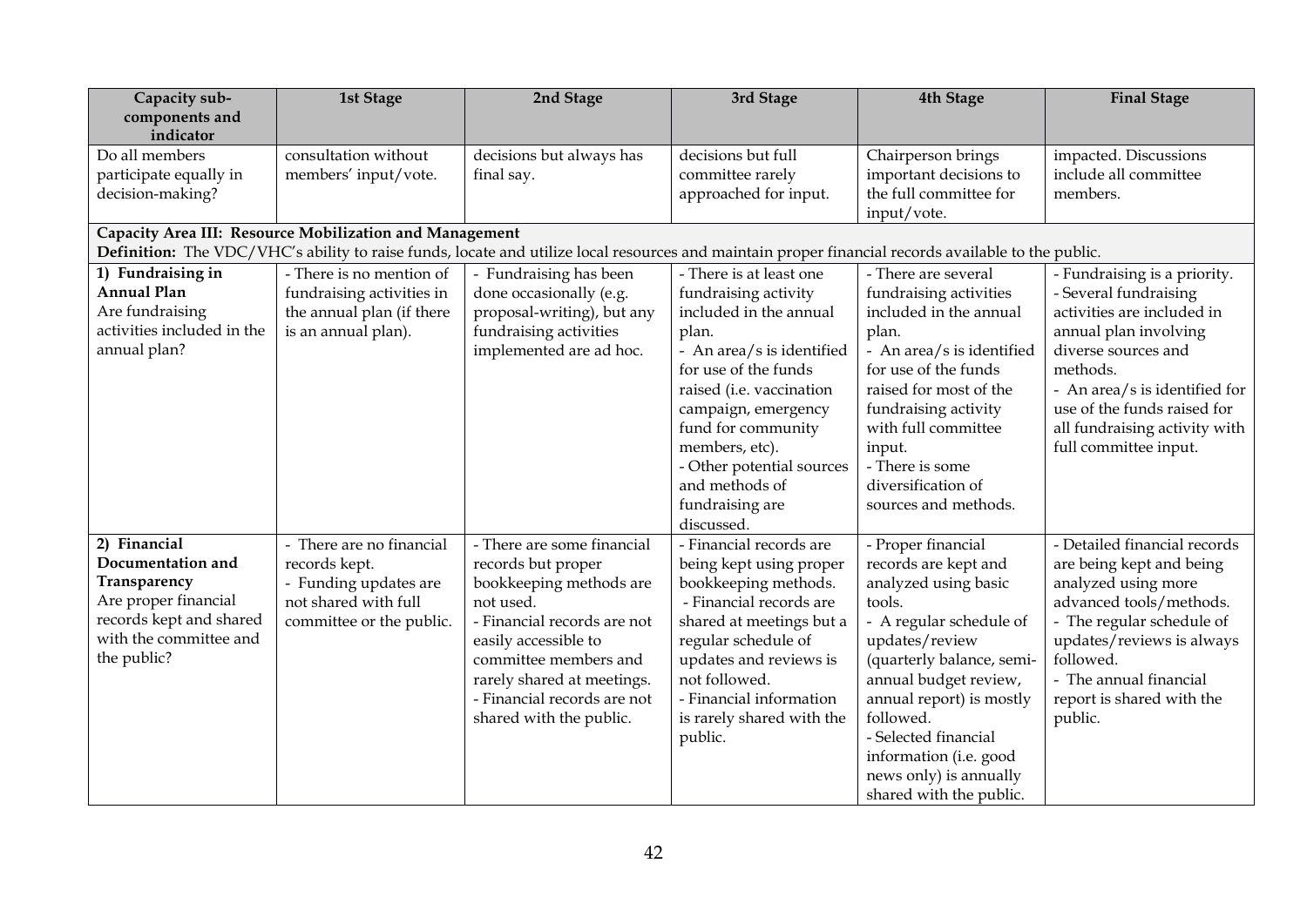| Capacity sub-                                    | <b>1st Stage</b>                                   | 2nd Stage                                                                                                                                                                  | 3rd Stage                                          | 4th Stage                                 | <b>Final Stage</b>                 |
|--------------------------------------------------|----------------------------------------------------|----------------------------------------------------------------------------------------------------------------------------------------------------------------------------|----------------------------------------------------|-------------------------------------------|------------------------------------|
| components and                                   |                                                    |                                                                                                                                                                            |                                                    |                                           |                                    |
| indicator                                        |                                                    |                                                                                                                                                                            |                                                    |                                           |                                    |
| 3) Other Resource                                | - VDC/VHC does not                                 | - VDC/VHC has a                                                                                                                                                            | - The VDC/VHC has a                                | - The VDC/VHC has a                       | - VDC/VHC has an                   |
| Mobilization                                     | have a regular meeting                             | temporary meeting place.                                                                                                                                                   | permanent meeting                                  | proper permanent                          | established meeting place          |
| Are VDC/VHC<br>members aware of local            | place within the ward, a<br>bank account, nor seal | -Utilizing local resources to                                                                                                                                              | space but it is not a                              | meeting space.                            | in a central location that is      |
| resources and utilize                            |                                                    | implement activities is<br>minimal.                                                                                                                                        | convenient space (i.e.<br>bad location, too small, | - Members are very<br>familiar with local | well known throughout the<br>ward. |
| them to implement                                | and pad. -<br>- VDC/VHC members                    |                                                                                                                                                                            | $etc.$ ).                                          | resources available.                      | - Utilizing local resources is     |
| activities?                                      | do not utilize local                               |                                                                                                                                                                            | - Local resources are                              | - Local resources are                     | an institutionalized practice      |
|                                                  | resources to implement                             |                                                                                                                                                                            | occasionally utilized.                             | often utilized but                        | and a list of available            |
|                                                  | activities.                                        |                                                                                                                                                                            |                                                    | documentation of                          | resources is created and           |
|                                                  |                                                    |                                                                                                                                                                            |                                                    | resources is poor.                        | updated annually.                  |
| Capacity Area IV: Collaboration and Coordination |                                                    |                                                                                                                                                                            |                                                    |                                           |                                    |
|                                                  |                                                    | Definition: The VDC/VHCs ability to establish relationships with key local, regional and national institutions, resulting in a greater scope of services in support of the |                                                    |                                           |                                    |
| community.                                       |                                                    |                                                                                                                                                                            |                                                    |                                           |                                    |
| 1) Collaboration and                             | - VDC/VHC has no                                   | - VDC/VHC realizes the                                                                                                                                                     | - VDC/VHC has regular                              | - VDC/VHC is in                           | - VDC/VHC collaborates             |
| <b>Coordination with</b>                         | communication with                                 | benefit of establishing                                                                                                                                                    | meetings with 2-3                                  | contact with more than                    | with several VDC/VHCs.             |
| other VDC/VHCs                                   | other VDC/VHCs.                                    | relationships with other                                                                                                                                                   | VDC/VHCs to share                                  | 3 other VDC/VHCs.                         | -In addition to meetings           |
| Does the VDC/VHC                                 |                                                    | VDC/VHCs.                                                                                                                                                                  | lessons learned and                                | - The process of starting                 | between neighboring                |
| collaborate and                                  |                                                    | - VDC/VHC has taken                                                                                                                                                        | coordinate activities.                             | an annual meeting                         | VDC/VHCs, there is an              |
| coordination with other                          |                                                    | some steps towards this.                                                                                                                                                   |                                                    | between all VDC/VHCs                      | annual meeting of all              |
| VDC/VHCs?                                        |                                                    |                                                                                                                                                                            |                                                    | in the municipality has                   | VDC/VHCs in the                    |
|                                                  |                                                    |                                                                                                                                                                            |                                                    | begun.                                    | municipality.                      |
| 2) Collaboration and                             | - VDC/VHC has no                                   | - VDC/VHC has reached                                                                                                                                                      | - VDC/VHC has                                      | - VDC/VHCs                                | - VDC/VHC has                      |
| <b>Coordination with</b>                         | established relationship                           | out to some health service                                                                                                                                                 | established a formal                               | relationship with local                   | established a formal               |
| <b>Health Service</b>                            | with health service                                | providing institutions.                                                                                                                                                    | relationship with the                              | health service                            | relationship with all health       |
| <b>Providing Institutions</b>                    | providing institutions.                            | - Collaboration is rare.                                                                                                                                                   | major local health                                 | institutions servicing its                | service institutions               |
| Does the VDC/VHC                                 |                                                    |                                                                                                                                                                            | service providing                                  | ward have become                          | servicing its ward and             |
| collaborate and                                  |                                                    |                                                                                                                                                                            | institutions servicing its                         | institutionalized.                        | some regional/national             |
| coordinate with                                  |                                                    |                                                                                                                                                                            | ward.                                              | - VDC/VHC                                 | institutions.                      |
| healthcare facilities?                           |                                                    |                                                                                                                                                                            | - VDC/VHC                                          | collaborates with these                   | - The institutions and the         |
|                                                  |                                                    |                                                                                                                                                                            | collaborates with these                            | institutions on short and                 | VDC/VHC continuously               |
|                                                  |                                                    |                                                                                                                                                                            | institutions for special                           | long term initiatives                     | rely on each other to              |
|                                                  |                                                    |                                                                                                                                                                            | occasions only (i.e.                               | (NIDS, CIMCI, etc.) and                   | improve their quality of           |
|                                                  |                                                    |                                                                                                                                                                            | NID <sub>s</sub> ).                                | continuously seeks                        | service.                           |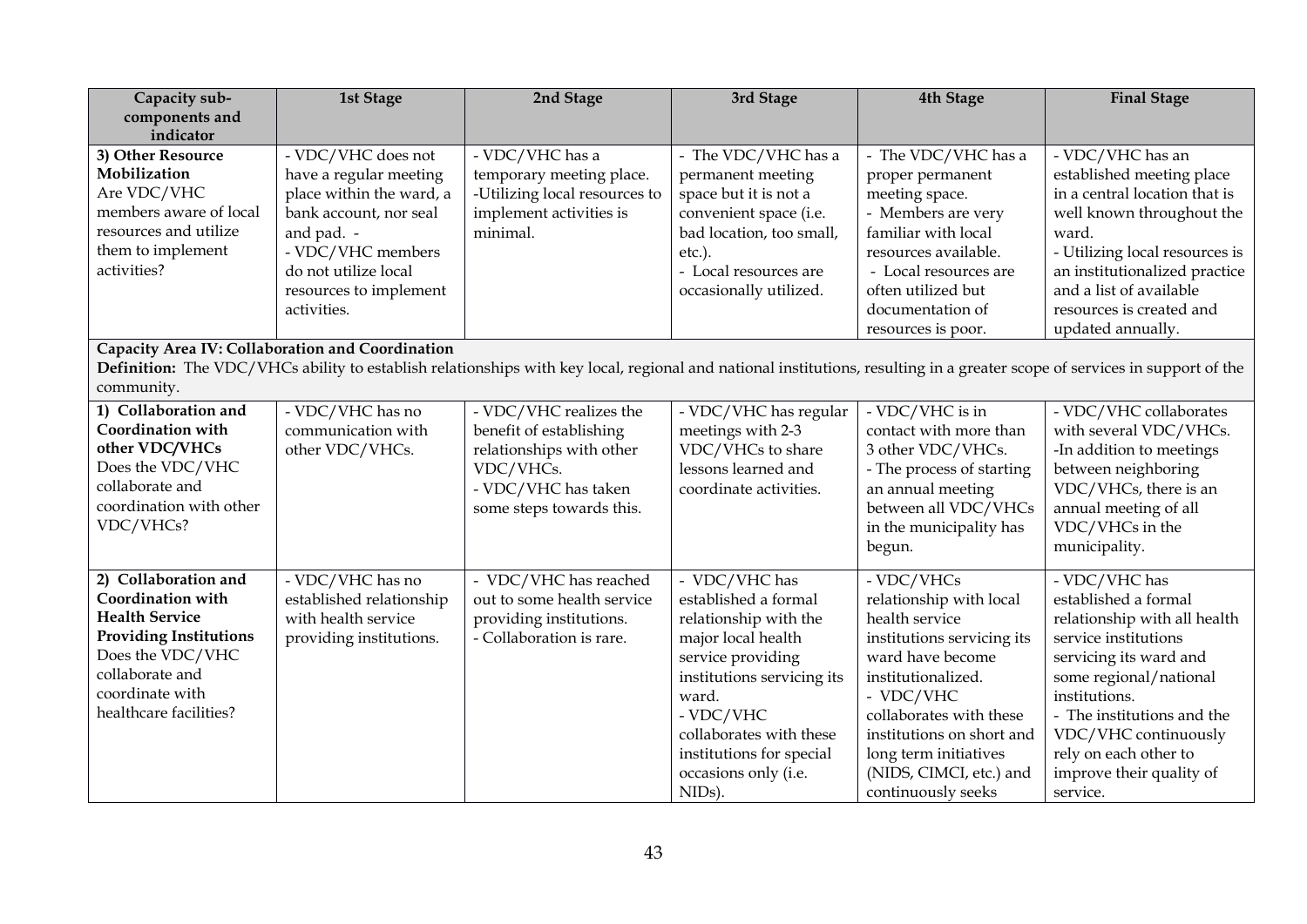| Capacity sub-                              | <b>1st Stage</b>                 | 2nd Stage                                                                                                                                                              | 3rd Stage                                  | 4th Stage                        | <b>Final Stage</b>                                |  |  |  |
|--------------------------------------------|----------------------------------|------------------------------------------------------------------------------------------------------------------------------------------------------------------------|--------------------------------------------|----------------------------------|---------------------------------------------------|--|--|--|
| components and                             |                                  |                                                                                                                                                                        |                                            |                                  |                                                   |  |  |  |
| indicator                                  |                                  |                                                                                                                                                                        |                                            |                                  |                                                   |  |  |  |
|                                            |                                  |                                                                                                                                                                        |                                            | further opportunities for        | - There are ongoing                               |  |  |  |
|                                            |                                  |                                                                                                                                                                        |                                            | collaboration.                   | collaborations with many                          |  |  |  |
|                                            |                                  |                                                                                                                                                                        |                                            |                                  | of institutions.                                  |  |  |  |
| 3) VDC/VHC Support                         | - Extension worker               | - Extension worker reps                                                                                                                                                | - Extension worker reps                    | - Extension worker reps          | - Extension worker reps are                       |  |  |  |
| to CHVs and TBAs                           | representatives are not          | occasionally participate in                                                                                                                                            | are active in VDC/VHC                      | are very active in the           | some of the most active                           |  |  |  |
| Does the VDC/VHC                           | active in VDC/VHC and            | discussions and share the                                                                                                                                              | and make some effort to                    | VDC/VHC and                      | members in the VDC/VHC                            |  |  |  |
| support HSAs and other                     | do not liaise with HSAs          | views of HSAs and                                                                                                                                                      | inform HSAs in the                         | regularly liaise with            | and successfully engage                           |  |  |  |
| extension workers in<br>their work?        | in the community                 | VDC/VHCs.                                                                                                                                                              | community regarding                        | HSAs in the community            | HSAs in VDC/VHC                                   |  |  |  |
|                                            | regarding VDC/VHC<br>activities. | - VDC/VHC rarely                                                                                                                                                       | VDC/VHC activities.<br>- VDC/VHC sometimes | regarding VDC/VHC<br>activities. | activities.                                       |  |  |  |
|                                            | - The VDC/VHC does               | supports HSAs in their<br>work.                                                                                                                                        | supports HSAs by                           | - The VDC/VHC has                | - The HSA support system<br>is institutionalized, |  |  |  |
|                                            | not support HSAs in              |                                                                                                                                                                        | helping with collection                    | begun establishing a             | including efforts to                              |  |  |  |
|                                            | their work.                      |                                                                                                                                                                        | of information or                          | system to help HSAs              | maximize VDC/VHC                                  |  |  |  |
|                                            |                                  |                                                                                                                                                                        | overseeing health                          | with activities such as          | involvement in all health                         |  |  |  |
|                                            |                                  |                                                                                                                                                                        | volunteer activities.                      | identifying patients,            | activities in the area.                           |  |  |  |
|                                            |                                  |                                                                                                                                                                        |                                            | collecting health                |                                                   |  |  |  |
|                                            |                                  |                                                                                                                                                                        |                                            | information, and                 |                                                   |  |  |  |
|                                            |                                  |                                                                                                                                                                        |                                            | supervising volunteers.          |                                                   |  |  |  |
| Capacity Area V: Monitoring and Evaluation |                                  |                                                                                                                                                                        |                                            |                                  |                                                   |  |  |  |
|                                            |                                  | Definition: The VDC/VHC's ability to systematically document the results of its activities and ensure this information is regularly reviewed and used as the basis for |                                            |                                  |                                                   |  |  |  |
|                                            |                                  | future planning. The VDC/VHC actively supports the collection of community health data and uses relevant information to inform its planning process.                   |                                            |                                  |                                                   |  |  |  |
| 1) Review of Annual                        | - The Committee does             | - The Committee rarely                                                                                                                                                 | - The Committee looks                      | - The Committee looks            | - The Committee looks at                          |  |  |  |
| Plan                                       | not look at the annual           | looks at the annual plan to                                                                                                                                            | at the annual plan to                      | at the annual plan               | the annual plan quarterly                         |  |  |  |
| Is the annual plan                         | plan throughout the              | check its progress and for                                                                                                                                             | check its progress and                     | quarterly to check its           | to check its progress and                         |  |  |  |
| regularly followed and                     | year to check its                | further planning.                                                                                                                                                      | for further planning a                     | progress and for further         | for further planning.                             |  |  |  |
| reviewed at the end of                     | progress.                        | - At the end of the year, the                                                                                                                                          | few times a year but not                   | planning.                        | - Information on all                              |  |  |  |
| every year?                                | - There is no year end           | Committee holds a                                                                                                                                                      | at set intervals.                          | - There is an attempt to         | activities conducted are                          |  |  |  |
| Are annual review                          | review.                          | meeting to review the                                                                                                                                                  | - A year-end review                        | gather information on            | gathered and summarized                           |  |  |  |
| results used in creating                   | - Annual review results          | year's accomplishments                                                                                                                                                 | meeting is held and the                    | all activities conducted         | at the year-end review                            |  |  |  |
| the next year's annual                     | and recommendations              | but the results are not                                                                                                                                                | results are recorded.                      | prior to the year-end            | meeting.                                          |  |  |  |
| plan and long term                         | do not exist or are not          | written.                                                                                                                                                               | - A basic evaluation                       | review meeting.                  | - A comprehensive                                 |  |  |  |
| plans?                                     | referred to in planning          | - Annual review results                                                                                                                                                | report is prepared and                     | - An evaluation report           | evaluation report is                              |  |  |  |
|                                            | or other decisions.              | and recommendations are                                                                                                                                                | shared with the                            | including quantified             | prepared and shared with                          |  |  |  |
|                                            |                                  | rarely considered in                                                                                                                                                   | Committee.                                 | results for all activities       | the public.                                       |  |  |  |
|                                            |                                  | creating new annual plan                                                                                                                                               |                                            | conducted is prepared            |                                                   |  |  |  |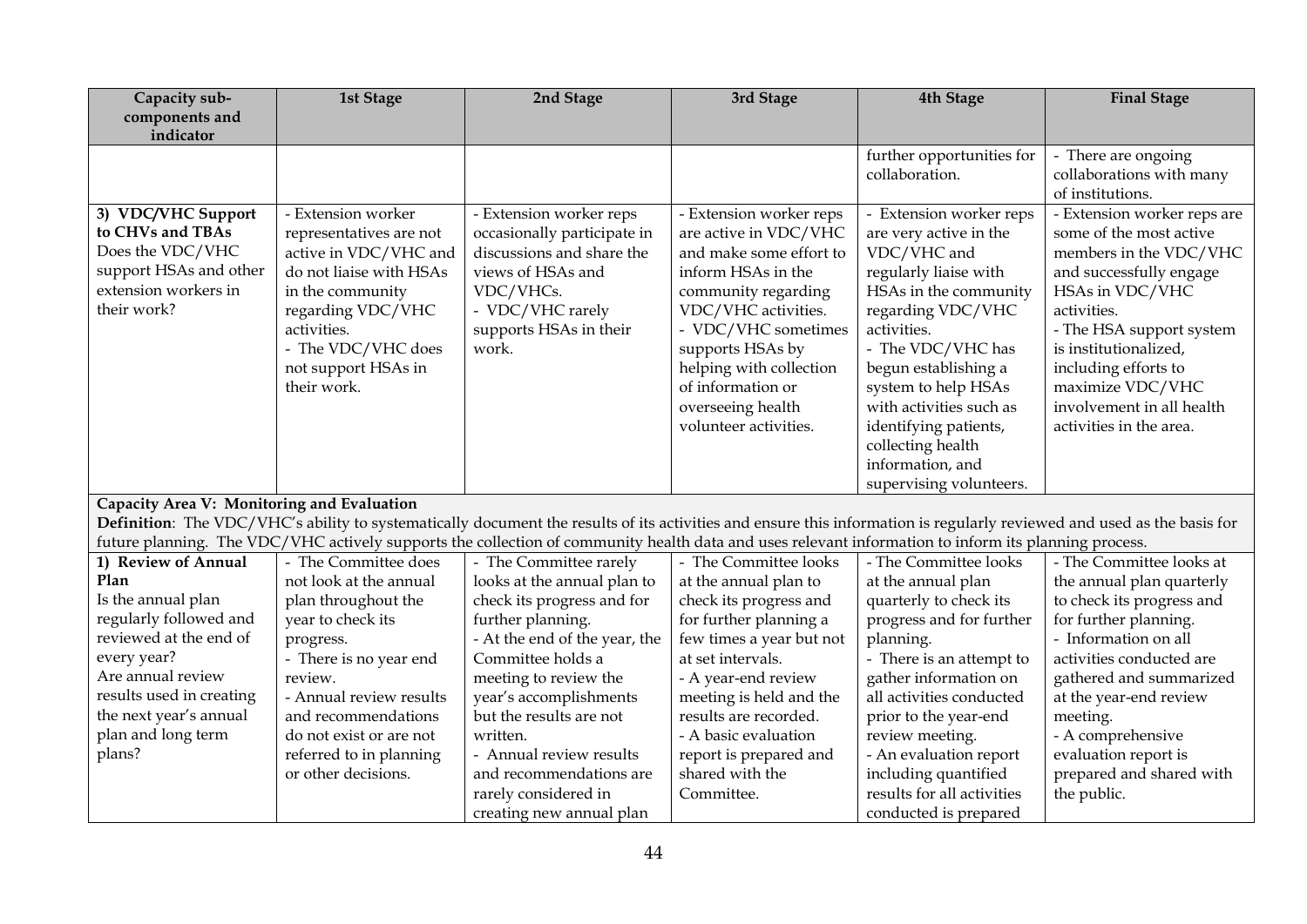| Capacity sub-<br>components and<br>indicator                                                                                                                                                        | 1st Stage                                                                                                                                                                                            | 2nd Stage                                                                                                                                                                                                                             | 3rd Stage                                                                                                                                                                                                                       | 4th Stage                                                                                                                                                                                                                                                          | <b>Final Stage</b>                                                                                                                                                                                                                                                                                                                  |
|-----------------------------------------------------------------------------------------------------------------------------------------------------------------------------------------------------|------------------------------------------------------------------------------------------------------------------------------------------------------------------------------------------------------|---------------------------------------------------------------------------------------------------------------------------------------------------------------------------------------------------------------------------------------|---------------------------------------------------------------------------------------------------------------------------------------------------------------------------------------------------------------------------------|--------------------------------------------------------------------------------------------------------------------------------------------------------------------------------------------------------------------------------------------------------------------|-------------------------------------------------------------------------------------------------------------------------------------------------------------------------------------------------------------------------------------------------------------------------------------------------------------------------------------|
|                                                                                                                                                                                                     |                                                                                                                                                                                                      | and in planning<br>throughout the year.                                                                                                                                                                                               | - Some annual review<br>results and<br>recommendations are<br>considered in creating<br>new annual plan and in<br>planning throughout the<br>year.                                                                              | and shared with the<br>Committee.<br>- Most annual review<br>results and<br>recommendations are<br>considered in creating<br>new annual plan and in<br>planning throughout the<br>vear.                                                                            | - A system is in place to<br>ensure all annual review<br>results and<br>recommendations are<br>considered in creating new<br>annual plan and in<br>planning throughout the<br>year.                                                                                                                                                 |
| 2) VDC/VHC Use of<br><b>Health Information in</b><br>Planning<br>Does the VDC/VHC<br>ensure data quality<br>control in health data<br>collection and consider<br>health information in<br>planning? | - Committee does not<br>receive or consider<br>health information<br>during planning.<br>- No system is in place<br>to ensure that<br>community level health<br>data is collected and<br>submitted). | - Community or district<br>health information is<br>available but rarely<br>considered in planning.<br>- Reminders/ advice are<br>sometimes given to HSAs<br>regarding quality control<br>but no steps are taken to<br>check quality. | - Some health<br>information is<br>considered during<br>planning.<br>- There is some effort to<br>ensure timely reporting<br>and quality of some<br>health data (e.g. HSA<br>reports) but it is not<br>done on a regular basis. | - Community and<br>district health<br>information is regularly<br>considered during<br>planning of activities.<br>- Some steps are<br>regularly taken to<br>ensure that high-quality<br>community health<br>information (HSA<br>records, village<br>registration). | - Community and district<br>health information is<br>always considered during<br>planning and baselines<br>information is included in<br>annual plan.<br>- A quality control system<br>is in place and steps have<br>been taken to ensure that<br>key community health<br>events (births, deaths) are<br>investigated and recorded. |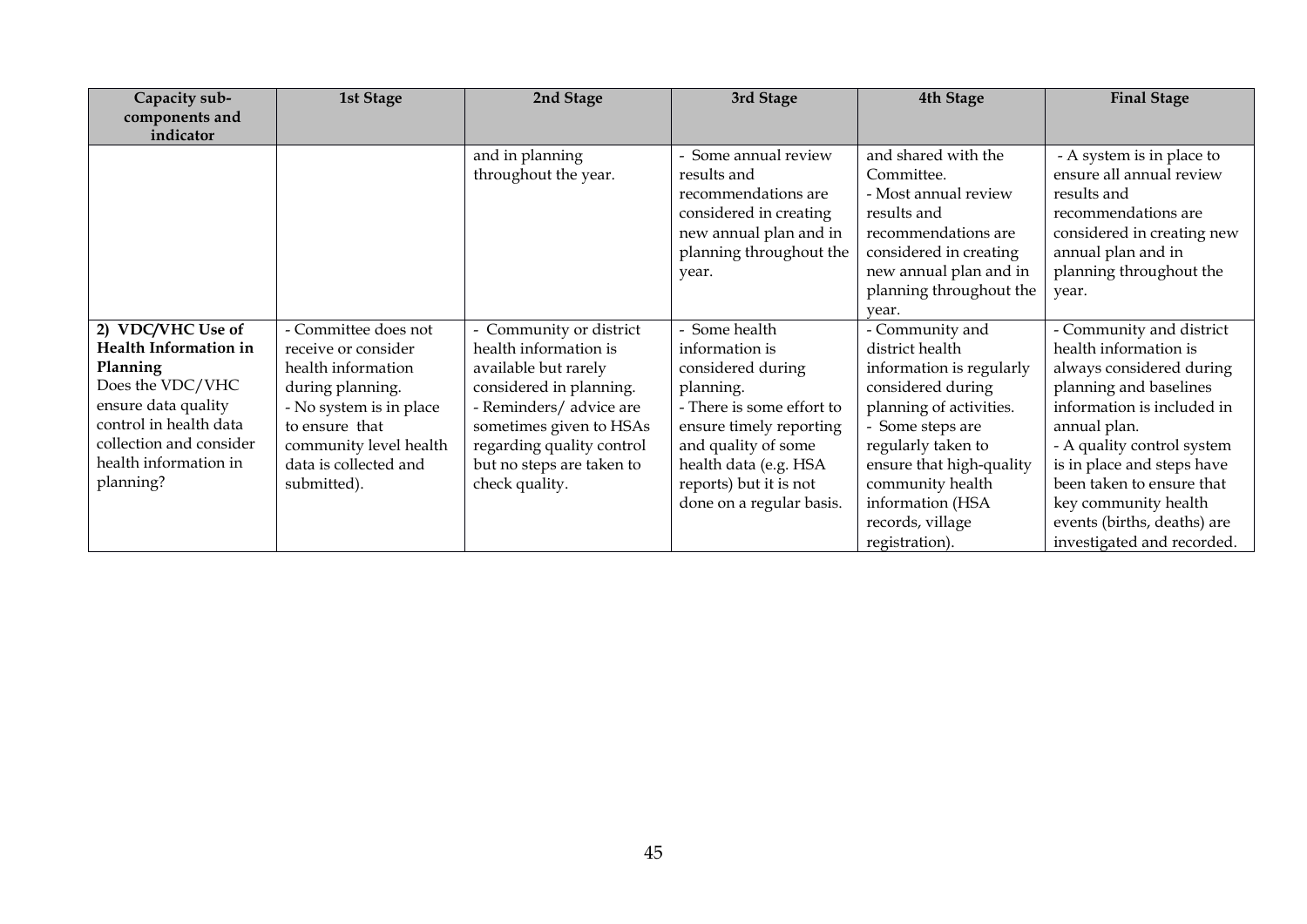## **7.7 Interview Guides and Tools**

The following tools were used as interview *guides.* Rarely was the interview conducted exactly as written in the guide for the following reasons:

- The guides are very broad: if an interviewee raised new topics of interest, the line of questioning would be adapted,
- Time constraints: particularly in group discussions, when working through a translator, or if it became clear that participant's knowledge of/involvement in the topic was not as expected, the number of topics and questions would have to be scaled down or refocussed,
- Group dynamics and expectations: some groups are naturally more open and vocal than others, and gender or other group dynamics and participants' expectations are examples of factors that inform what the best style and line of interview works to gather reliable, informative data,
- Triangulating data: where possible, additional questions would be included to confirm or supplement answers given by other interviewees (i.e. triangulation between community members' and VDC members' answers from the same community, or men and women from the same VDC).

At the beginning of interviews, an introduction of the consultant and consultancy was given, to explain the reason for the line of questioning. For smaller groups or individual interviewees, the 'ToR summary' handout (see Annex 7.11) was shared.

At the end of all interviews, respondents were given the opportunity to add comments and/or ask questions, which often provided the grounds for new discussion and very useful information.

## **7.7.1 SSI: Concern Staff**

- 1. Please tell me about your role and projects you work on?
- 2. Can you describe HICAP's role in the wider project?
- 3. What do you see as the strengths and weaknesses of the HICAP tool?
- 4. How reflective is the scoring system of actual capacity:
	- a. Is averaging scores for each of the 5 areas reasonable?
	- b. Is the 1-5 scale easy to use?
	- c. Are there any incentives to manipulate scores?
- 5. Is the HICAP measuring the right areas to reflect capacity needs? If not, what could be added/taken away?
- 6. What feedback (if any) have you had from communities/VDCs on the HICAP?
- 7. Can you give me a practical example of how the HICAP has contributed to improved community planning and management of health initiatives?
	- a. Improved VDC leadership capacity in health
	- b. Better linkages with the community
	- c. Changes resulting from HICAP
- 8. Do you think the HICAP is a useful tool for supporting women and the most vulnerable in communities? If so, why/ why not?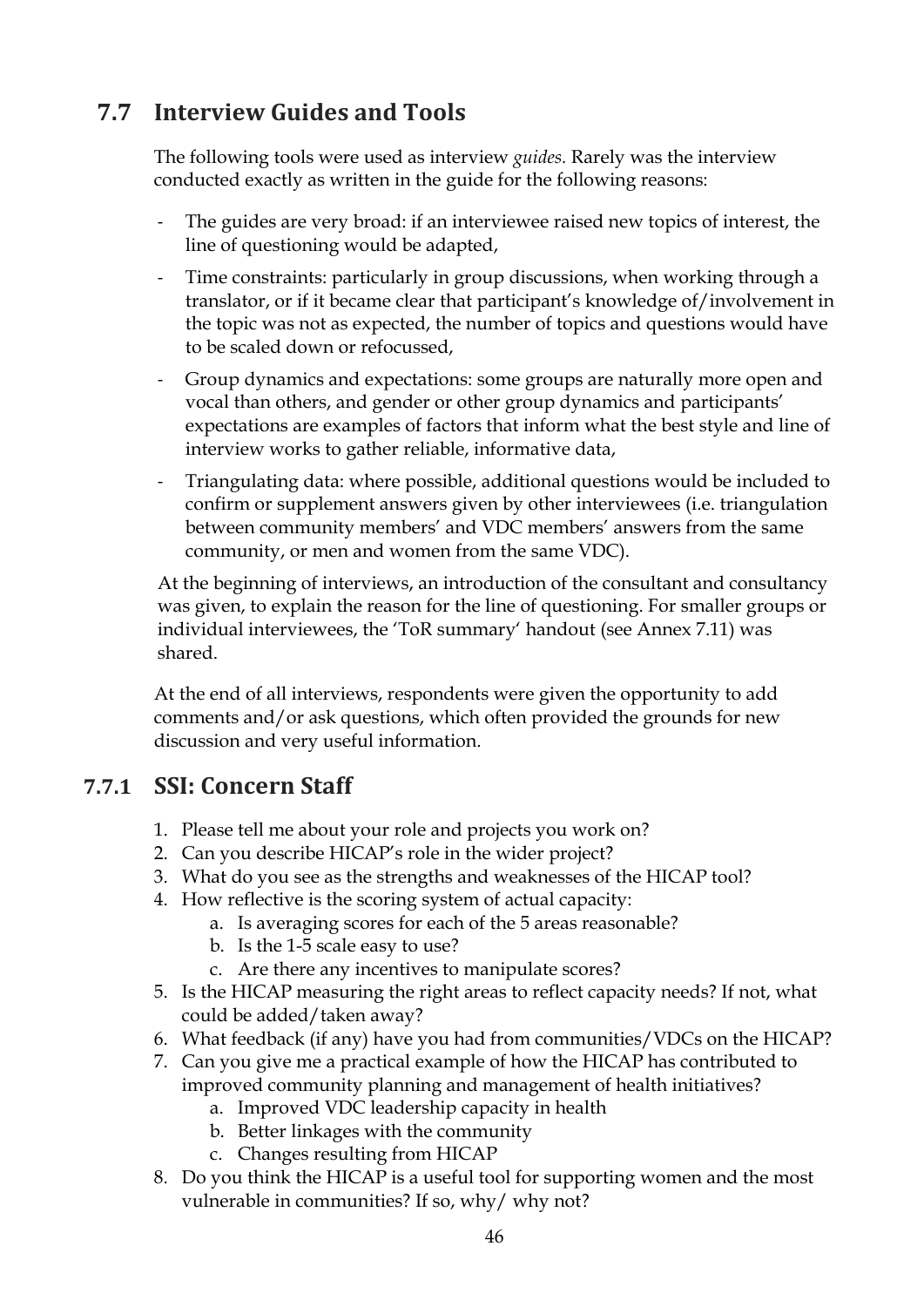- 9. How do election cycles impact on VDCs' capacity?
	- a. Does the HICAP have any impact on that? E.g. through encouraging better VDC management – handovers, description and understanding of roles and responsibilities?
	- b. Could the HICAP better support such a transition? If so, how?
- 10. When capacity needs are identified through HICAP self-assessments, how does Concern address those?
- 11. Do you see potential to hand the HICAP over to VDCs, under the Ministry of Local Government?
	- a. If not, why not?
	- b. If so, how do you see that working? (policy framework, manpower, resources, motivation, political considerations)
- 12. What financial or logistical support does concern give/ is needed for implementation of HICAP?
- 13. Are any other NGOs/FBOs etc working with VDCs and VHCs in related areas?
- 14. How could the implementation of the HICAP be improved (if at all)?

## **7.7.2 SSI: Local Government and Extension Workers**

- 1. Please can you explain to me your role and your work with VDCs/VHCs?
- 2. Please tell about your experience in using the HICAP and how it fits into your role?
- 3. In your opinion, what are the strengths and weaknesses of the HICAP?
- 4. Do you think the HICAP tackles the most important capacity needs in your area?
	- a. Are there any unmet needs or unnecessary parts of the HICAP?
- 5. Do you think the HICAP scores are reflective of VDC capacity? (Show table of scores to remind interviewee about the scores for VDCs in their areas)
- 6. How does the HICAP compare to any other capacity building initiatives you've observed or been involved with?
	- a. Government
	- b. NGO/FBO
	- c. Other
- 7. How (if at all) have you seen the capacity of VDCs change since they've begun using the HICAP?
	- a. How?
	- b. Why?
- 8. Can you give me a practical example of how the HICAP has contributed to improved community planning and management of health initiatives? (Prompts:)
	- a. Improved VDC leadership capacity in health
	- b. Better linkages with the community
	- c. Changes resulting from HICAP
- 9. Do you think the HICAP has contributed to an improvement in community health indicators? (Examples? What other work/stakeholders have contributed to these?)
- 10. What feedback (if any) have you had from communities/VDCs on the HICAP?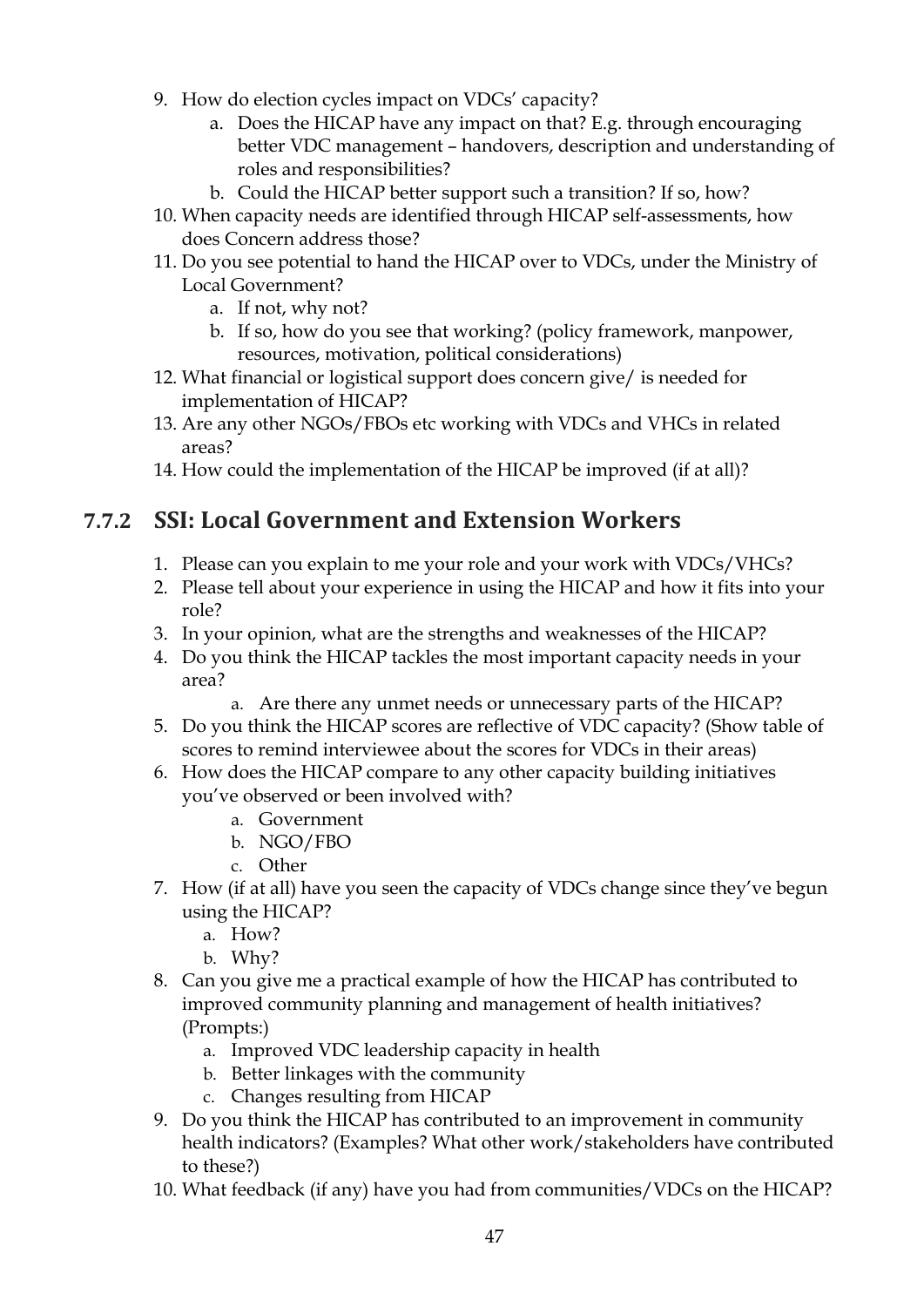11. Are there any changes that you would make to the HICAP?

### (Prompts:)

- a. Scoring system
- b. Categories
- c. Time scale
- d. Implementation (level and type of training/support)
- 12. Do you think it would be feasible for the local government to take over the HICAP process
	- a. Why/ why not?
	- b. Which institution would take responsibility MoLG, DHO, other?
	- c. Are 6 monthly capacity assessments manageable?
	- d. Ability to respond to capacity needs?
	- e. Motivation and resources?

### **7.7.3 SSI: VDC/ VHC members**

- 1. What is your role in the VDC?
- 2. Can you please outline the broader VDC membership? (prompt for gender of key positions)
- 3. What are the health priorities in your community?
- 4. What projects are you implementing and what are your main challenges in these?
- 5. How long have you been using the HICAP?
- 6. How useful have you found to:
	- a. Building VDC members' capacity
	- b. Improve your management of community health needs?
	- (Prompt for examples and other factors/ stakeholders contributing to these changes)
- 7. What are its main strengths and weaknesses in your opinion?
- 8. Does it address all the areas in which you would like to build VDC capacity?
	- a. Which areas are unnecessary?
	- b. What other areas would you like to add?
- 9. Do you find it easy to use the scoring system?
	- a. And do you think the agreed scores are reflective of your VDCs capacity? (use an example of definition of their latest score to test understanding)
- 10. Can you give me an example of changes in the VDCs capacity to manage planning and implementation of community health initiatives since using the HICAP?
- 11. How do you develop your plans and identify priority actions?
- 12. How do you finance your activities?
- 13. If you have a concern/problem/challenge, who do you address it to?
	- a. Can you give me an example of when you've done this and what the outcome was?

(use this question to assess understanding of and interaction with decentralised structures)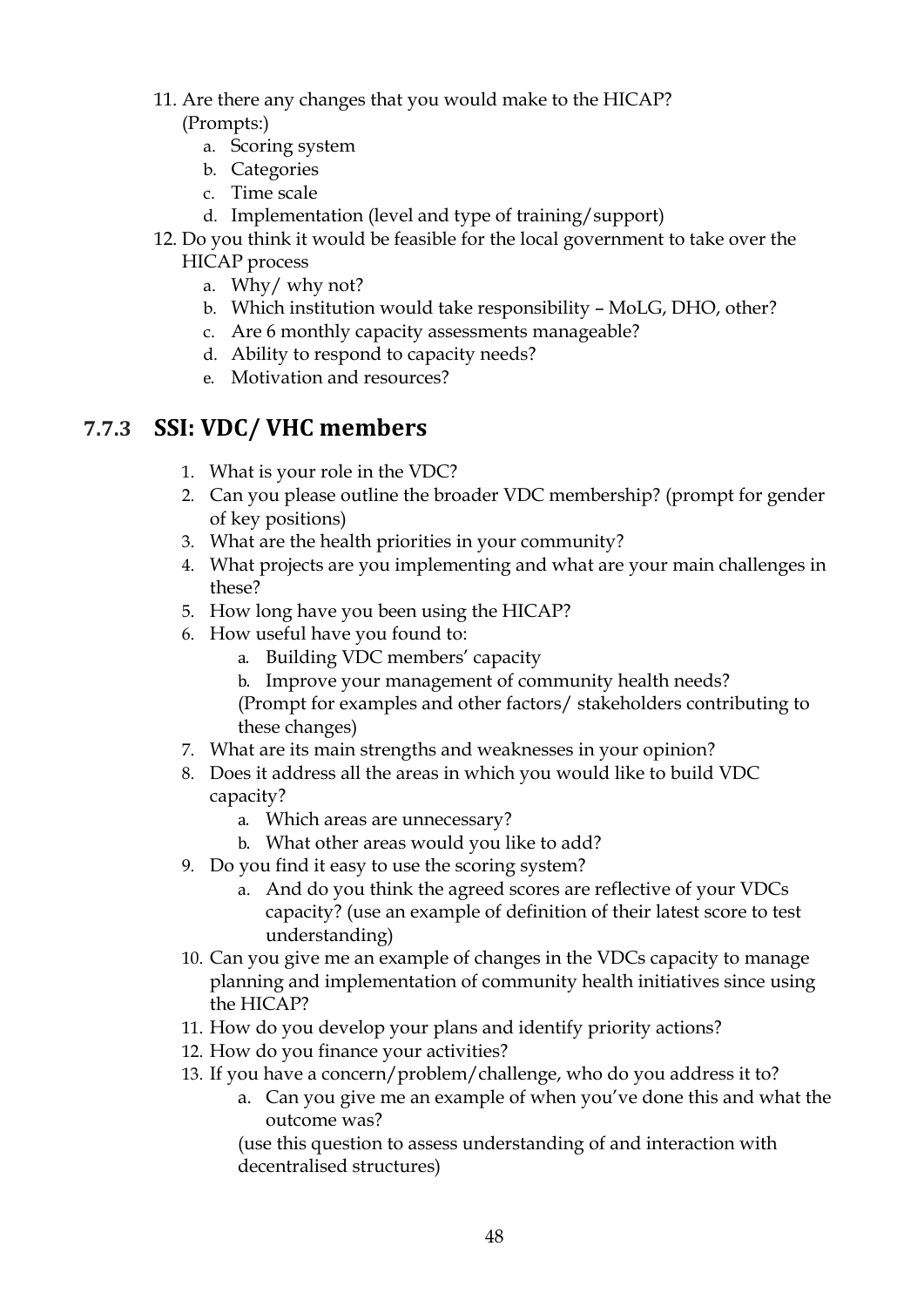- 14. Do you see any impact in terms of empowerment of women and vulnerable members of the VDC and of the community? (prompt on different demographics and consulting them to identify community health needs and to meet them)
- 15. Do election cycles impact on VDC capacity? How?
- 16. If you were to change anything about the HICAP implementation, what would it be and why?
- 17. Would you like to see the HICAP process continue under the Ministry of Local Government (i.e. without Concern's support) and do you think this is feasible?

### **7.7.4 SSI: Community members**

- 1. What are your main health concerns in this community?
- 2. Have you seen changes in the services in this are in the last 3/5 years? (number of years to match how long HICAP has been used)
	- a. If so what/how?
	- b. If not, why do you think nothing is changing?
- 3. Do you know the role of the VDC?
	- a. Do you think they fulfil this role?
	- b. Have you seen any changes in the way they work in the last 3/5 years?
- 4. When you have a problem with health services, can you raise it in your community e.g. with the chief, VDC, health extension workers?
	- a. If not, why not?
	- b. If so, who do you talk to?
- 5. Have you ever taken an issue to the VDC?
	- a. If not, why not?
	- b. If so, can you tell me about your experience?
- **6. Women only:** As a woman, do you find it easy to have your voice heard in the VDC/wider community? Has it always been this way?

## **7.7.5 FGD Guide: VDCs and VHCs**

### **Introduction**

My name is Liz O'Neill. I live in Lilongwe. I am here as Concern Worldwide has asked me to review the HICAP process to see how well it is helping VDCs fulfil their roles; to see how well it helps in strengthening health capacity and coordination at the community level.

This is NOT an evaluation of any of the people involved in HICAP, of the VDCs, or of any other parts of the health system.

There are no right or wrong answers – I'm just interested in your opinions. All information given will be kept confidential.

Is everybody happy to continue or are there any questions before I start?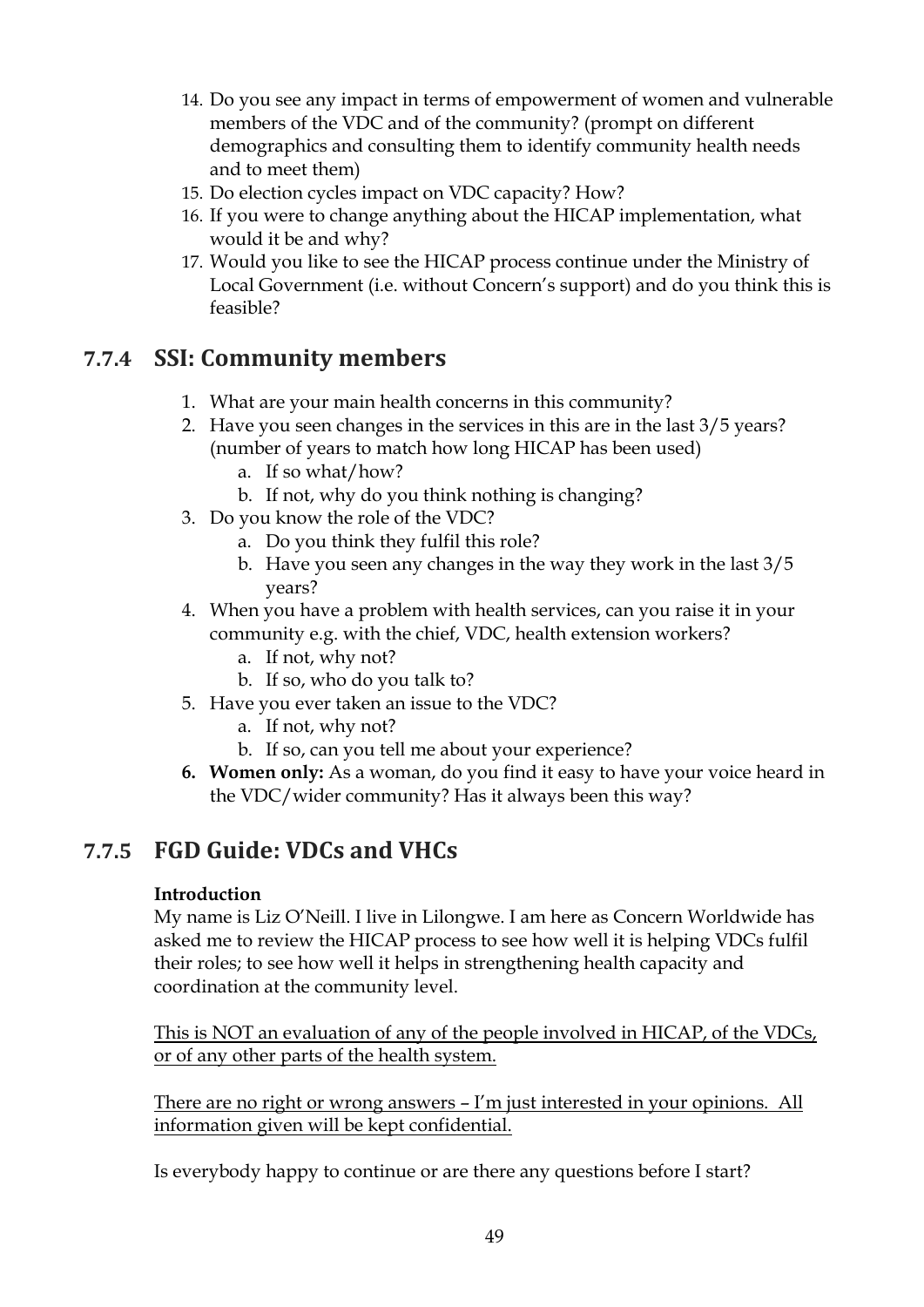- 1. To start with, please could you all introduce yourselves and tell me your position within the VDC? (use this to determine gender distribution of roles)
- 2. Thank you. And how many of you are newly elected? (check when elections were)
- 3. Congratulations to all of you on being elected. What are the main health needs in your community?
- 4. Now can you tell about the work you do to improve health in your community? (Encourage people to call out responses. Interrupt if there are no female respondents and prompt if it seems question isn't understood. Write/draw answers on A4 paper and place them on the floor/table/stick to wall)
- 5. Participatory ranking: give everybody a sweet and ask them to keep the wrapper. Ask them to then 'vote' on which of the roles they've mentioned is easiest by placing their sweet wrapper on the correct piece of paper. Remind them of what each paper says in case of illiterate members.
- 6. Summarise results to group and repeat the exercise but this time voting on the most difficult.
- 7. Summarise the results. Then ask why they find those things easy and hard. Leave time for discussion.

### *For VDCs using the HICAP, continue from Q7. For VDCs who don't use the HICAP, continue from Q13.*

- 8. How has this changed since using the HICAP? Has it made any things easier? Which things?
- 9. What is your score at the moment? (to test understanding and accuracy of scoring system)
	- a. What does this mean?
	- b. What do you need to do in order to improve your score?
- 10. Do you think you're more able to respond to your community health needs since using the HICAP? (Can vote with sweets on tick and cross signs if it worked well the first time)
	- a. How has the HICAP helped you to respond to them?
- 11. Is there anything about the HICAP that you would like to change? (Prompt:)
	- a. Is it easy to use?
	- b. Is the scoring easy to do?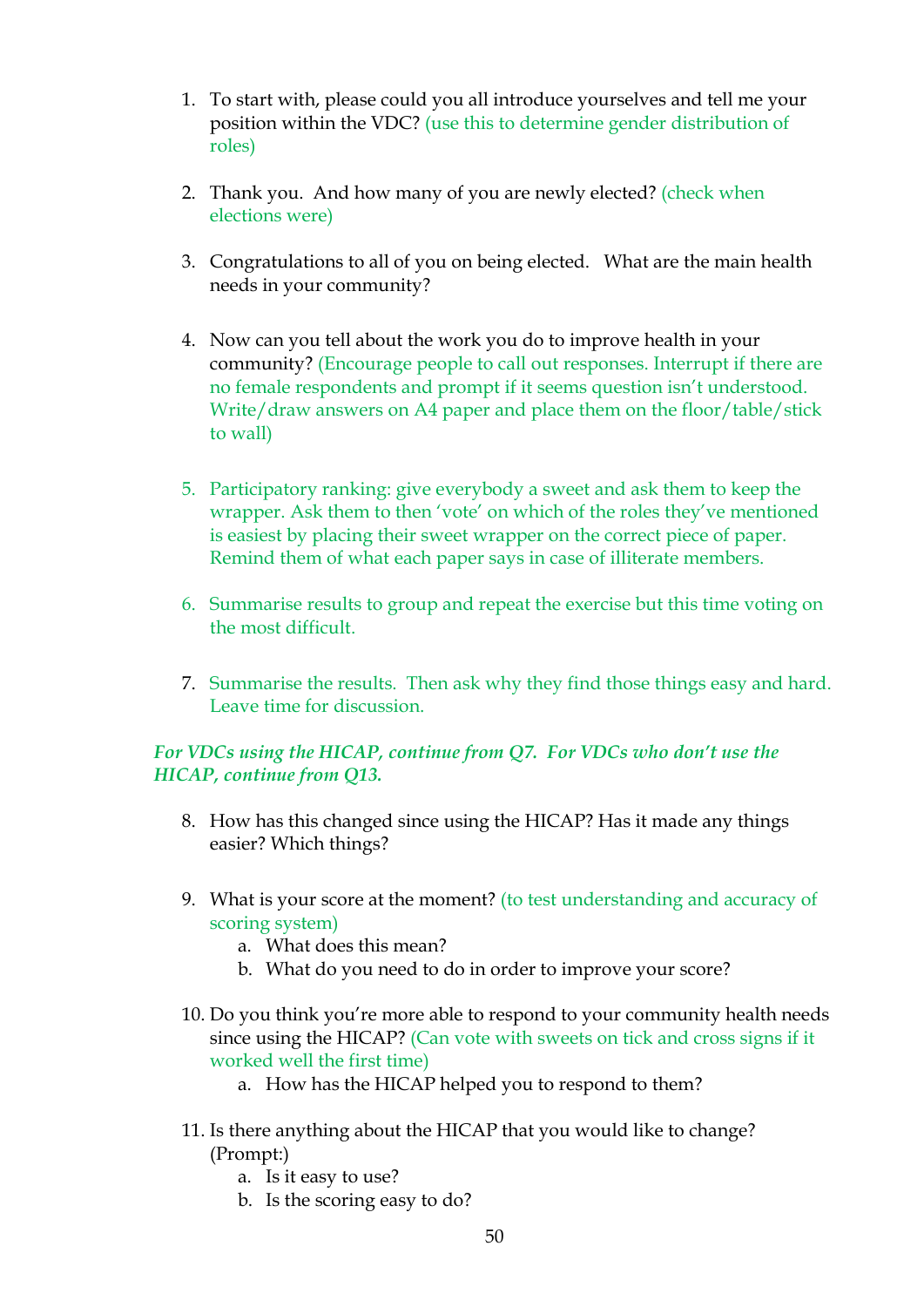- c. Are there any unnecessary areas? Or any extra you would like to include?
- d. Is there anything you could change to make it more helpful to you?

12. Are you able to do the HICAP by yourselves? Or do you need support? (Prompt:) Capacity building, supervision, resources. End here for VDCs using HICAP. Skip to closing Comment.

- 13. Do you currently receiving any training or support to help you respond to community health needs? From whom and what kind of support?
- 14. Are there any areas in which you think training could help you? Which areas and why?
- 15. What other support would you like? (if any)

#### Closing comment

Those are all of my questions so thank you for your time and sharing your knowledge. Are there any questions/comments for me before we end?

### **7.7.6 FGD Guide: Community members (women and mixed)**

#### **Introduction**

My name is Liz O'Neill. I live in Lilongwe. I am here as Concern Worldwide has asked me to review the HICAP process to see how well it is helping VDCs fulfil their roles; to see how well it helps in strengthening health capacity and coordination at the community level.

This is NOT an evaluation of any of the people involved in HICAP, of the VDCs, or of any other parts of the health system.

There are no right or wrong answers - I'm just interested in your opinions. All information given will be kept confidential.

Is everybody happy to continue or are there any questions before I start?

- 1. To start with, please could you all introduce yourselves and tell me if you have a role within your community in the area of health (e.g. volunteer positions to support extension workers)
- 2. What are the main health needs in your community?
- 3. What is the role of your VDC in health specifically? (what you think it should do, not what it actually does) ? (Encourage people to call out responses. Interrupt if there are no female respondents. Write/draw answers on A4 paper and place them on the floor/table/stick to wall)